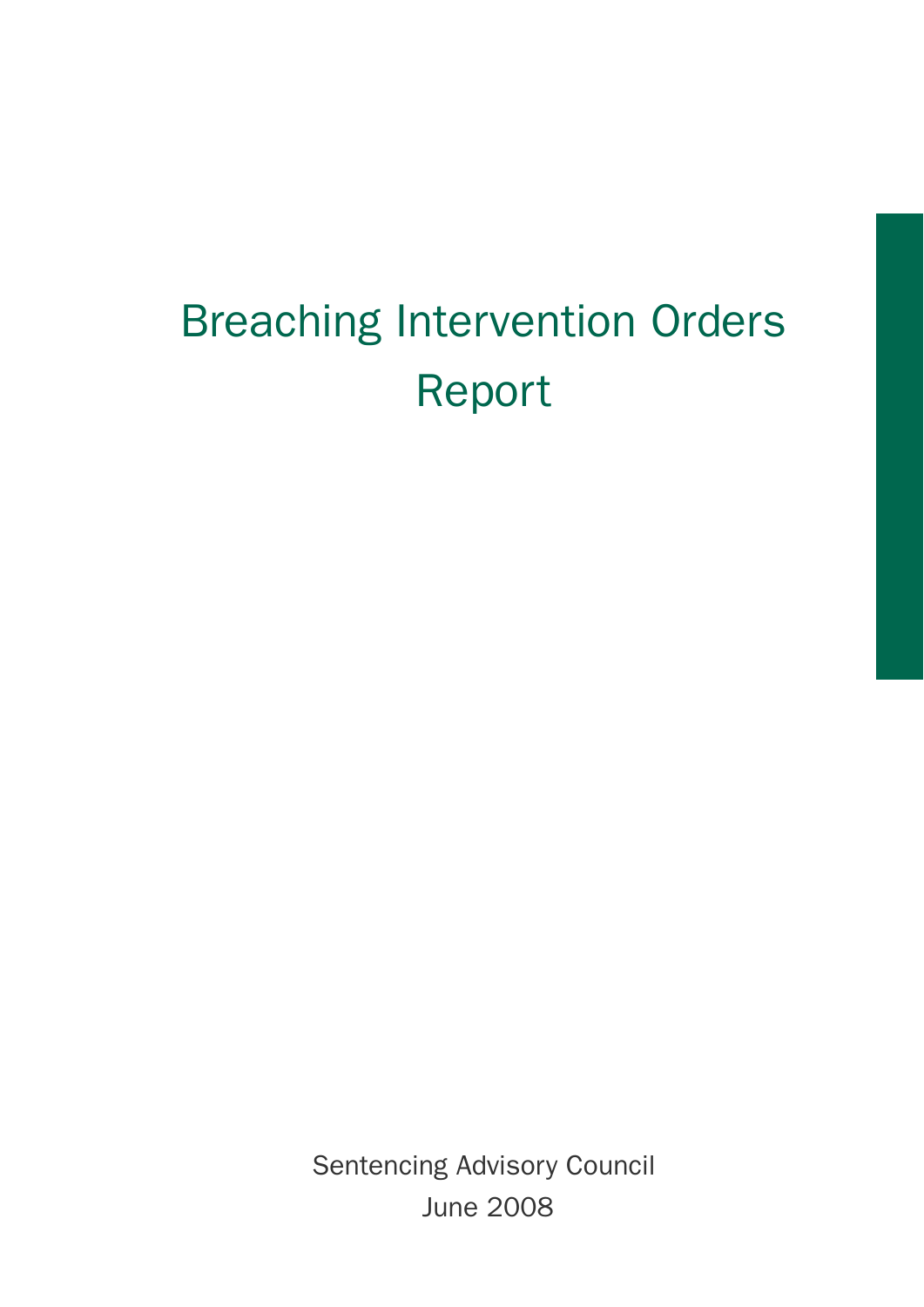Published by the Sentencing Advisory Council Melbourne Victoria Australia.

This Report reflects the law at 30 May 2008.

© Copyright State of Victoria, Sentencing Advisory Council, June 2008. This publication is protected by the laws of copyright. No part my be reproduced by any process except in accordance with the provisions of the *Copyright Act 1968* (Cth).

ISBN 978-1-921100-25-3

Also published on www.sentencingcouncil.vic.gov.au Authorised by the Sentencing Advisory Council, 4/436 Lonsdale Street, Melbourne

Printed by Bigprint, 50 Lonsdale Street, Melbourne

The publications of the Sentencing Advisory Council follow the Melbourne University Law Review Association Inc *Australian Guide to Legal Citation* (2nd ed, 2002).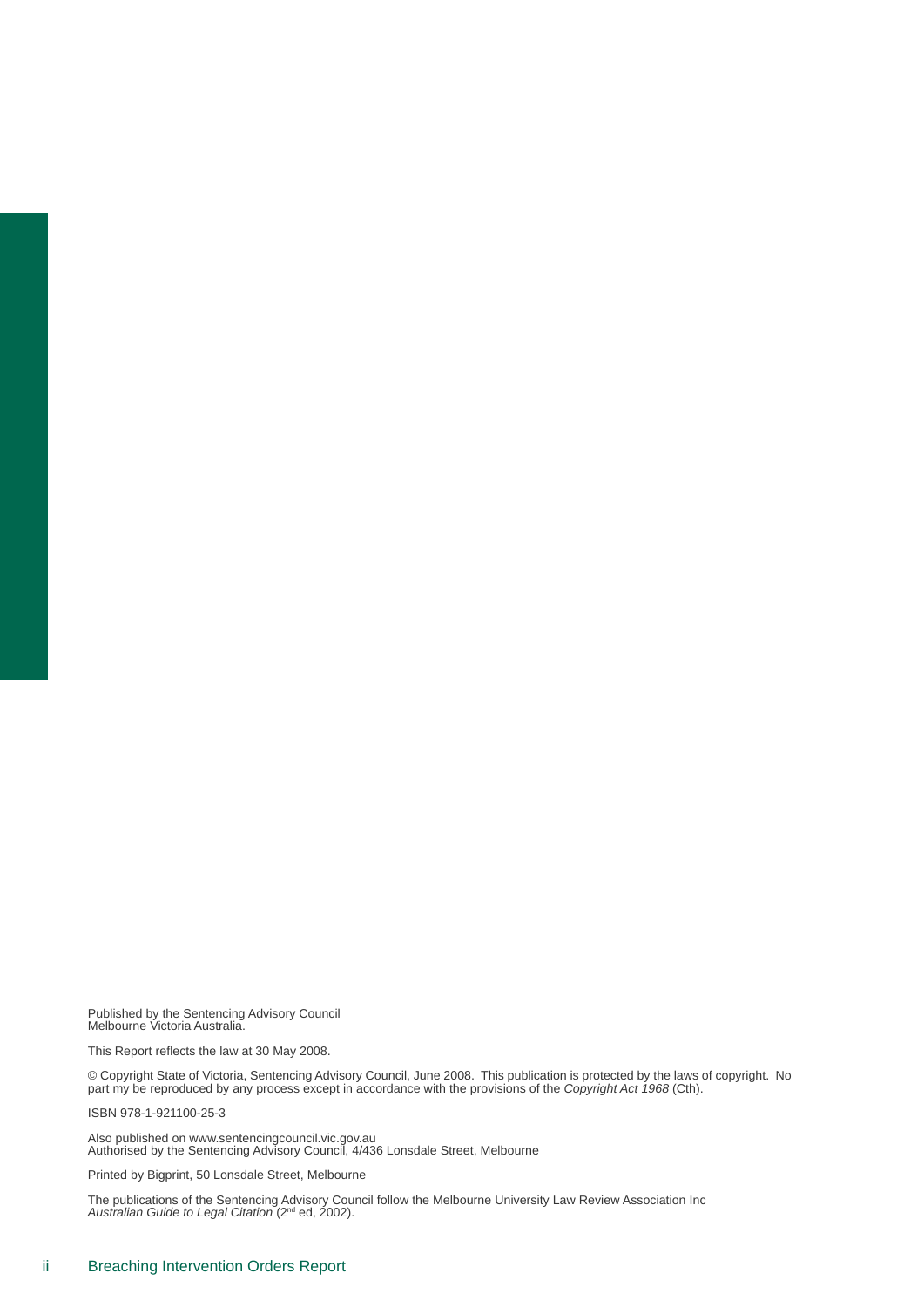## Table of Contents

| 1. |     | Introduction                                                                                                     | 1              |
|----|-----|------------------------------------------------------------------------------------------------------------------|----------------|
|    | 1.1 | Background                                                                                                       | 1              |
|    | 1.2 | Terms of reference                                                                                               | $\overline{a}$ |
|    | 1.3 | The Council's approach                                                                                           | 3              |
| 2. |     | <b>Breaching intervention orders</b>                                                                             | 5              |
|    | 2.1 | Introduction                                                                                                     | 5              |
|    | 2.2 | The history of intervention orders in Victoria                                                                   | 5              |
|    | 2.3 | Types of orders                                                                                                  | 7              |
|    |     | Family violence intervention orders<br>Stalking intervention orders                                              | 7<br>8         |
|    |     | Intervention orders issued in Victoria                                                                           | 9              |
|    |     | Family Violence Safety Notice                                                                                    | 10             |
|    | 2.4 | Applications for intervention orders                                                                             | 10             |
|    | 2.5 | The offence of breaching an intervention order                                                                   | 11             |
|    |     | The offence<br>Jurisdiction                                                                                      | 11<br>12       |
|    |     |                                                                                                                  |                |
| 3. |     | Victorian sentencing practices                                                                                   | 15             |
|    | 3.1 | Introduction                                                                                                     | 15             |
|    | 3.2 | Jurisdiction<br>Hearing charges in the Magistrates' Court                                                        | 15<br>15       |
|    |     | Hearing charges in the County Court                                                                              | 15             |
|    | 3.3 | Sentencing practices in the Magistrates' Court                                                                   | 15             |
|    | 3.4 | Sentencing in the higher courts                                                                                  | 16             |
|    | 3.5 | Profile of offenders                                                                                             | 18             |
|    |     | Magistrates' Court                                                                                               | 18             |
|    |     | <b>County Court</b>                                                                                              | 19             |
|    | 3.6 | Summary                                                                                                          | 20             |
| 4. |     | The functions of a statutory maximum penalty                                                                     | 21             |
|    | 4.1 | Introduction                                                                                                     | 21             |
|    | 4.2 | Principle of legality                                                                                            | 21             |
|    | 4.3 | Deterrence                                                                                                       | 22             |
|    | 4.4 | Offence seriousness                                                                                              | 23             |
| 5. |     | The maximum penalty for breach of intervention orders                                                            | 25             |
|    | 5.1 | Assessing the offence seriousness                                                                                | 25             |
|    |     | Harm<br>Culpability                                                                                              | 25<br>26       |
|    |     | Where should the offence sit in the hierarchy of offences?                                                       | 27             |
|    |     | The maximum penalty                                                                                              | 28             |
|    | 5.2 | Aggravated offences                                                                                              | 29             |
|    |     | Circumstances of aggravation                                                                                     | 29<br>31       |
|    | 5.3 | An aggravated offence of breaching an intervention order?<br>Different penalties for breaching different orders? | 34             |
|    |     | Introduction                                                                                                     | 34             |
|    |     | Distinguishing family violence intervention orders and stalking intervention orders                              | 35             |
|    |     | Family violence safety notices                                                                                   | 37             |
|    | 5.4 | Repeat offending                                                                                                 | 38             |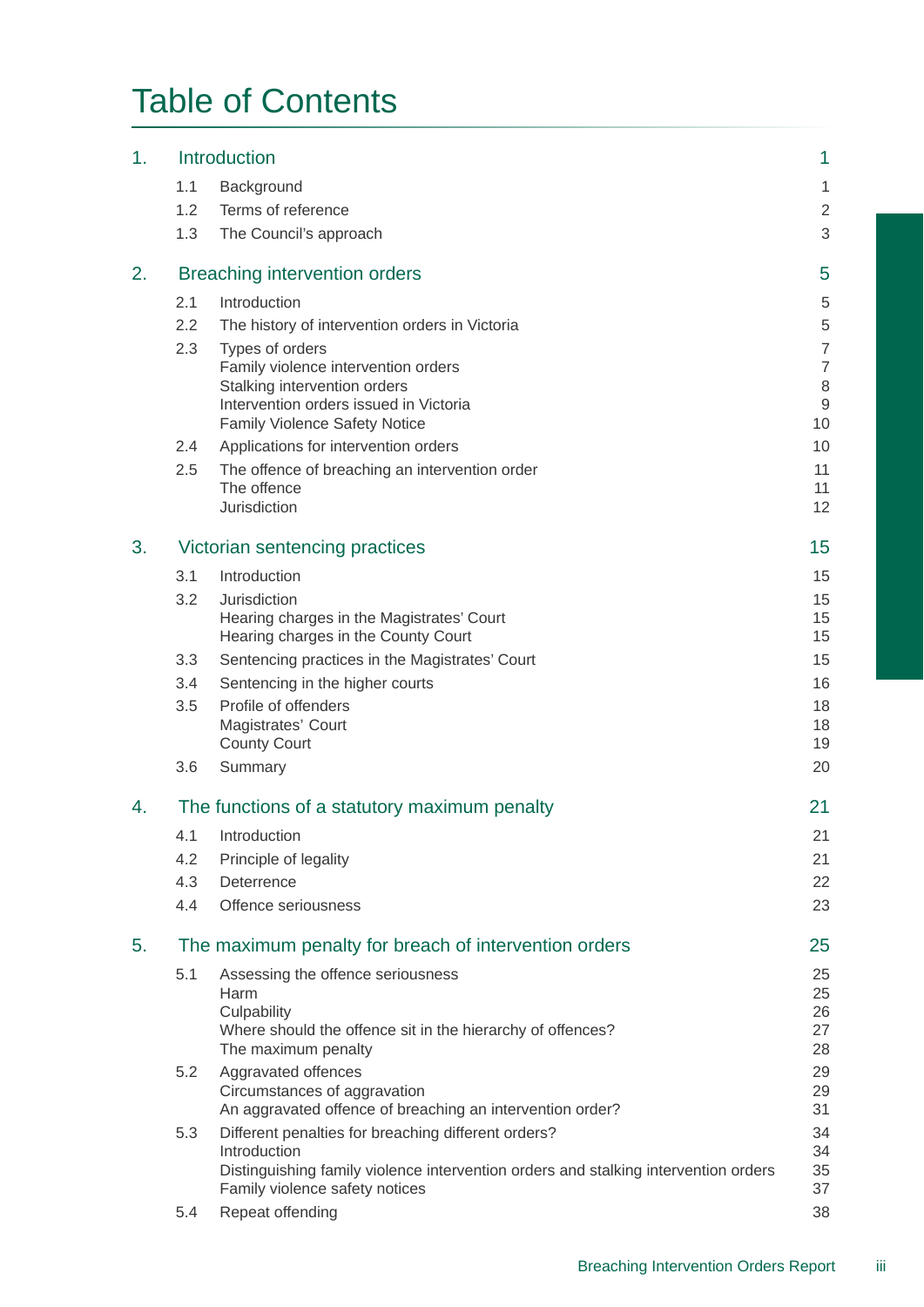| 6. | Comparable offences in other Australian Jurisdictions |                                              |    |  |
|----|-------------------------------------------------------|----------------------------------------------|----|--|
|    | 6.1                                                   | Introduction                                 | 43 |  |
|    | 6.2                                                   | Approaches in other Australian jurisdictions | 43 |  |
|    | 6.3                                                   | Breach of a family violence safety notice    | 44 |  |
| 7. | The Council's View                                    | 45                                           |    |  |
|    | 7.1                                                   | The maximum penalty                          | 45 |  |
|    | 7.2                                                   | First and subsequent offences                | 46 |  |
|    | 7.3                                                   | Length of maximum penalty                    | 46 |  |
|    | 7.4                                                   | An aggravated offence?                       | 47 |  |
|    |                                                       | Appendix 1: Inter-jurisdictional comparison  | 49 |  |
|    | <b>Bibliography</b>                                   |                                              | 53 |  |
|    | Articles/Books/Reports                                |                                              |    |  |
|    | Case Law                                              |                                              | 54 |  |
|    | Legislation                                           | 54                                           |    |  |

## Figures and tables

| Figure 1: | Number of IVOs issued by IVO type and financial year, 2004-05 to 2006-07                                                                                                                                                                                                  | 9  |
|-----------|---------------------------------------------------------------------------------------------------------------------------------------------------------------------------------------------------------------------------------------------------------------------------|----|
| Figure 2: | Number of charges of breach of IVO with a sentence of imprisonment by length of<br>sentence, Magistrates' Court, 2004-05 to 2006-07                                                                                                                                       | 16 |
| Figure 3: | Number of breach of IVO charges with a sentence of imprisonment by length of<br>sentence, County Court, 2004-05 to 2006-07                                                                                                                                                | 17 |
| Figure 4: | The number of people sentenced for breach of an intervention order, 2004-05 to<br>2006-07                                                                                                                                                                                 | 18 |
| Figure 5: | The percentage of people sentenced for breach of an intervention order by gender<br>and age, 2004-05 to 2006-07                                                                                                                                                           | 19 |
| Figure 6: | Number of people sentenced for breach of an IVO by IVO type and financial year,<br>County Court, 2004-05 to 2006-07                                                                                                                                                       | 19 |
| Figure 7: | Number of people sentenced for breach of IVO by age group, County Court,<br>2004-05 to 2006-07                                                                                                                                                                            | 20 |
| Figure 8: | Maximum penalties of imprisonment for breaching an IVO and other offences at<br>the same levels in the penalty scale                                                                                                                                                      | 27 |
| Figure 9: | Comparison of the maximum penalty for the Victorian offence of breaching an<br>intervention order with the statutory maximum penalties for similar<br>Australian offences                                                                                                 | 43 |
| Table 1:  | Distribution of sentence types for proven charges of breach of IVO, Magistrates'<br>Court, 2004-05 to 2006-07                                                                                                                                                             | 16 |
| Table 2:  | Distribution of sentence types for proven charges of breach of IVO, County Court,<br>2004-05 to 2006-07                                                                                                                                                                   | 17 |
| Table 3:  | The number and percentage of offenders sentenced for at least one charge of breach<br>of an intervention order by the most common offences that were sentenced and the<br>average number of those offences that were sentenced, Magistrates' Court,<br>2004-05 to 2006-07 | 32 |
| Table 4:  | The number and percentage of offenders sentenced for at least one count of breach<br>of an intervention order by the most common offences that were sentenced and the<br>average number of those offences that were sentenced, County Court,<br>2004-05 to 2006-07        | 32 |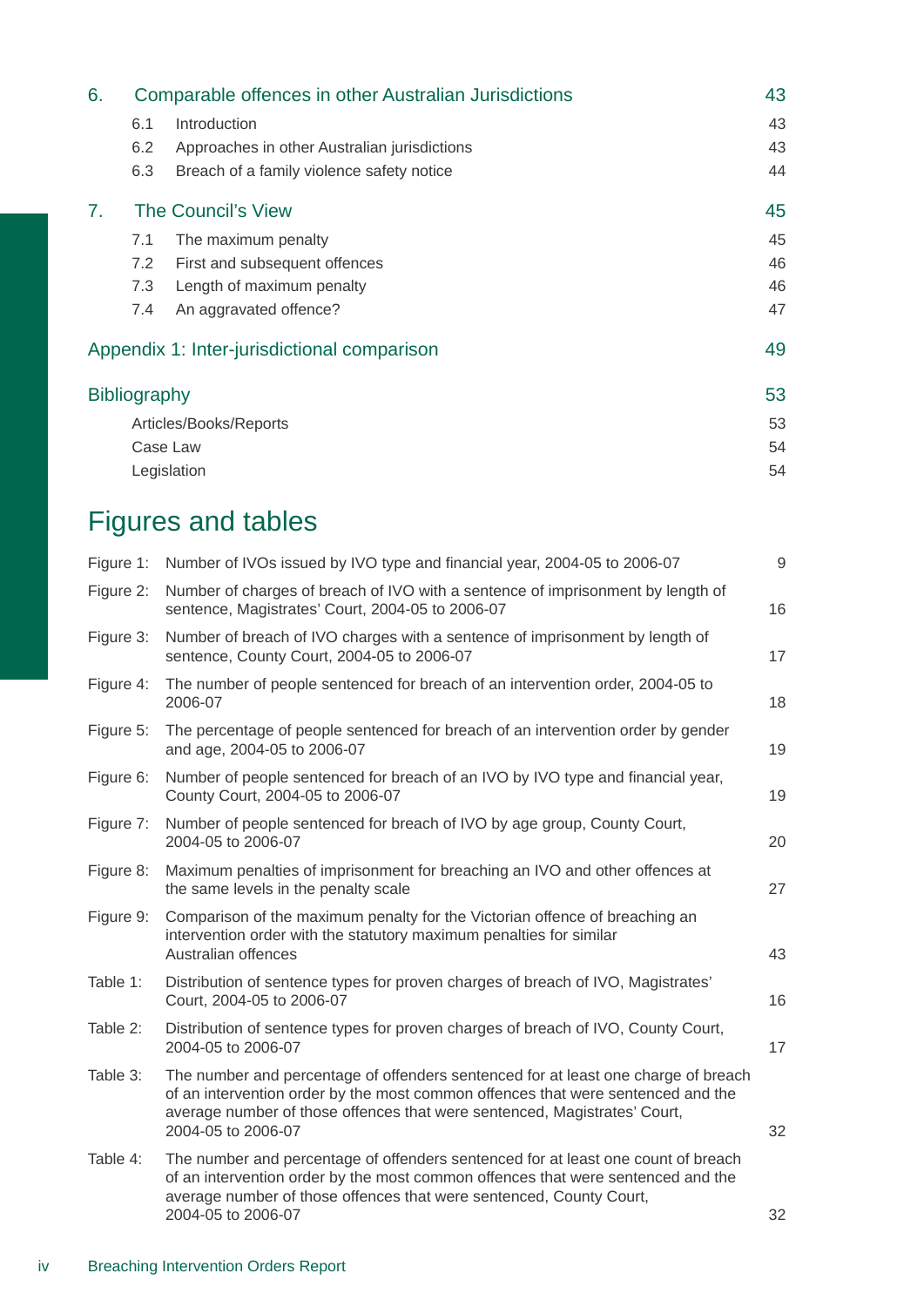## **Contributors**

| <b>Authors</b>                     | Andrea David<br><b>Felicity Stewart</b><br>Adrian Hoel                                                                                                                                   |
|------------------------------------|------------------------------------------------------------------------------------------------------------------------------------------------------------------------------------------|
| <b>Data Analysis</b>               | <b>Nick Turner</b><br><b>Geoff Fisher</b>                                                                                                                                                |
| <b>Sentencing Advisory Council</b> |                                                                                                                                                                                          |
| Chair                              | Professor Arie Freiberg                                                                                                                                                                  |
| Deputy-Chair                       | Thérèse McCarthy                                                                                                                                                                         |
| Council Members                    | Carmel Arthur<br><b>Bernie Geary OAM</b><br>David Grace OC<br><b>Rudolph Kirby</b><br>Andrea Lott<br>Jenny Morgan<br>Simon Overland<br>Barbara Rozenes<br>Gavin Silbert SC<br>David Ware |
| <b>Chief Executive Officer</b>     | Stephen Farrow                                                                                                                                                                           |

The Council would like to thank all of those who made submissions and attended meetings in relation to this reference. The Council would also like to thank the following people for their assistance in the preparation of this report: Chris Atmore, Julie Bransden, Prue Boughey, John Champion SC, Jenni Coady, Courts and Tribunals Unit (Department of Justice), Flora Culpan, Virginia Dodds, Bridget Dwyer, Joanne Fletcher, Karen Gelb, Magistrate Anne Goldsbrough, Chief Magistrate Ian Gray, Nareeda Lewers, Library (Department of Justice), Claire Lindsay-Johns, Victoria Mullins, Diane New, Anita Plesa, Jeremy Rapke QC (Director of Public Prosecutions), Jenni Smith, Simon Wood and Carolyn Worth.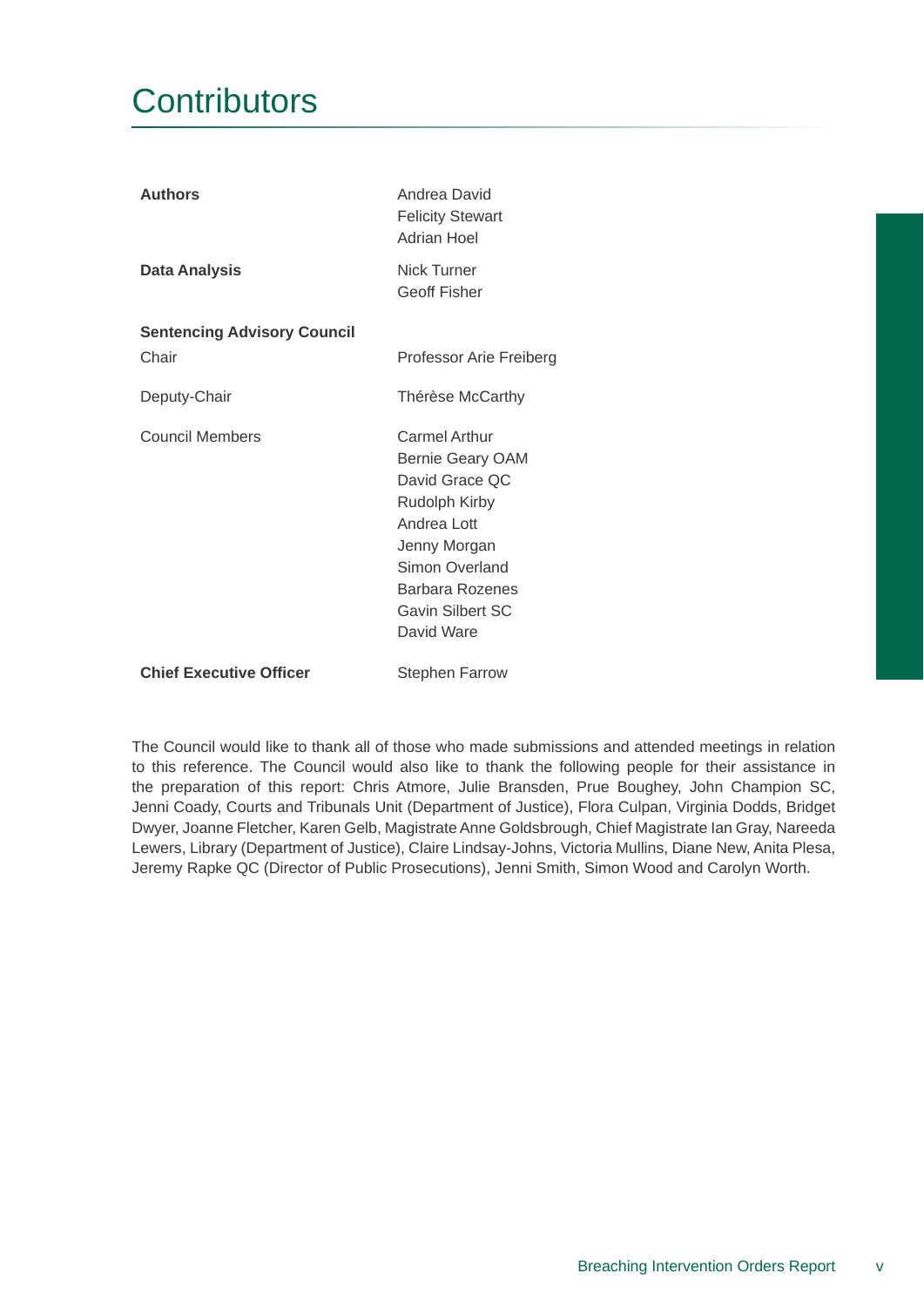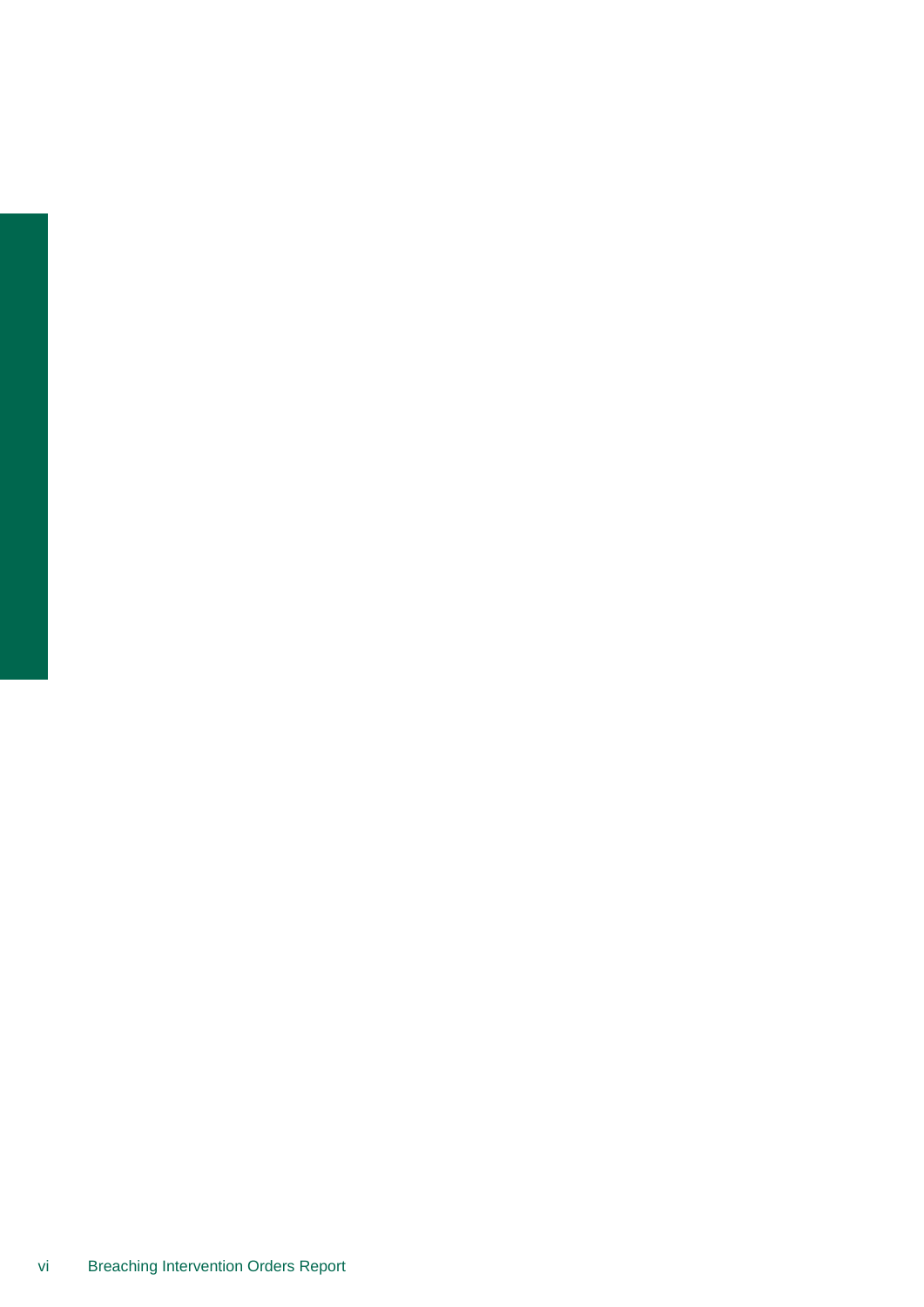## 1. Introduction

### 1.1 Background

- 1.1.1 This reference from the Attorney-General arises from the Victorian Law Reform Commission's Report ('VLRC'), *Review of Family Violence Laws*, which was published in March 2006. The report included a number of recommendations, one of which was that 'the Sentencing Advisory Council should review the sentencing of defendants and penalties imposed for breaching intervention orders'.1
- 1.1.2 This reference is part of a much larger effort to address the problem of family violence. The criminal law can only contribute in a small way to address much broader social ills, however it plays a significant role in communicating abhorrence for violence. Intervention orders were introduced in 1987 as one legal mechanism which would be available to courts to deal with family violence. They are a civil-criminal hybrid and seek to deal with the violence which occurs predominately between intimate partners and which is rarely reported to the police. The civil nature of the order allows for a lower standard of proof, making orders easier to obtain than a conviction and can be tailored to each situation, prohibiting behaviour not always covered by the criminal law. However, a criminal offence of breach is still required in order to give force to the orders. It is the offence of breach with which the Council is now concerned.
- 1.1.3 Currently in Victoria, there are two types of intervention orders available:
	- **family violence** intervention orders; and
	- **stalking** intervention orders.
- 1.1.4 A family violence intervention order is used where family members are found to be likely to experience violence, threatened violence, damage to their property or threatened damage to their property from other family members. This type of intervention order is dealt with under the *Crimes (Family Violence) Act 1987* (Vic).
- 1.1.5 Stalking intervention orders may be made where the court finds that a person has been stalked by a defendant and that this stalking is likely to occur again in the future. Although section 21A (5) of the *Crimes Act 1958* (Vic) empowers the court to make stalking intervention orders, this provision directs that, apart from the specific findings relating to stalking itself, stalking intervention orders are made according to the *Crimes (Family Violence) Act 1987* (Vic) as if the court were making a family violence intervention order.<sup>2</sup> The processes and enforcement mechanisms for stalking intervention orders are the same as for family violence intervention orders and applications for these orders will be heard in the same courts, though stalking intervention orders differ in some respects.
- 1.1.6 In the period from July 2004 to June 2007, Victorian courts granted 41,528 intervention orders. Of these, 32,247 (77.7%) were family violence intervention orders and 9,280 (22.3%) were stalking intervention orders.<sup>3</sup>

<sup>1</sup> Victorian Law Reform Commission, *Review of Family Violence Laws Report* (2006).

<sup>2</sup> The *Crimes Act 1958* (Vic) s 21A(5) provides:

*Despite anything to the contrary in the Crimes (Family Violence) Act 1987, the Court within the meaning of that Act may make an intervention order under that Act in respect of a person* (the defendant) if satisfied on the balance of probabilities that the defendant has stalked another person and is likely to continue to do so or to do so again and for this purpose that Act has effect as if the other person were a family member in relation to the defendant within the meaning of that Act if he or she would not otherwise be so. [authors' emphasis]

<sup>3</sup> The type of intervention order was not known for one case.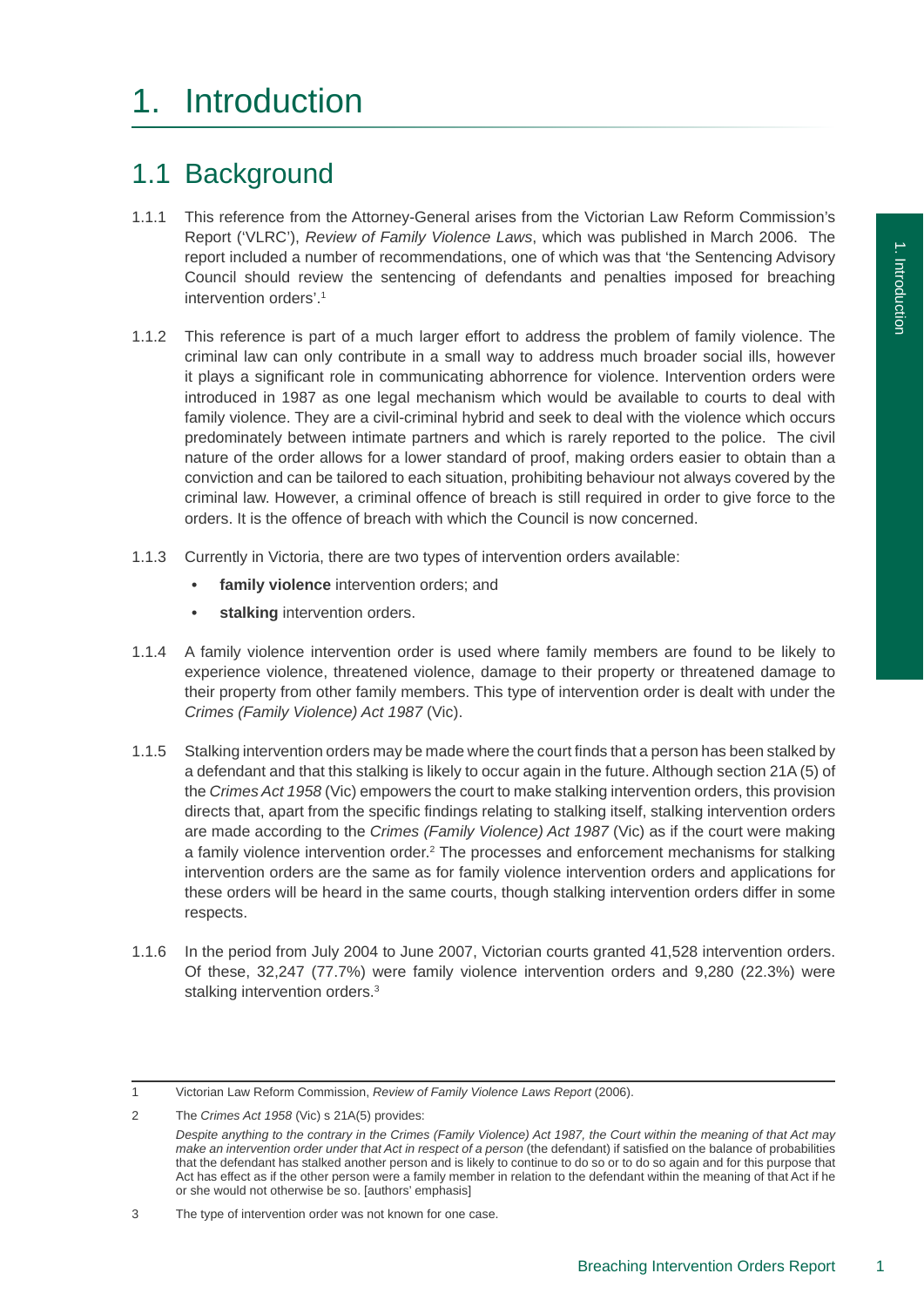- 1.1.7 Section 22 of the *Crimes (Family Violence) Act 1987* (Vic) makes it an offence for a person to breach an intervention order, regardless of whether it is a family violence intervention order or a stalking intervention order.<sup>4</sup>
- 1.1.8 The Government has announced that it will introduce a Family Violence Bill in 2008, to implement most of the recommendations in the VLRC report.<sup>5</sup> Among other reforms, the proposed Bill will separate the existing offence of breach of an intervention order into two separate offences of:
	- breach of a family violence intervention order; and
	- breach of a stalking intervention order.
- 1.1.9 In addition, the Bill will provide for a pilot program under which police may issue family violence safety notices. These notices will include similar conditions to intervention orders issued by the courts. The Bill will create a new offence of breach of a family violence safety notice.

### 1.2 Terms of reference

- 1.2.1 On 16 April 2008, the Attorney-General asked the Sentencing Advisory Council to report on:
	- 1. The appropriate statutory maximum penalties for the offences of breaching:
		- (a) a family violence intervention order;
		- (b) a stalking intervention order; and
		- (c) a family violence safety notice.
		- 2. Sentencing practices for the offence of breaching an intervention order.
- 1.2.2 This report focuses on the first of these two questions. While this paper briefly examines sentencing practices for intervention orders, the Council will publish a separate, more detailed report on sentencing practices later in 2008.
- 1.2.3 The current offence of breaching an intervention order is a summary offence. The maximum penalty is:
	- two years' imprisonment and/or 240 penalty units for a first offence; and
	- five years' imprisonment for a subsequent offence.<sup>6</sup>
- 1.2.4 The five year maximum penalty for a subsequent offence is problematic because section 113A of the *Sentencing Act 1991* (Vic) provides that the maximum term of imprisonment that a court may impose for a summary offence is two years, despite anything to the contrary in any other Act.<sup>7</sup> The effect of this provision is that the maximum penalty of five years' imprisonment for a subsequent offence cannot be imposed.
- 1.2.5 The Attorney has asked the Council to advise on this anomaly and to report on the maximum penalties that would be appropriate for the three new offences in the Bill.

- 6 *Crimes (Family Violence) Act 1987* (Vic) s 22.
- 7 *Sentencing Act 1991* (Vic) s 113A.

<sup>4</sup> Section 22 of the *Crimes (Family Violence) Act 1987* (Vic) provides that: 'A person against whom an intervention order or interim intervention order has been made who has been served with a copy of the order or has had an explanation of the order given to him or her … and contravenes the order in any respect is guilty of an offence'.

<sup>5</sup> Office of the Attorney-General, 'Hulls Outlines Bold Plan to Address Family Violence', Media Release, 13 August 2007.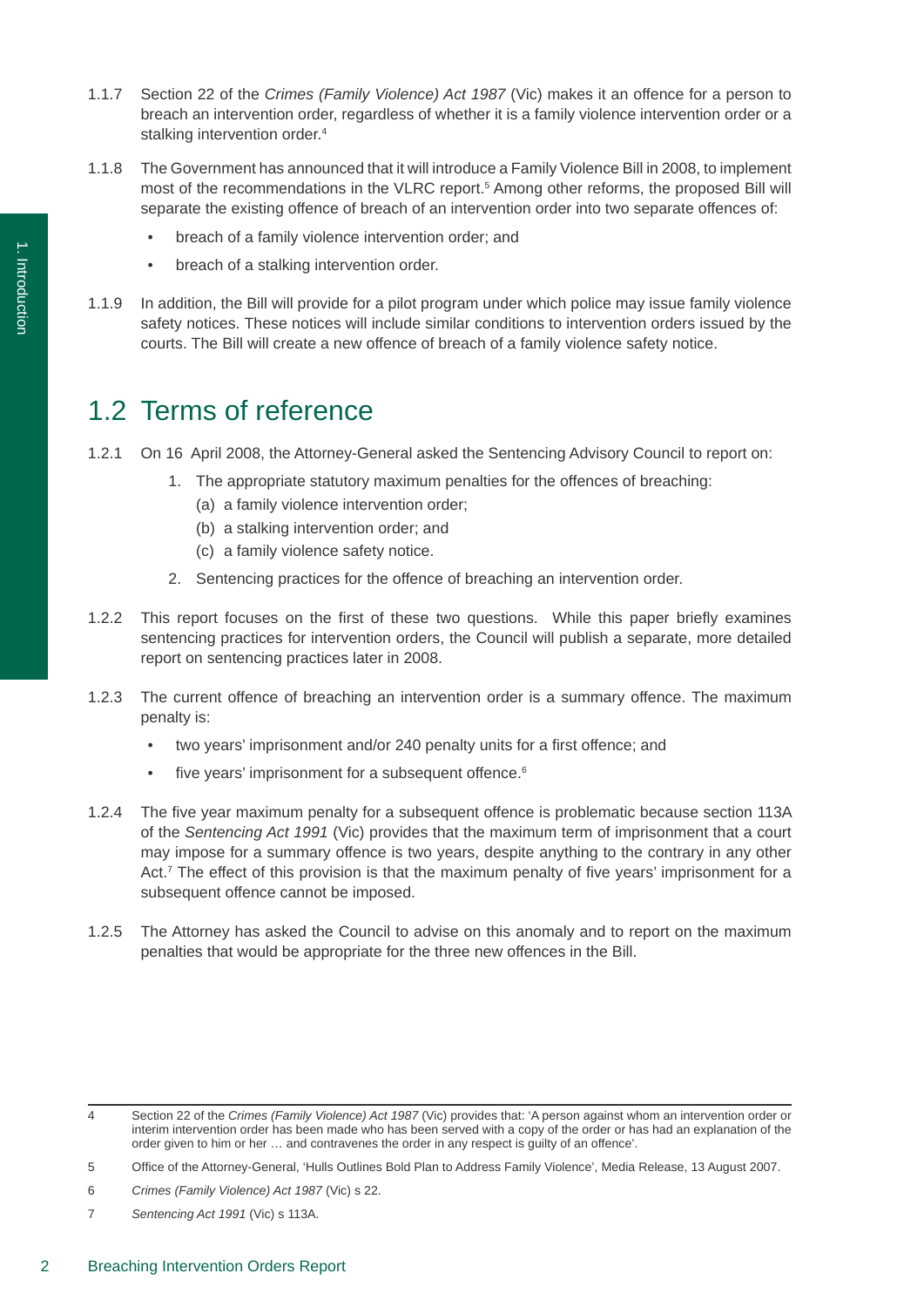- 1.2.6 In doing so, the Attorney has asked the Council to have regard to:
	- the need to provide maximum penalties that allow courts to appropriately punish persons who commit these offences, particularly the most serious forms of offending;
	- the appropriateness of any proposed maximum penalty within the broader sentencing framework;
	- the public interest in ensuring that the statute book is clear in its application; and
	- any other factors that the Council considers are relevant.
- 1.2.7 The Council has been also asked to consider which of the following options would be preferable for the maximum penalties for the new offences:
	- the current (graduated) penalties for breach of an intervention order;
	- a summary offence of breach of a family violence intervention order or stalking intervention order with a new indictable offence of aggravated breach of a family violence intervention order or stalking intervention order;
	- five years' imprisonment and/or 600 penalty units for breach of a family violence intervention order or stalking intervention order (an indictable offence or an indictable offence triable summarily);
	- a summary offence of breach of a family violence intervention order or stalking intervention order with a maximum penalty of two years' imprisonment or 240 penalty units (and no higher penalty for a subsequent breach); and
	- any other options the Council considers may be appropriate.

### 1.3 The Council's approach

- 1.3.1 Due to the short period of time available in which to provide our advice to the Attorney-General, the Council was only able to conduct limited consultations for this reference.
- 1.3.2 On 24 April 2008, the Council sent interested parties a consultation paper on breaches of intervention orders, outlining some of the broad issues for consideration. The paper discussed the relevant legal principles and some sentencing practices for breaches of intervention orders and posed a number of questions relevant to the terms of reference.
- 1.3.3 The Council received feedback from a variety of stakeholders and held a roundtable discussion on 1 May 2008. The results of this consultation were considered by the Council and are represented in this report.
- 1.3.4 As an initial step, this report considers the current offence in the context of the history of intervention orders in this state, the types of orders available and the circumstances in which they can be imposed. It also considers the penalty for the current offence, including the problematic nature of the higher penalty for a second and subsequent offence (Chapter 2).
- 1.3.5 The next section of the report analyses sentencing data in relation to the offence of breaching an intervention order to determine the actual sentencing practices in both the Magistrates' Court and County Court (Chapter 3).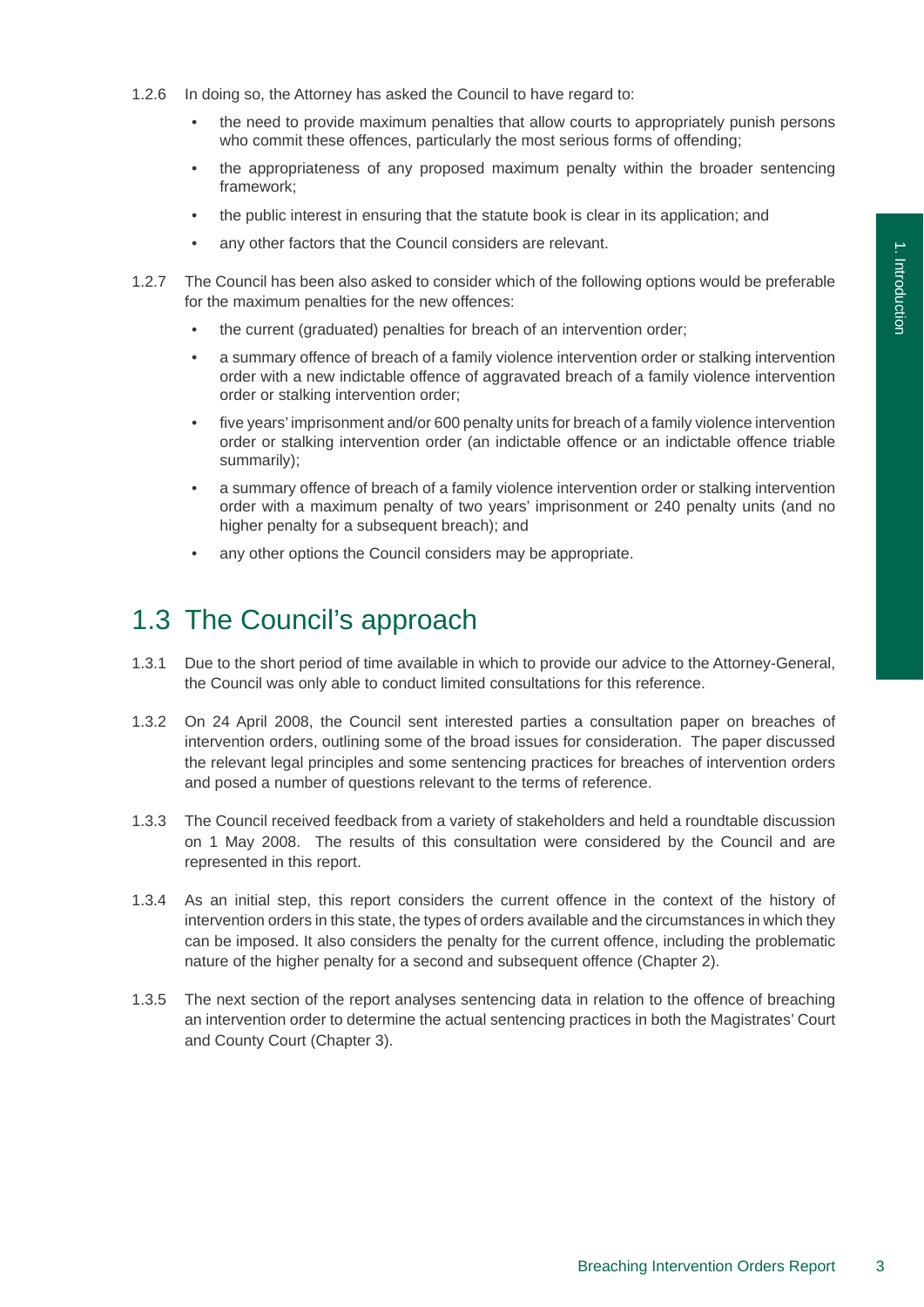- 1.3.6 The report then discusses the considerations relevant to setting or reviewing a statutory maximum penalty. These include:
	- 1. To provide sentencers and the broader community with a legislative guide to the seriousness of the offence.
	- 2. To place a legally defined 'ceiling' on the lawful action permitted by the State against an offender. This ceiling should be sufficiently low to provide meaningful guidance to sentencers as to the relative seriousness of the offence and yet sufficiently high to provide for the worst examples of the crime that the sentencer may face.
	- 3. To serve as a general deterrent by warning potential offenders about the highest penalty that they will face if they commit such an offence (Chapter 4).
- 1.3.7 These considerations are then reviewed in relation to the offence of breaching an intervention order. Included in this section is a discussion as to whether or not an offence of aggravated breach should be created, whether the higher penalty for a second or subsequent offence should be maintained and whether there should be a different penalty applicable for the breach of different types of orders (Chapter 5).
- 1.3.8 This report also compares the maximum penalty for breaching an intervention order with similar offences in other Australian jurisdictions (Chapter 6).
- 1.3.9 The Council has carefully considered the available options and has taken into account the views raised in consultations in making the following recommendations:
	- That each of the three offences (breach of a family violence intervention order; breach of a stalking intervention order; and breach of a police-issued family violence safety notice) should have the same maximum penalty of two years' imprisonment.
	- There should not be a separate offence with a higher maximum penalty for a second or subsequent offence of breach.
	- There should not be a separate aggravated offence with a higher maximum penalty.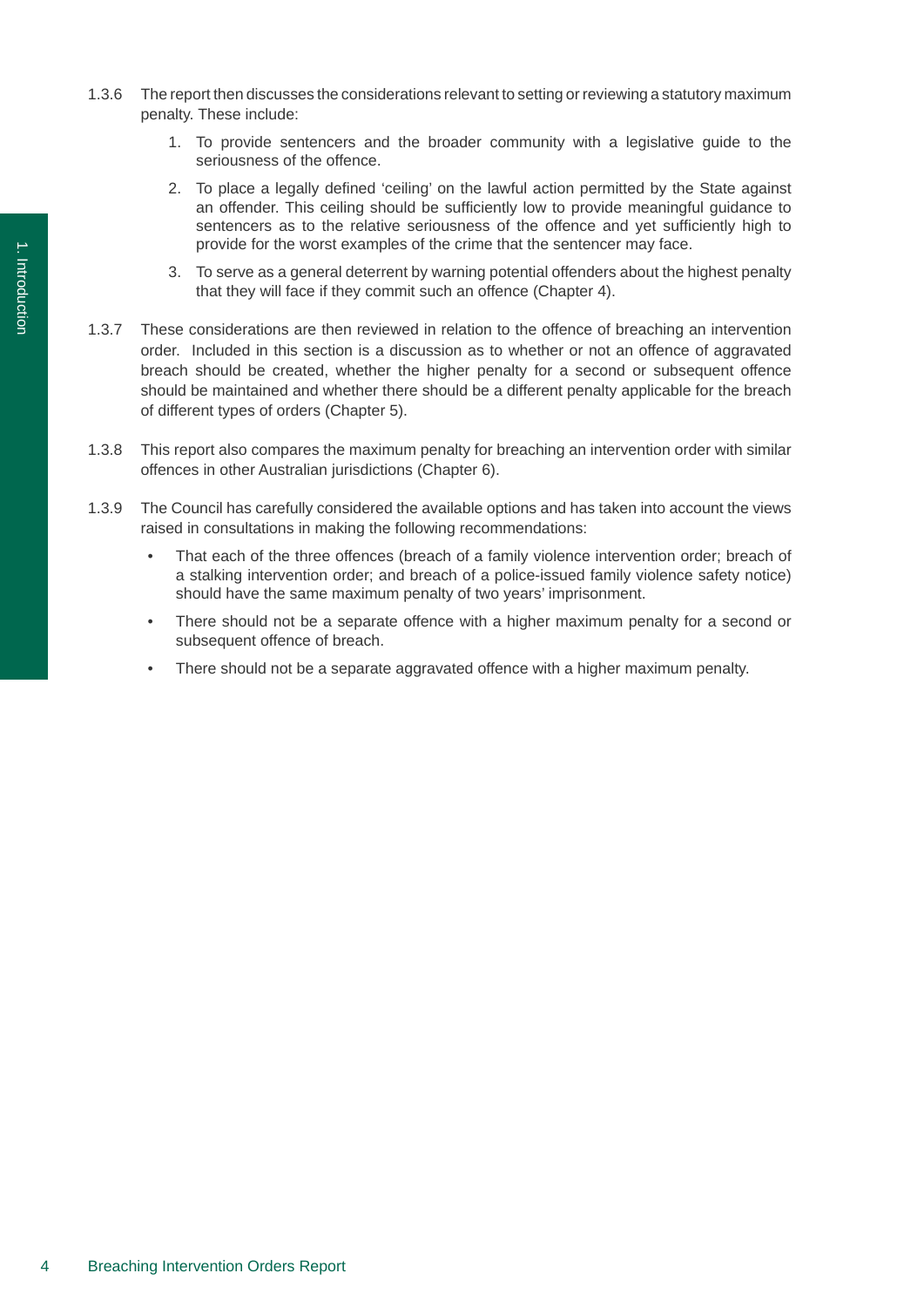## 2. Breaching intervention orders

### 2.1 Introduction

2.1.1 In order to consider what the maximum penalties should be for the three new offences, it is necessary to examine the current offence of breach of an intervention order and its maximum penalty. This Chapter considers how the law relating to intervention orders and the breaches of such orders developed in Victoria and how the orders currently available are made, including the conditions that can be attached to them.

### 2.2 The history of intervention orders in Victoria

- 2.2.1 Intervention orders were the product of a social movement to address family violence in the criminal justice system. The formal process began in 1981, when the Department of Premier and Cabinet convened a Domestic Violence Committee to examine this complex social, legal and criminological problem. The Committee formed four sub-committees, one of which was concerned with legal issues.<sup>8</sup>
- 2.2.2 The Legal Remedies Sub-Committee of the Domestic Violence Committee produced a report for public comment in 1983. The submissions to that report were incorporated into a discussion paper entitled, *Criminal Assault in the Home: Social and Legal Responses to Domestic Violence*. 9 This paper presented a number of options for policy and legislative reform. One of the options put forward was the introduction of a new civil remedy of intervention orders. Parallel initiatives were occurring across Australia and in many developed countries across the world.
- 2.2.3 The need for such orders was discussed in the context of the inability of the criminal law to address fully issues involved with domestic violence. In particular, the paper argued that:
	- criminal law cannot be tailored to suit the variety of problems arising out of domestic violence; for example, the criminal law could not be applied to exclude the assailant from the matrimonial home;
	- criminal remedies are retrospective and cannot act as a preventative measure;
	- many women may be reluctant to involve the police at first instance; and
	- the criminal standard of proof of beyond reasonable doubt is difficult to satisfy when the only evidence is the victim's word against the defendant.<sup>10</sup>
- 2.2.4 The Sub-Committee's proposals led to the passage of the *Crimes (Family Violence) Act 1987*  (Vic)*,* which provided for a scheme of intervention orders in Victoria. The intervention orders introduced under that Act were 'designed to provide ongoing protection to the victim of violence in the home.'11 The Sub-Committee proposed a maximum penalty of two years' imprisonment for the offence of breach, which would 'equate breach of an intervention order with other serious breaches of the criminal law which are dealt with by the Magistrates' Court.'12

<sup>8</sup> Women's Policy Co-ordination Unit, Department of Premier and Cabinet (1985), *Criminal Assault In the Home: Social and Legal Responses to Domestic Violence Summary Paper*, 1.

<sup>9</sup> Women's Policy Co-ordination Unit, Department of Premier and Cabinet (1985), *Criminal Assault In the Home: Social and Legal Responses to Domestic Violence*.

<sup>10</sup> Ibid 120-23. See also Victoria, *Parliamentary Debates,* Legislative Assembly, 29 April 1987, 1537 (Mr Mathews, Minister for the Arts).

<sup>11</sup> Victoria, *Parliamentary Debates,* Legislative Assembly, 29 April 1987, 1537 (Mr Mathews, Minister for the Arts).

<sup>12</sup> Women's Policy Co-ordination Unit, Department of Premier and Cabinet (1985), above n 9, 137.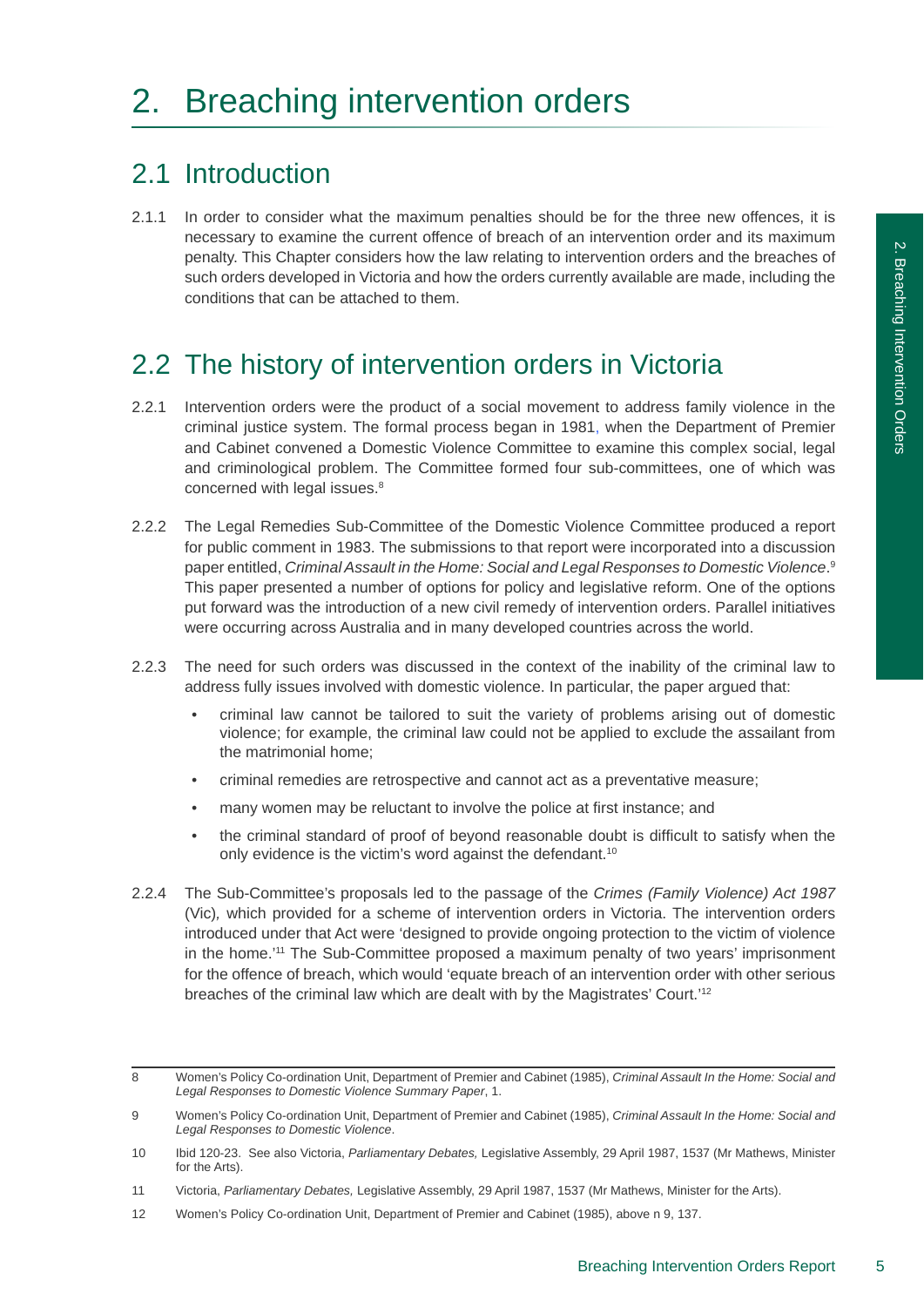- 2.2.5 However, the Sub-Committee stressed that the intervention order was not designed to 'usurp' the criminal law and replace criminal justice system responses to domestic violence. It also noted that an application for an intervention order would not preclude charging the defendant with other offences, such as assault.13 This point was reiterated in the second reading speech on the *Crimes (Family Violence) Act 1987* (Vic).14 The Act implemented many of the Sub-Committee's recommendations, though the maximum penalty for the offence of breach was set at six months' imprisonment rather than two years.
- 2.2.6 Commencing in 1995, the *Crimes (Amendment) Act 1994* (Vic) made a number of changes to intervention orders. The most significant of these was that it broadened the range of people who could apply for an intervention order under the *Crimes (Family Violence) Act 1987* (Vic). Under the original legislation, an application could only be made for an intervention order against a 'family member' – spouses, de facto spouses, and people related to each other and those who are ordinarily members of the same household. This definition was expanded to include people who have had a close personal relationship but have not lived together.<sup>15</sup>
- 2.2.7 In addition, section 21A was inserted into the *Crimes Act 1958* (Vic) to create a new offence of stalking. In addition to the new offence, a person who could establish *on the balance of probabilities* that they had been stalked could have an intervention order made against the person who stalked them. The rationale for broadening the availability of intervention orders in this way was to protect people from continued harassment where the stalker was not charged with a criminal offence, for example, if he or she had a mental illness.<sup>16</sup>
- 2.2.8 The 1994 Act also increased the maximum penalty available for breach of an intervention order from six months to two years' imprisonment for a first offence, consistent with the original proposals of the Legal Remedies Sub-Committee of the Domestic Violence Committee.17 The reason given for the increase in penalty at that time was that in order for intervention orders to be effective, breaches of those orders must be treated seriously. Further, a separate, higher maximum penalty of five years' imprisonment was introduced for second or subsequent offences.<sup>18</sup>
- 2.2.9 As discussed above, the higher maximum penalty of five years' imprisonment for second or subsequent offences cannot actually be imposed. This is because section 113A of the *Sentencing Act 1991* (Vic) prevents any court from imposing more than two years' imprisonment for a summary offence, regardless of whether or not the offence has a higher maximum penalty. Section 113A was amended in 1997 to state this explicitly.<sup>19</sup> According to the second reading speech, that amendment was intended 'to expressly clarify the limits of the sentencing discretion…when sentencing for summary offences.'20

13 Ibid 123.

<sup>14</sup> Victoria, *Parliamentary Debates,* Legislative Assembly, 29 April 1987, 1537 (Mr Mathews, Minister for the Arts).

<sup>15</sup> Victoria, *Parliamentary Debates,* Legislative Assembly, 20 October 1994, 1383 (Mr Coleman, Minister for Natural Resources).

<sup>16</sup> Victoria, *Parliamentary Debates,* Legislative Assembly, 20 October 1994, 1383 (Mr Coleman, Minister for Natural Resources).

<sup>17</sup> Victoria, *Parliamentary Debates,* Legislative Assembly, 20 October 1994, 1383 (Mr Coleman, Minister for Natural Resources).

<sup>18</sup> *Crimes (Amendment) Act 1994* (Vic)

<sup>19</sup> The section was amended by section 17 of the *Sentencing (Amendment) Act 1997* (Vic) which inserted the words 'punishable, but for this section, by a term of imprisonment of more than 2 years.

<sup>20</sup> See the Second Reading Speech (15 October 1997), Sentencing (Amendment) Bill (Vic) 26. This speech refers to amendments arising out of the passage of the *Sentencing and Other Acts (Amendment) Act 1997* (Vic). The second reading speech to this bill, Second Reading Speech (27 May 1997), Sentencing and Other Acts (Amendment) Bill (Vic) 1060, reiterates the purpose of s 113A and notes that the section at that time (pre-amendment) was unclear in its wording.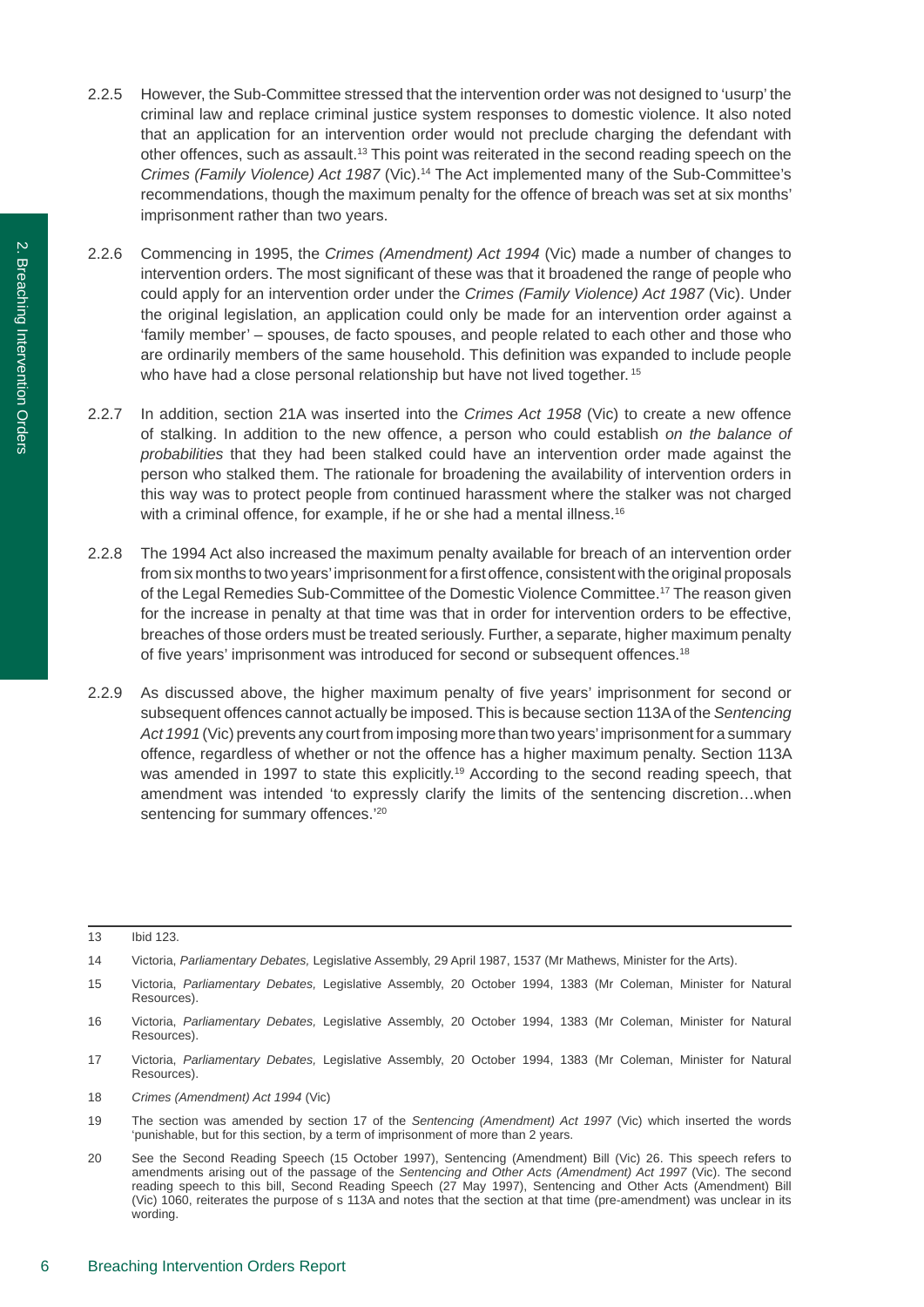- 2.2.10 Since intervention orders were introduced, there have been a number of policy initiatives put in place to improve responses to family violence, including the creation of the Family Violence Division of the Magistrates' Court in 2004.<sup>21</sup>
- 2.2.11 In 2008, it is proposed that legislation will be introduced in Parliament, which will include a wide range of reforms to the law on family violence. This proposed legislation will alter the law in relation to family violence intervention orders and will introduce family violence safety notices.<sup>22</sup> It is envisaged that stalking intervention orders will continue to exist under the *Crimes (Family Violence) Act 1987* and the *Crimes Act 1958* (Vic).
- 2.2.12 The following discussion relates to family violence intervention orders and stalking intervention orders as they currently exist under the relevant legislation.

### 2.3 Types of orders

- 2.3.1 There are two types of intervention orders currently available in Victoria:
	- family violence intervention orders (under the *Crimes (Family Violence) Act 1987* (Vic)); and
	- stalking intervention orders (under the *Crimes Act 1958* (Vic)).

#### Family violence intervention orders

- 2.3.2 While the circumstances in which intervention orders are made vary, their prime focus is the protection of family members from harmful or threatening behaviour by the defendant in the future, rather than addressing past conduct. The defendant's previous behaviour will be highly relevant to the court's assessment of the future conduct of a person.<sup>23</sup>
- 2.3.3 An intervention order can be made against a defendant where the court is satisfied on the balance of probabilities that:
	- the defendant has assaulted a family member or caused damage to the property of a family member and is likely to do so again; or
	- the defendant has threatened to assault or damage the property of a family member and is likely to actually take those steps; or
	- the defendant has harassed or molested a family member or behaved in an offensive manner to the family member and is likely to do so again;<sup>24</sup> or
	- a child, who is either a family member of the defendant (whether or not a complaint has been made by that person), has heard or witnessed violence by the defendant and is likely to do so again.<sup>25</sup>

<sup>21</sup> *Magistrates' Court Act 1989* (Vic) s 4H-L. For more discussion of this and other policy initiatives in relation to family violence, see the Victorian Law Reform Commission (2006), above n 1, 2-6. See also State Government of Victoria, *A Fairer Victoria: Achievements So Far* (2008), 17-8.

<sup>22</sup> Victoria, *Parliamentary Debates*, Legislative Assembly, 15 April 2008, 1204-5 (Rob Hulls, Attorney-General).

<sup>23</sup> See generally Victoria Legal Aid and Victoria Law Foundation, *Applying for an Intervention Order* (2007) 6.

<sup>24</sup> *Crimes (Family Violence) Act 1987* (Vic) s 4(1).

<sup>25</sup> *Crimes (Family Violence) Act 1987* (Vic) s 4A.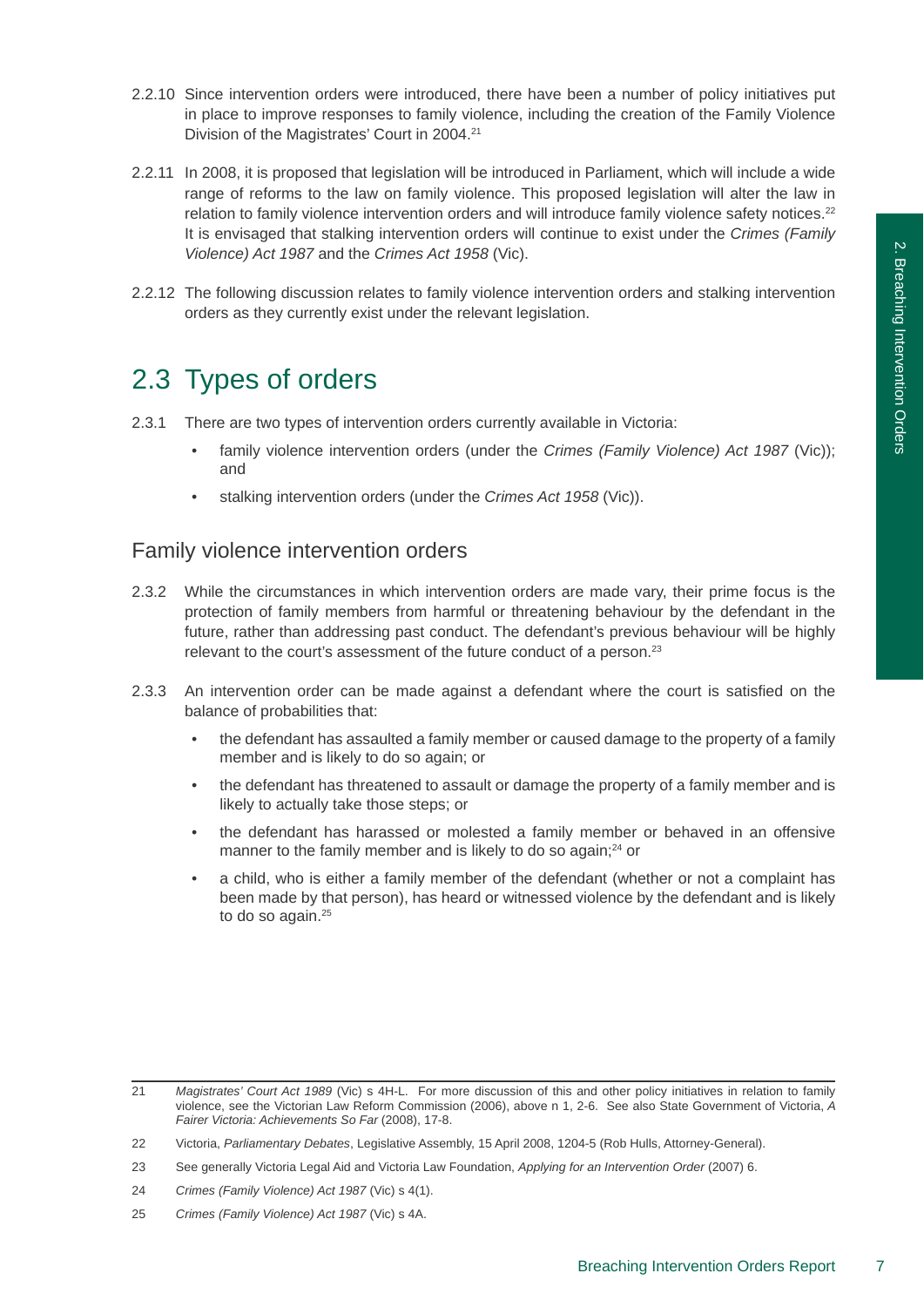- 2.3.4 'Family member' is defined broadly under the *Crimes (Family Violence) Act 1987* (Vic).<sup>26</sup> The term includes a range of people connected to the defendant, though the defendant must, in some way, be in a familial relationship with the person seeking the order.<sup>27</sup> The term encompasses:
	- a current or former spouse or domestic partner of the person;
	- someone who is in or has had an intimate personal relationship with the person;
	- a current or former relative of the person;
	- a child who normally or regularly resides with the person;
	- a child for whom the person has acted as guardian; and
	- someone who has ordinarily been a member of the person's household.<sup>28</sup>
- 2.3.5 The standard of proof applied is the balance of probabilities. Applying for an intervention order is a civil, not criminal, procedure, even where police are involved in the application. A person who has an intervention order made against them does not acquire a criminal record as a result of the order itself and, though police may file charges against them where an offence has been committed, the person need not be proven to have committed any offence for the order to be imposed. While intervention orders themselves are a civil remedy, the breach of an intervention order is a criminal offence attracting a criminal sanction.

#### Stalking intervention orders

- 2.3.6 As noted above, the procedures and enforcement mechanisms for stalking intervention orders are found wholly in the *Crimes (Family Violence) Act 1987* (Vic). The *Crimes Act 1958* (Vic) section 21A(5) does, however, prescribe the elements that need to be established for a stalking intervention order to be made.
- 2.3.7 The court must be satisfied on the balance of probabilities that the defendant has stalked another person and that the defendant is likely to continue to do so or do so again in the future. Like family violence intervention orders, stalking intervention orders are focused on addressing future rather than past conduct.
- 2.3.8 Stalking is defined under sections 21A(2) and (3) of the *Crimes Act 1958* (Vic). Broadly, stalking includes the following conduct:
	- following a person;
	- loitering around a place a person lives, works or frequents;
	- harassing a person by telephonic or other electronic means;
	- publishing material about the person or purportedly written by the person;
	- tracing a person's internet, email or other electronic communications;
	- causing unauthorised computer functioning of a computer owned or used by a person;
	- interfering with property in the person's (or any other person's) possession;
	- giving or leaving offensive material so it will be found by the person;
	- keeping the person under surveillance; and
	- otherwise acting in a way that would reasonably cause a person to fear for the person's personal safety or the safety of another person.

<sup>26</sup> *Crimes (Family Violence) Act 1987 (*Vic) s 3.

<sup>27</sup> Where a person is not a family member of the complainant, under certain circumstances the Magistrates' Court may impose a stalking intervention order under the *Crimes Act 1958* (Vic) 21A(5).

<sup>28</sup> Crimes (Family Violence) Act 1987 (Vic) s 3. Subsection 2 further defines family member with a list of people (including blood relatives, half and in-law relatives) including: parents, grandparents, uncles, aunts, sons, daughters, grandsons, granddaughters, brothers, sisters, nephews, nieces, cousins and in the case of domestic partners, people who would be family members if the domestic partners were married.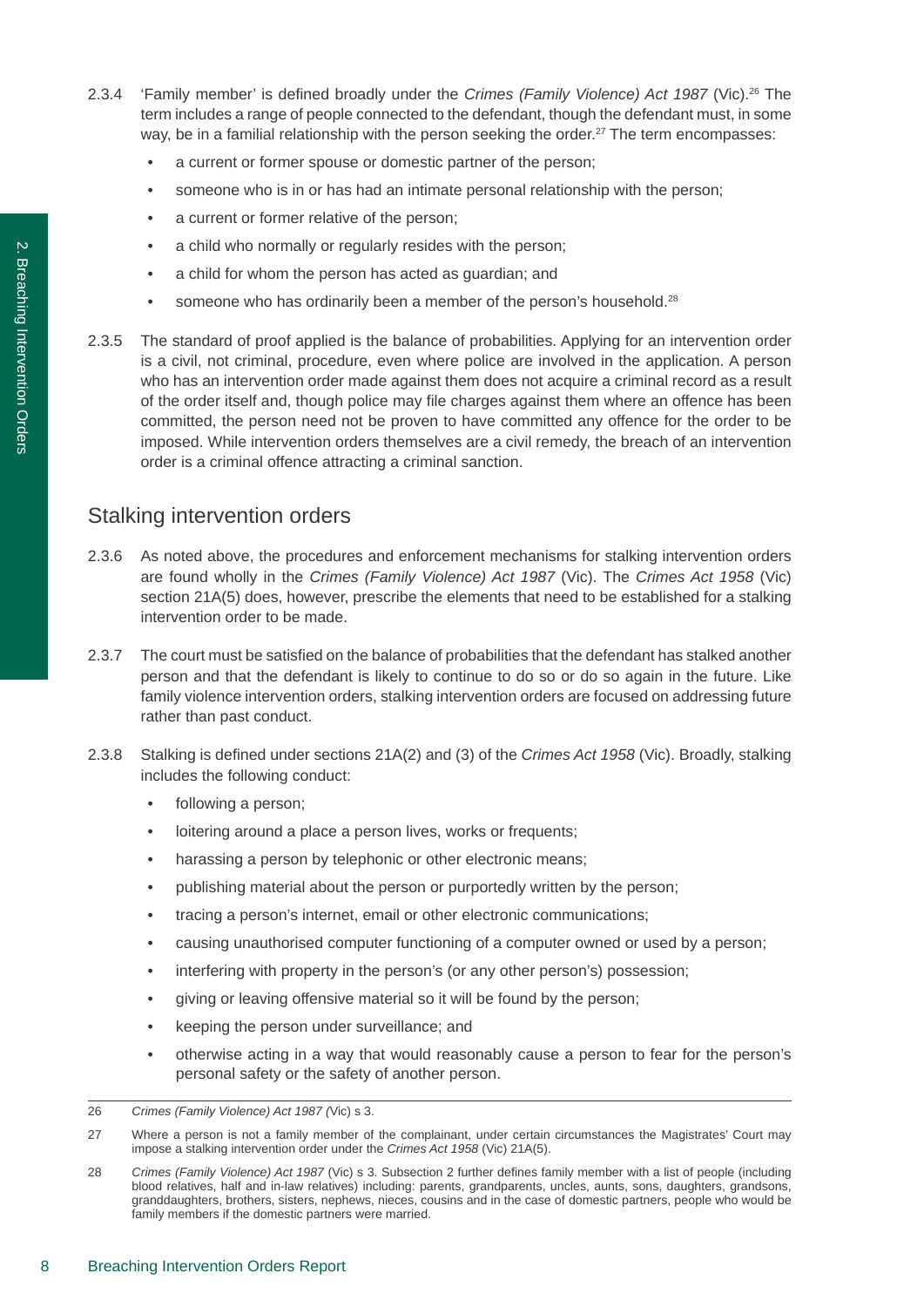- 2.3.9 For conduct to amount to stalking, it must also be found to be part of a course of conduct that is intended by the defendant to cause physical or mental harm to the victim or of arousing apprehension or fear in the person for that person's own safety or the safety of another person.<sup>29</sup> Intention is defined to include circumstances where the defendant knows that engaging in conduct is likely to cause such harm or fear *or* where the defendant ought to have understood, under the circumstances that the conduct would do so and it actually did have that result.<sup>30</sup>
- 2.3.10 Where the court is satisfied of the above elements, it will treat a defendant as if the defendant is a 'family member' of that other person for the purposes of the *Crimes (Family Violence) Act 1987* (Vic).31 All of the substantive provisions contained within that Act, including those regarding breach of intervention orders, apply to stalking intervention orders.

#### Intervention orders issued in Victoria

- 2.3.11 From July 2004 to June 2007, Victorian courts issued 41,528 intervention orders, of which 77.7 per cent (32,247) were in relation to family violence and 22.3 per cent (9,280) were in relation to stalking.<sup>32</sup>
- 2.3.12 Figure 1 shows the number of intervention orders ('IVOs') issued by year and intervention order type. Across the three years there was an increase of 12.2 per cent in the number of family violence intervention orders issued, but a 4.3 per cent decline in the number of stalking intervention orders.



**Figure 1: Number of IVOs issued by IVO type and fi nancial year, 2004-05 to 2006-07**

Source: Court Statistical Services, Department of Justice (Victoria), unpublished data.

31 See Crimes Act 1958 (Vic) s 21A(5). 'Family member' is defined under Crimes (Family Violence) Act 1987 (Vic) s 3.

<sup>29</sup> *Crimes Act 1958* (Vic) s 21A(2).

<sup>30</sup> *Crimes Act 1958* (Vic) s 21A(3). Subsection 4 excludes certain types of conduct which basically relate to law enforcement and people acting in the court of public duties, which would otherwise fall into the definition.

<sup>32</sup> The type of intervention order was not known for one case.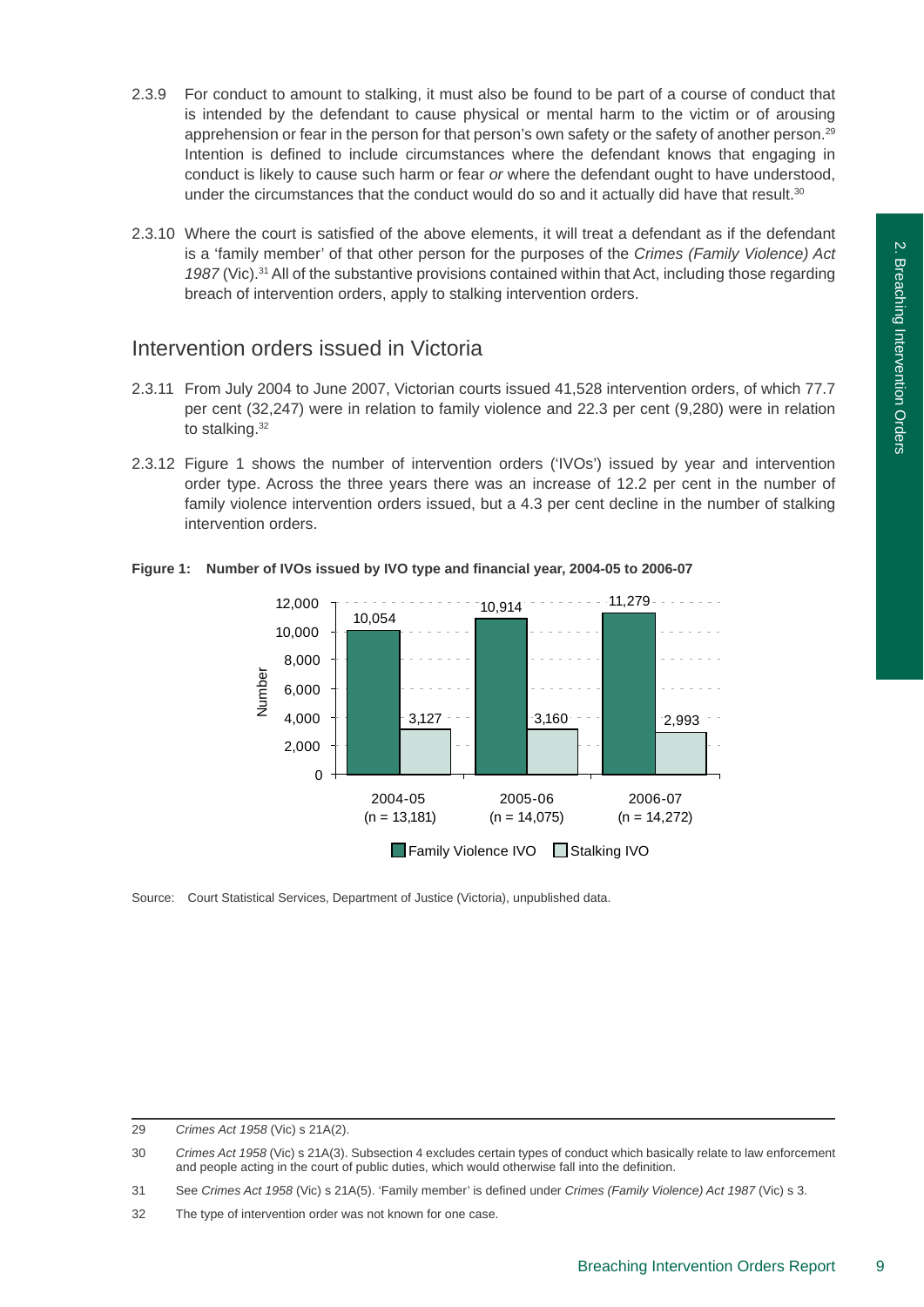#### Family Violence Safety Notice

- 2.3.13 At present the *Crimes (Family Violence) Act 1987* (Vic) also empowers police to hold and detain a person where a member of the police force intends to make a complaint against that person.33 To do so, the police officer must believe the person is at least 18 years of age and must also believe on reasonable grounds that it is necessary to do so in order to ensure the safety of a family member or to preserve the property of a family member.<sup>34</sup> A police officer may direct a person to remain at a nominated place or in the company of a nominated person.<sup>35</sup> If a directed person refuses or fails to comply with a direction, that person can be apprehended and detained by police.<sup>36</sup> Directions and detention will generally last up to 6 hours but can be extended upon application to the Magistrates' Court.<sup>37</sup> The court may hear evidence from family members regarding extensions of directions.38 Police must notify and release any person directed or detained subject to a direction under these provisions immediately after the direction ceases to be in force.<sup>39</sup> A person who is subject to a direction may not be interviewed or questioned by police in relation to any alleged offences even if the person is being detained.40 This underlines the fact that an intervention order (and interim intervention order) is a civil remedy.
- 2.3.14 In addition to this power, under the legislation to be introduced later this year, it is proposed that police officers of a designated rank will be able to issue a family violence police safety notice.<sup>41</sup> This notice can be issued on the spot, and last for up to 72 hours, until a court can determine whether or not an intervention order is required. The conditions that can be imposed will be the same as those available under a family violence intervention order.

### 2.4 Applications for intervention orders

- 2.4.1 The Magistrates' Court<sup>42</sup> is empowered to make an intervention order against a person ('defendant') in a range of circumstances.43 The Children's Court also has jurisdiction to make such orders where the defendant is under 18 years of age at the time of the complaint or application or the family member concerned is under 18 years of age.<sup>44</sup>
- 2.4.2 The *Crimes (Family Violence) Act 1987* (Vic) also provides for the making of interim intervention orders against defendants pending a full hearing of the complaint where the court is satisfied that it is necessary to do so to ensure the safety of a family member or to preserve the property of a family member. An interim intervention order will normally be served with a summons or will be served on a defendant upon being given a direction or being arrested by police. These orders can contain basically the same restrictions and prohibitions that can be made in a final intervention order.<sup>45</sup> A breach of an interim intervention order attracts the same penalties as
- 33 *Crimes (Family Violence) Act 1987* (Vic) ss 8AB, 8AD.
- 34 *Crimes (Family Violence) Act 1987* (Vic) s 8AB.
- 35 *Crimes (Family Violence) Act 1987* (Vic) s 8AC.
- 36 *Crimes (Family Violence) Act 1987* (Vic) s 8AD.
- 37 *Crimes (Family Violence) Act 1987* (Vic) ss 8AF, 8AG.
- 38 *Crimes (Family Violence) Act 1987* (Vic) s 8AK.
- 39 *Crimes (Family Violence) Act 1987* (Vic) s 8AI.
- 40 *Crimes (Family Violence) Act 1987* (Vic) s 8AJ.
- 41 Victoria, *Parliamentary Debates*, Legislative Assembly, 15 April 2008, 1204 (Rob Hulls, Attorney-General).
- 42 The *Crimes (Family Violence) Act 1987* (Vic) s 3 defines 'court' as the Magistrates' Court.
- 43 See Magistrates' Court of Victoria, *Family Violence and Stalking Protocols* (Revised ed, 2003) for more detail on the process of making an application for an intervention order.
- 44 *Crimes (Family Violence) Act 1987* (Vic) s 3A. This section also gives both courts a general power to transfer matters across to the other court where the circumstances of the case make it appropriate to do so.

45 *Crimes (Family Violence) Act 1987* (Vic) ss 1A, 1B .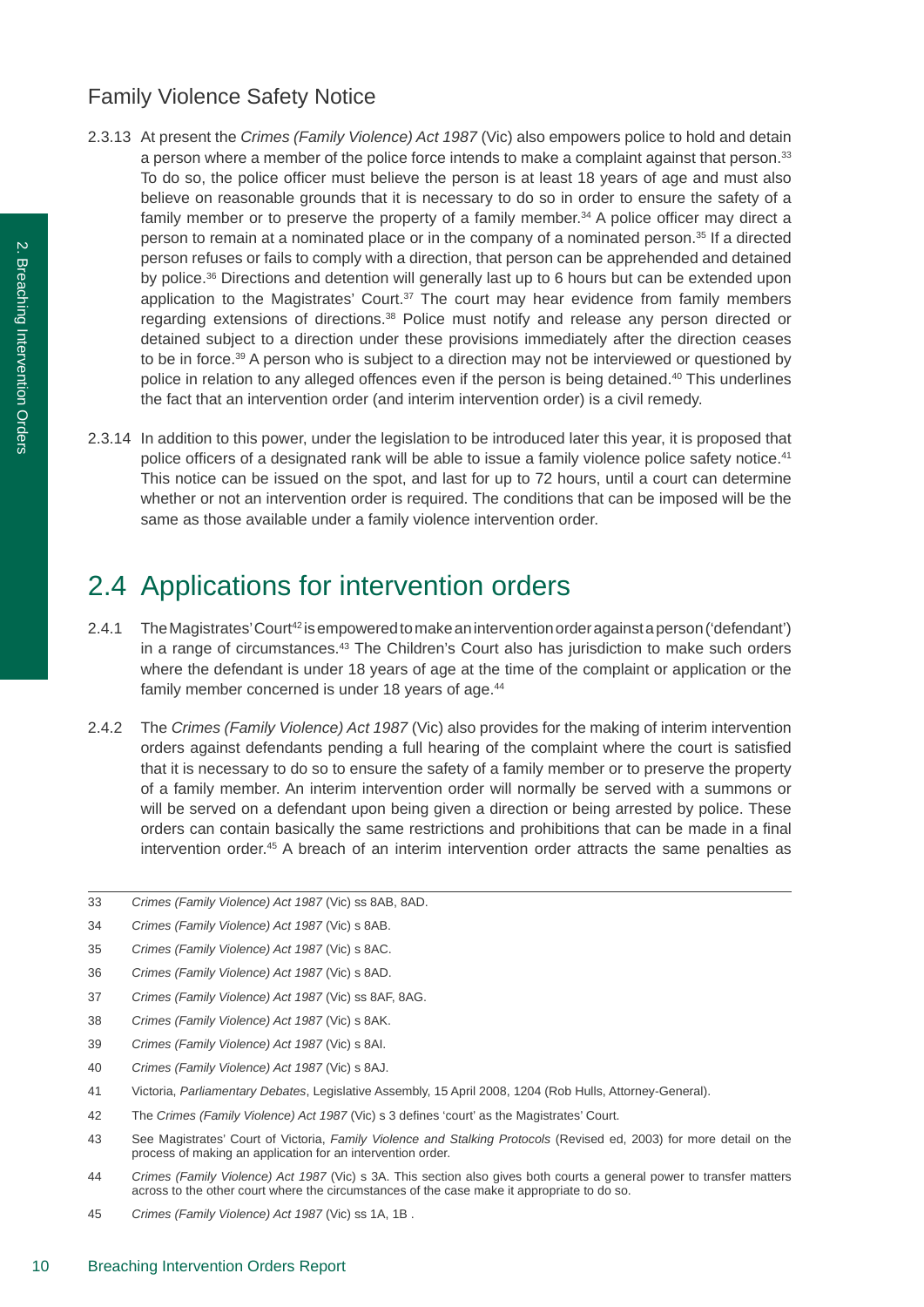a breach of a final intervention order.<sup>46</sup> In making an interim intervention order, a court must determine whether the person holds a firearms licence.<sup>47</sup> The court can suspend the person from holding a firearms licence and order the surrender of any such firearms and licensing documents.48 An interim intervention order will remain in force until the court determines whether to make a final order or until it makes another order.<sup>49</sup> Where an interim intervention order is made against a person and that person is not present in court, the order will remain in force only until the time specified by the court in the order or until the court makes further orders.<sup>50</sup> The procedures and formal requirements for interim intervention orders vary slightly from what is required for final orders.<sup>51</sup>

- 2.4.3 If an intervention order (or interim intervention order) is made, it will not be binding upon the defendant until the order is either served on the defendant or, if the defendant is present in court when the order is made, until the effect of and means of varying or revoking the order are explained to the defendant.<sup>52</sup> An intervention order can be for a finite duration or, where appropriate, may be perpetual.
- 2.4.4 The *Crimes (Family Violence) Act* 1987 (Vic) also provides for appeals to the County Court and Supreme Court by complainants and defendants in respect of a court's decision to make or refuse an order or regarding a term of any such order.<sup>53</sup> Time limits and other conditions apply to some of these appeals.<sup>54</sup> Parties will normally have to bear their own costs for any proceedings under the Act, though the court can make costs orders in exceptional circumstances and may also award costs against an applicant where an application under the Act is frivolous, vexatious or made in bad faith.<sup>55</sup>

### 2.5 The offence of breaching an intervention order

#### The offence

- 2.5.1 Under section 22 of the *Crimes (Family Violence) Act 1987* (Vic), a person is guilty of breaching an intervention order if he or she:
	- is the subject of the intervention order;
	- has been served with a copy of the order or has had the order explained to him or her; and
	- contravenes any condition of the order.

- 47 *Crimes (Family Violence) Act 1987* (Vic) s 1C.
- 48 *Crimes (Family Violence) Act 1987* (Vic) s 1D.
- 49 *Crimes (Family Violence) Act 1987* (Vic) s 8(1G).
- 50 *Crimes (Family Violence) Act 1987* (Vic) s 8(3).
- 51 See generally, *Crimes (Family Violence) Act 1987* (Vic) ss 8(2)-(10).
- 52 The *Crimes (Family Violence) Act 1987* (Vic) s 22(1) makes it an offence to breach such an order only when this has occurred. The *Crimes (Family Violence) Act 1987* (Vic) s 17(1)(b) reiterates this by requiring any order made (or any variation) to be served on the defendant. Under s 17(1)(d), the order must be served on a range of other parties including police at the defendant's local police station.
- 53 *Crimes (Family Violence) Act 1987* (Vic) ss 20, 21.
- 54 See generally *Crimes (Family Violence) Act 1987* (Vic) ss 20, 21.
- 55 *Crimes (Family Violence) Act 1987* (Vic) s 21C.

<sup>46</sup> *Crimes (Family Violence) Act 1987* (Vic) s 22.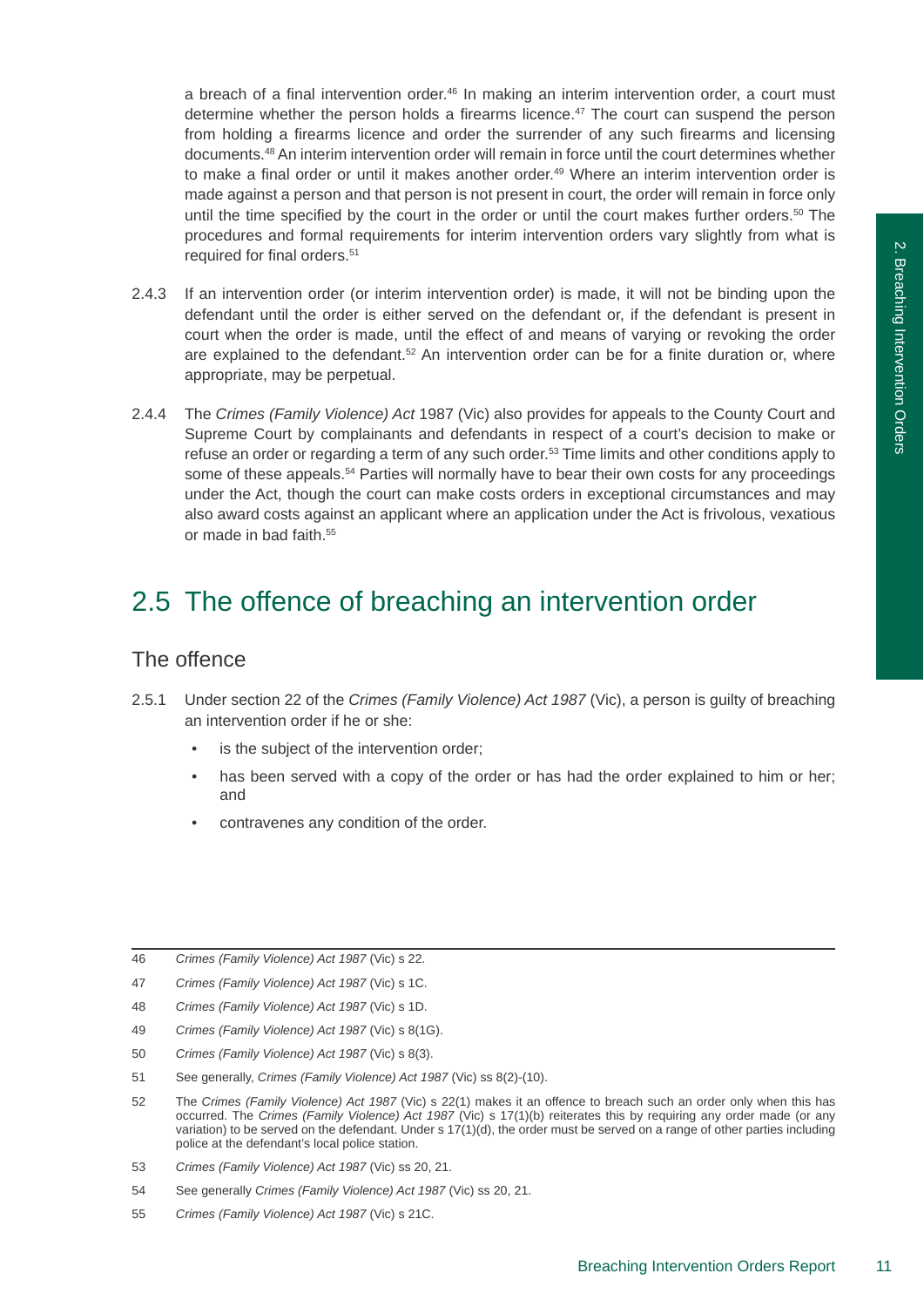- 2.5.2 Intervention orders may impose any restrictions or prohibitions that the court views as being necessary or desirable under the circumstances.56 The *Crimes (Family Violence) Act 1987* (Vic) contains an inclusive list of the types of restrictions that may be imposed.57 These basically relate to prohibiting or restricting the person from:
	- approaching the aggrieved person:
	- accessing premises in which the family member lives, works or frequents even where the person has a proprietary interest in the property;
	- being in a locality nominated by the court:
	- contacting, threatening or intimidating a family member;
	- damaging the property of a family member;
	- causing another person to engage in conduct which the person has been restrained by the court from doing; or
	- holding a licence, permit or authority to possess, carry or use a firearm (and may disqualify a person from doing so for up to five years after the order has ceased and order the person to forfeit any such firearms).<sup>58</sup>

#### The current maximum penalty

- 2.5.3 A person in breach of any of the above conditions attached to an intervention order imposed on him or her is liable to the following maximum penalty:
	- two years' imprisonment and/or 240 penalty units for a first offence; and
	- five years' imprisonment for a subsequent offence.

#### Jurisdiction

- 2.5.4 The offence of breaching an intervention order is a summary offence. As such, it is generally dealt with in the Magistrates' Court. However, in some circumstances it can be dealt with in a higher court, where the offender has been convicted of an indictable offence and is willing to plead guilty to the summary charge at the same time.<sup>59</sup>
- 2.5.5 Section 113A of the *Sentencing Act 1991* (Vic) provides that no court may impose more than two years' imprisonment for any summary offence, regardless of the statutory maximum penalty that applies to that offence. However, if a defendant is charged with more than one offence committed at the same time, the court can order cumulation of the sentences imposed in relation to those charges up to a maximum of five years.<sup>60</sup> In the Magistrates' Court, an aggregate sentence of up to five years' imprisonment can also be imposed.<sup>61</sup>
- 2.5.6 It is not necessarily anomalous for legislation to, on the one hand, provide a statutory maximum penalty of five years' imprisonment for a repeat offence of breaching an intervention order and, on the other hand, provide that no court may impose more than two years' imprisonment for that offence because it is a summary offence.

- 60 *Sentencing Act 1991* (Vic) s 113B.
- 61 *Sentencing Act 1991* (Vic) s 9(2).

<sup>56</sup> *Crimes (Family Violence) Act 1987* (Vic) s 4(2).

<sup>57</sup> *Crimes (Family Violence) Act 1987* (Vic) s 5.

<sup>58</sup> *Crimes (Family Violence) Act 1987* (Vic) s 5.

<sup>59</sup> *Crimes Act 1958* (Vic) s 359AA.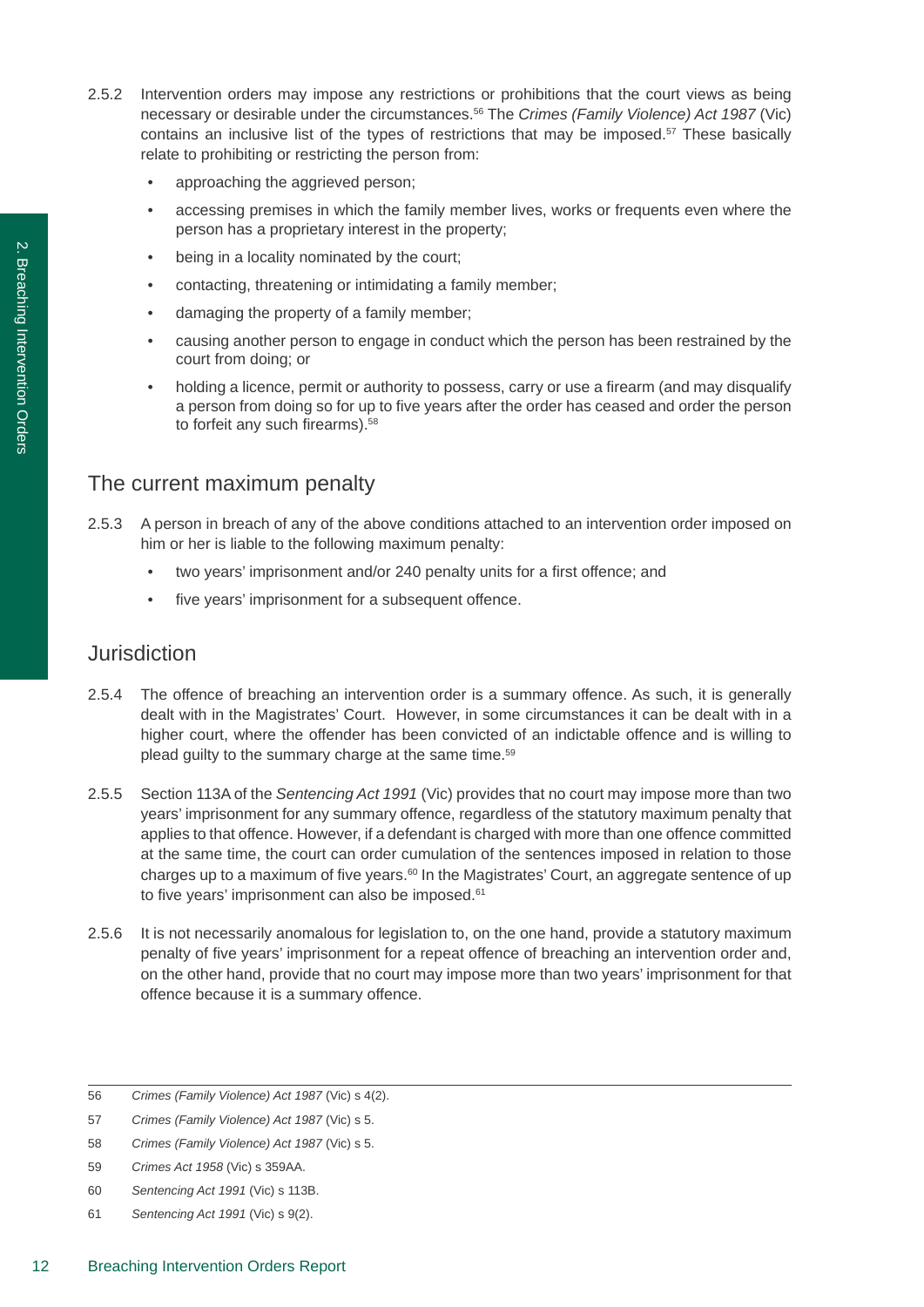- 2.5.7 This is because the jurisdictional limit of two years' imprisonment for summary offences is not the same as the maximum penalty imposed by statute. Where it is available, the statutory maximum penalty is reserved for the 'worst cases of that sort'. However, if it is not available because of a lower two year jurisdictional limit, the court is not constrained to reserve a sentence of two years for the worst example of that offence.<sup>62</sup>
- 2.5.8 The statutory maximum penalty is still able to fulfill at least one of its functions of providing a legislative guide to the relative seriousness of the offence, even if it cannot be imposed.
- 2.5.9 In *R v Duncan*,<sup>63</sup> the Court of Appeal considered a case involving an offence of breach of an intervention order along with a number of other offences. The sentencing judge, while not sentencing the offender for a period in excess of two years for the breach offence alone, expressly noted that the maximum penalty for the offence was imprisonment for five years, and imposed an aggregate effective sentence of imprisonment of four years and six months.<sup>64</sup> The offender appealed against the sentence on a number of grounds including that the sentencing judge had acted in error by sentencing on the basis that the maximum penalty for the offence was five years' imprisonment. The court held that section 113A acted only as a bar on the maximum sentence that could be *imposed* by the court.<sup>65</sup> Nettle JA stated, despite this, in sentencing, under section s 5(2)(a) of the *Sentencing Act 1991* (Vic) the court was still bound *to consider* the maximum penalty prescribed for the offence, which His Honour took to mean the maximum penalty stipulated in the text of the offence itself.66 In other words, even though the sentencing judge was compelled not to impose a sanction in excess of the limitations prescribed under section 113A, the judge was properly able (and in fact bound) to take account of the maximum penalty prescribed for the offence in imposing a sanction within the limits of section 113A. Where a court is sentencing a recidivist section 22 offender, it can properly assess the gravity of the offence by reference to a higher statutory maximum than when sentencing a first offender (though the maximum penalty that the court can *impose* will ultimately be the same).

66 See *R v Duncan* [2007] VCSA 137 (Unreported, Chernov, Vincent and Nettle JJA, 22 June 2007) [20].

<sup>62</sup> *Hansford v His Honour Judge Neesham* [1995] 2 VR 233, 236-7. See also discussion in Richard Fox and Arie Freiberg, *Sentencing: State and Federal Law in Victoria* (2nd ed, 1999), 239-40.

<sup>63</sup> *R v Duncan* [2007] VCSA 137 (Unreported, Chernov, Vincent and Nettle JJA, 22 June 2007).

<sup>64</sup> See *R v Duncan* [2007] VCSA 137 (Unreported, Chernov, Vincent and Nettle JJA, 22 June 2007), [12].

<sup>65</sup> See *R v Duncan* [2007] VCSA 137 (Unreported, Chernov, Vincent and Nettle JJA, 22 June 2007), [18]-[20].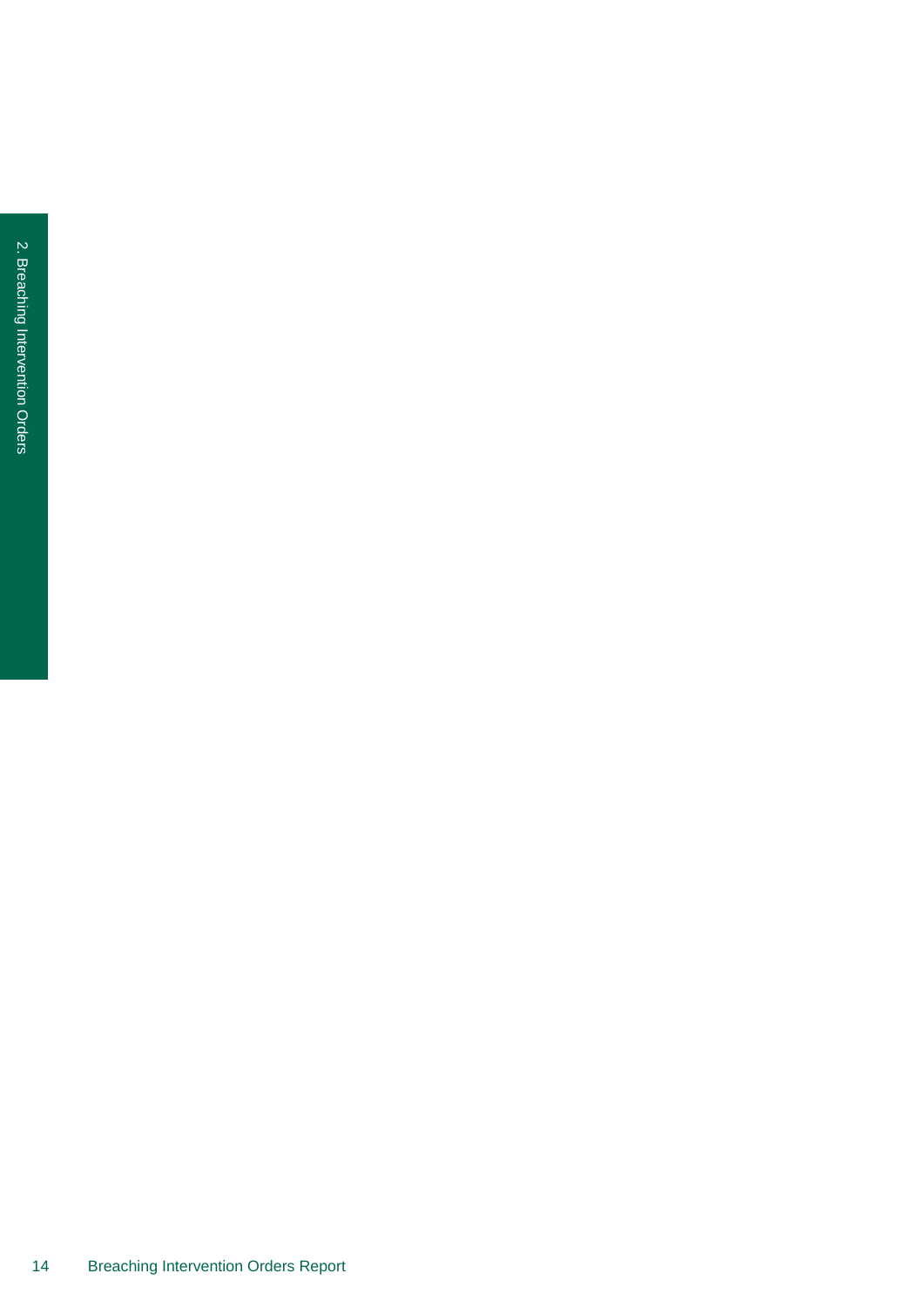## 3. Victorian sentencing practices

### 3.1 Introduction

3.1.1 An examination of the adequacy of a maximum penalty, including whether it is serving its intended function, necessitates a consideration of current sentencing practices. The Council reviewed breaches of intervention orders from July 2004 to June 2007 in the Magistrates' and County Courts of Victoria.

### 3.2 Jurisdiction

#### Hearing charges in the Magistrates' Court

- 3.2.1 Breach of an intervention order is a summary offence with a maximum penalty of two years' imprisonment.<sup>67</sup>
- 3.2.2 The jurisdictional limit in the Magistrates' Court is two years' imprisonment for a single offence.<sup>68</sup> If a defendant is charged with more than one offence committed at the same time, the court can order cumulation of the sentences imposed in relation to those charges up to a maximum of five years. $69$  A magistrate can also impose an aggregate sentence of up to five years' imprisonment.<sup>70</sup>

#### Hearing charges in the County Court

3.2.3 The offence of breaching an intervention order can also be heard in the County Court if it is accompanied by an indictable offence (such as intentionally causing serious injury). The breach of the intervention order can only be dealt with in the County Court if the accused indicates a willingness to plead guilty to that offence, in addition to the indictable matter.<sup>71</sup>

### 3.3 Sentencing practices in the Magistrates' Court

3.3.1 In the three years from July 2004 to June 2007, the Magistrates' Court sentenced 11,571 charges of breach of an intervention order. As shown in Table 1, the most common sentence imposed was a fine (29.7% of sentences imposed against the charge) followed by adjourned undertaking (19.6%). Only 15.5 per cent of charges were dealt with by imposing a term of imprisonment.

- 69 *Sentencing Act 1991* (Vic) s 113B.
- 70 *Sentencing Act 1991* (Vic) s 9(2).
- 71 *Crimes Act 1958* (Vic) s 359AA.

<sup>67</sup> *Crimes (Family Violence) Act 1987* (Vic) s 22.

<sup>68</sup> *Sentencing Act 1991* (Vic) s 113-113A.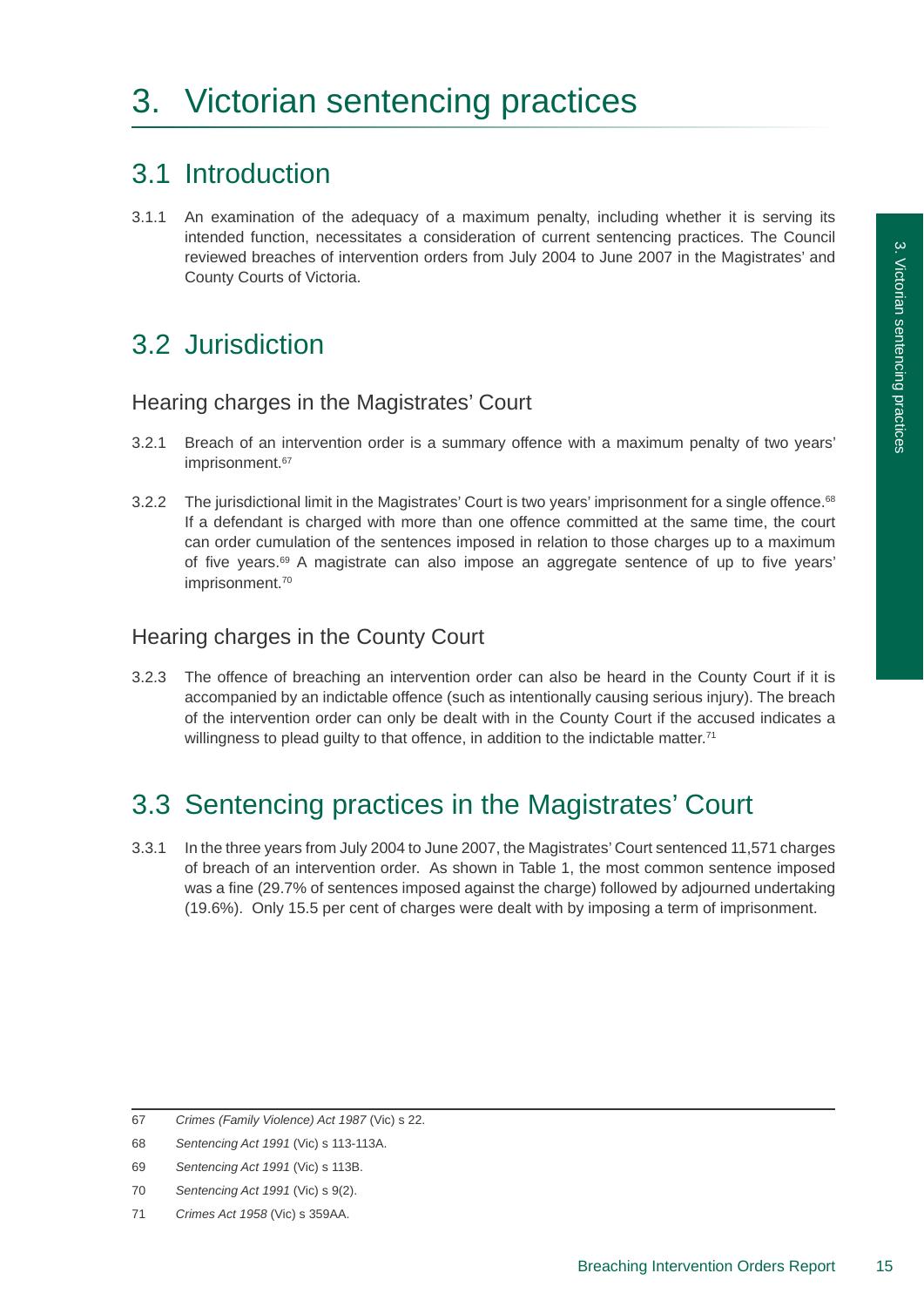#### **Table 1: Distribution of sentence types for proven charges of breach of IVO, Magistrates' Court, 2004-05 to 2006-07**

| <b>Sentencing Outcome</b>            | <b>No</b> | $\%$  |
|--------------------------------------|-----------|-------|
| Imprisonment                         | 1,798     | 15.5  |
| Partially suspended sentence         | 360       | 3.1   |
| Hospital security order              | 4         | 0.0   |
| Combined custody and treatment order | 23        | 0.2   |
| Youth justice centre order           | 27        | 0.2   |
| Drug treatment order                 | 4         | 0.0   |
| Wholly suspended sentence            | 1,241     | 10.7  |
| Intensive correction order           | 479       | 4.1   |
| Community-based order                | 1,818     | 15.7  |
| Fine                                 | 3,437     | 29.7  |
| Adjourned undertaking                | 2,263     | 19.6  |
| Convicted and discharged (s. 73 SA)  | 89        | 0.8   |
| Dismissed (s. 76 SA)                 | 28        | 0.2   |
| <b>Total</b>                         | 11,571    | 100.0 |

Source: SAC Courtlink extract April 2008.

- 3.3.2 Figure 2 shows the number of charges that were dealt with by way of imprisonment by the length of the imprisonment term imposed. As shown, the majority of imprisonment lengths were 12 months or shorter (95.4%). There were only seven charges that received imprisonment terms of longer than 24 months (because of the jurisdictional limit of two years, these were aggregate sentences). The most common length of imprisonment term imposed was one month (550 charges or 30 per cent).
- **Figure 2: Number of charges of breach of IVO with a sentence of imprisonment by length of sentence, Magistrates' Court, 2004-05 to 2006-07**





### 3.4 Sentencing in the higher courts

- 3.4.1 Compared with the Magistrates' Court, there were fewer charges of breach of an intervention order proven in the higher courts but they were more likely to receive a sentence of imprisonment. In the three years from July 2004 to June 2007, 63 charges of breach of an intervention order were proven in the County Court (none was proven in the Supreme Court). Sixty charges were for breaching a family violence intervention order while three were for breaching a stalking intervention order.
- 3.4.2 As shown in Table 2, the majority of proven charges of breach of an intervention order received a sentence of imprisonment (65.1%), while the second most common sentence was a communitybased order (12.7%).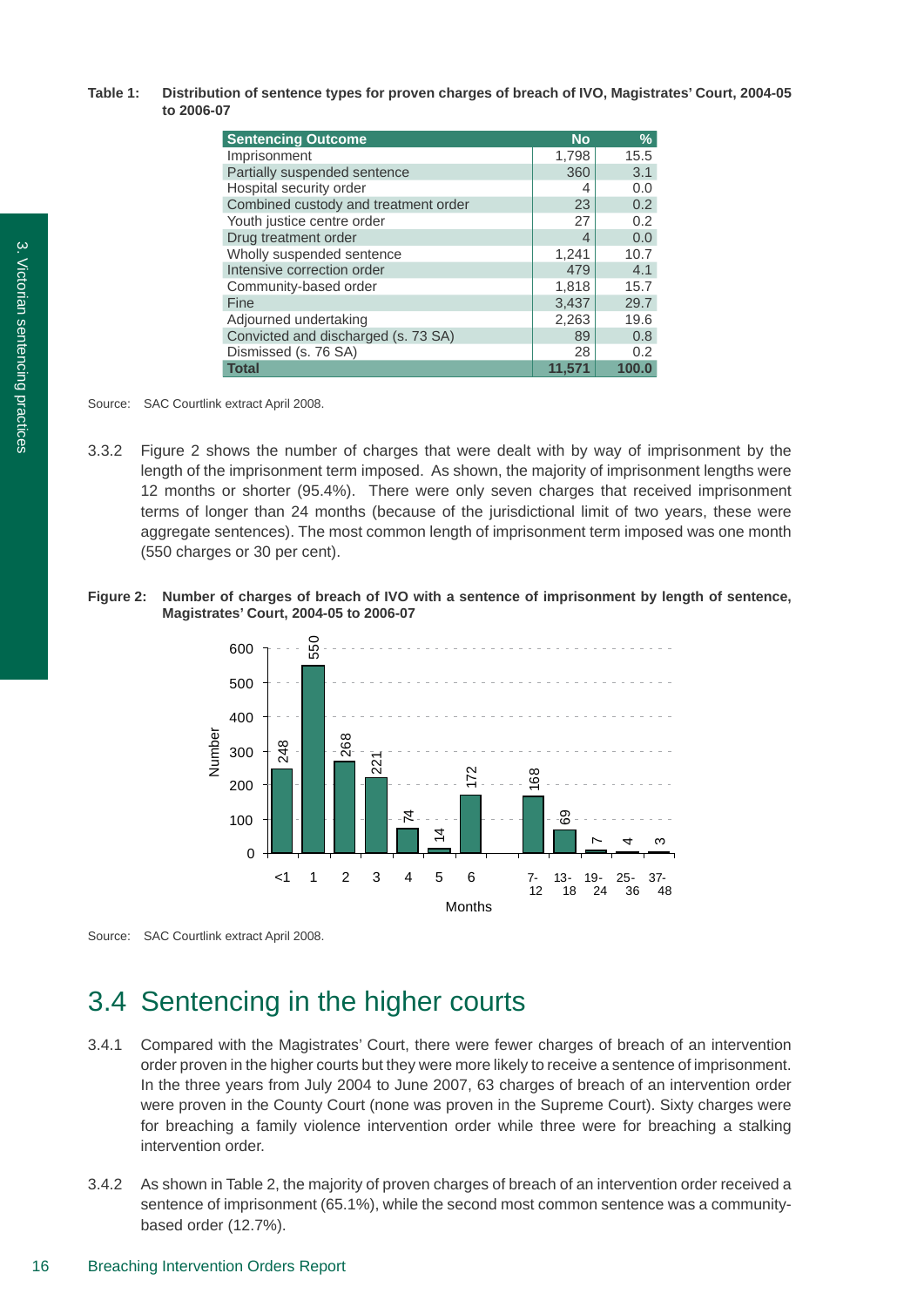**Table 2: Distribution of sentence types for proven charges of breach of IVO, County Court, 2004-05 to 2006-07**

| <b>Sentencing Outcome</b>                | <b>No</b>      | $\frac{9}{6}$ |
|------------------------------------------|----------------|---------------|
| Imprisonment                             | 41             | 65.1          |
| Partially suspended sentences            |                | 1.6           |
| Wholly suspended sentences               | 3              | 4.8           |
| Community based order                    | 8              | 12.7          |
| Fine                                     | 4              | 6.3           |
| Convicted and discharged                 | 1              | 1.6           |
| Adjourned undertaking with conviction    | 2              | 3.2           |
| Adjourned undertaking without conviction | 1              | 1.6           |
| Unconditional dismissal                  | $\overline{2}$ | 3.2           |
| <b>Total</b>                             | 63             |               |

Source: Court Statistical Services, Department of Justice (Victoria), unpublished data.

- 3.4.3 Figure 3 shows the number of charges of breach of an intervention order that received a sentence of imprisonment by the length of the sentence. The majority of imprisonment sentences imposed in the County Court for breach of an intervention order were for one month (53.5%) while only one charge received a sentence longer than six months (24 months). The charge that received this sentence was against an offender with a previous conviction for breach of an intervention order.
- **Figure 3: Number of breach of IVO charges with a sentence of imprisonment by length of sentence, County Court, 2004-05 to 2006-07**



Source: Court Statistical Services, Department of Justice (Victoria), unpublished data.

- 3.4.4 From this analysis it is clear that while around two-thirds of sentences imposed for breach of an intervention order in the County Court are terms of imprisonment, all but one of the sentences fall well below the maximum penalty of two years. More than half the sentences of imprisonment imposed for this offence are less than 1 month in duration.
- 3.4.5 A higher proportion of charges of breach of an intervention order dealt with in the County Court received sentences of imprisonment that those matters dealt with in the Magistrates' Court. This is to be expected as the breaches would be accompanied by more serious charges in the higher courts and could be considered more serious breaches.
- 3.4.6 There was one offence that received the maximum penalty for the offence of breach of an intervention order. That sentence was imposed for a subsequent breach on the basis that the maximum penalty of five years' imprisonment for a second or subsequent breach of an intervention order could be used to guide sentencing, despite the fact that it cannot be imposed.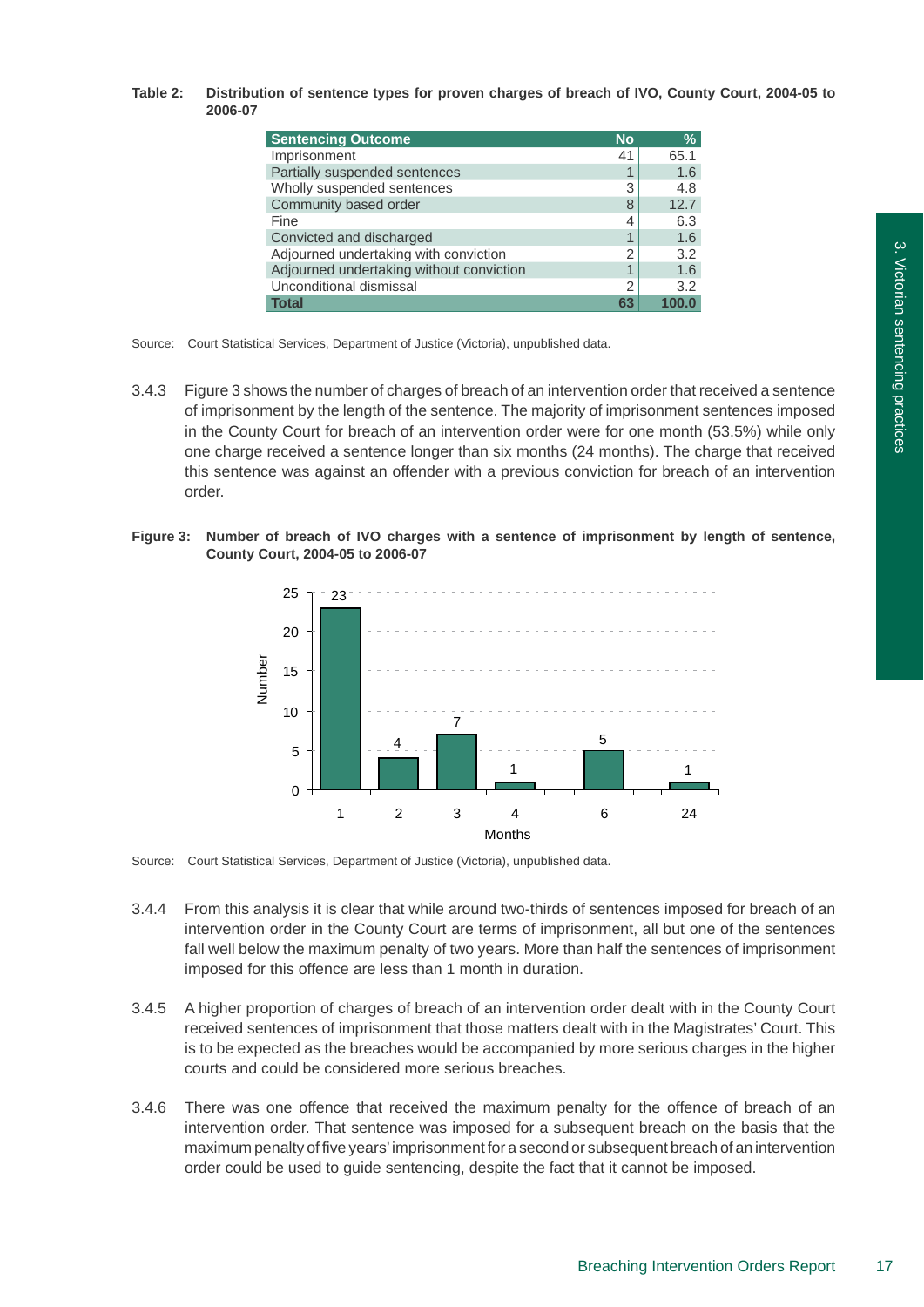### 3.5 Profile of offenders

3.5.1 This section provides some information on the people who are being sentenced for breaches of intervention orders in the Magistrates' and County Courts.

#### Magistrates' Court

#### *People sentenced*

3.5.2 Over the three year period, 5,500 people were sentenced for at least one count of breaching an intervention order in the Magistrates' Court. From July 2006 to June 2007, there were 1,954 people sentenced for breaching an intervention order.72 This remained relatively stable with the previous year, after recording a 13.4 per cent increase from the period July 2004 to June 2005.

**Figure 4: The number of people sentenced for breach of an intervention order, 2004-05 to 2006-07** 



Source: SAC Courtlink extract April 2008.

#### Age and gender<sup>73</sup>

3.5.3 Over the three-year period, the majority of those sentenced were men (4,777 people or 86.9%). The age of people sentenced for breach of an intervention order ranged from 17 years to 85 years, while the median age was 35 years (meaning that half of the people were aged 35 years or younger and half were 35 years or older). The median age for both male and females was the same.

<sup>72</sup> The number of people sentenced excludes those who participated in the criminal justice diversion program (201 people). Only the people who were dismissed in 2006-07 could be counted in this report. These people are identified by having the dismissal grounds listed as 'proved and dismissed' (s.360(1)(a) *Children, Youth and Families Act 2005* (Vic)) or 'dismissed' (s.76 *Sentencing Act 1991* (Vic)). The people who were dismissed in 2004-05 and 2005-06 could not be counted because of changes in data recording practices. Therefore the count of the number of people sentenced over the three year period could be an under-representation. In 2006-07, 25 people were dismissed pursuant to this legislation. This made up 1.2% of people sentenced in that year.

<sup>73</sup> The age was unknown for 18 people sentenced for breach of an intervention order (0.003%). These people are excluded from all age analyses in this report.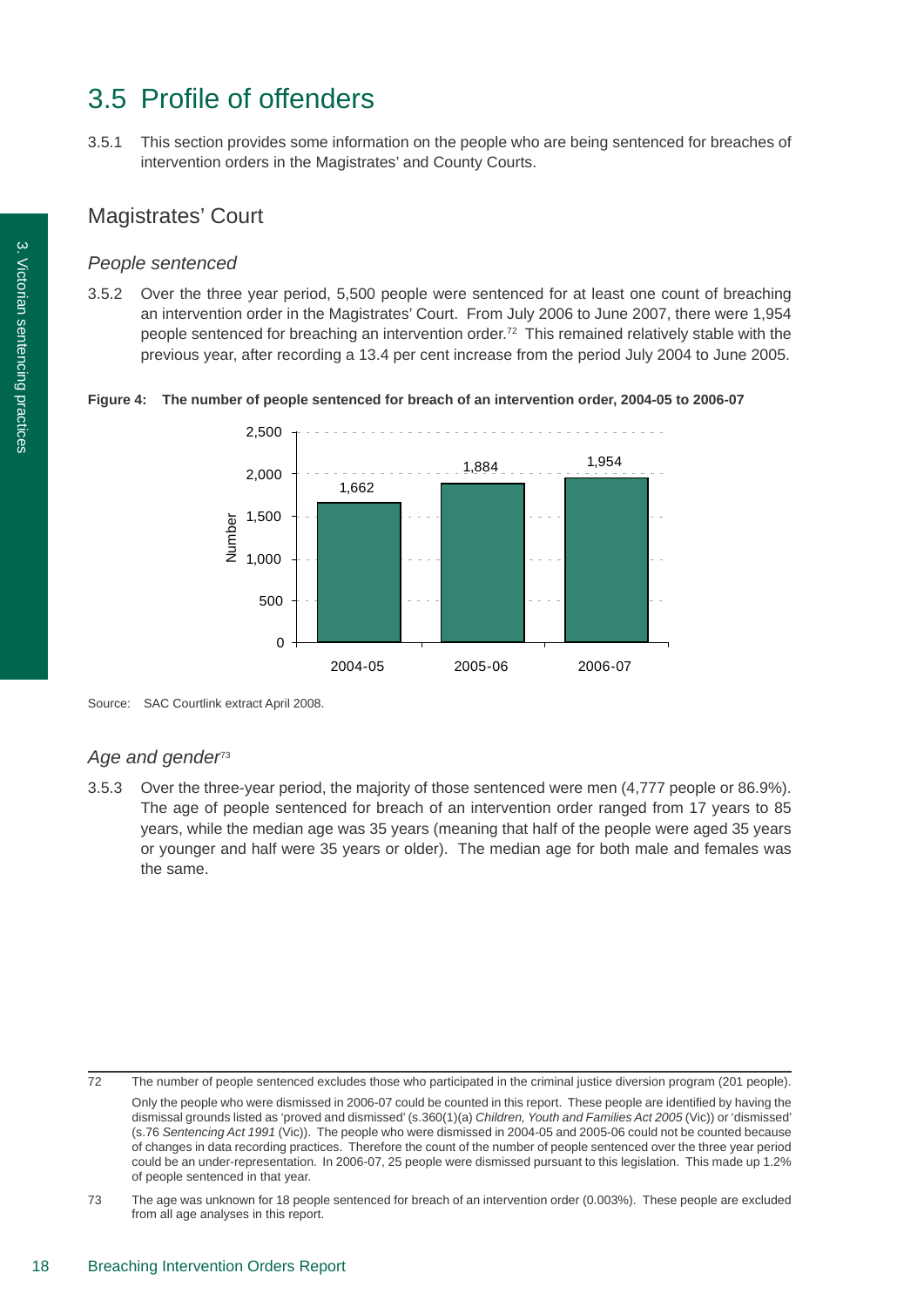#### **Figure 5: The percentage of people sentenced for breach of an intervention order by gender and age, 2004-05 to 2006-07**



Source: SAC Courtlink extract April 2008.

### County Court

#### *People sentenced*

3.5.4 From July 2004 to June 2007, 41 people were sentenced in the County Court for breaching an intervention order. Thirty-eight were sentenced for breaching a family violence intervention order while three were sentenced for breaching a stalking intervention order. Figure 6 shows the number of people sentenced for breach of an intervention order in the County Court by financial year. In 2006-07 22 people were sentenced for this offence in the County Court, up from six in 2004-05.

#### **Figure 6: Number of people sentenced for breach of an IVO by IVO type and fi nancial year, County Court, 2004-05 to 2006-07**



Source: Court Statistical Services, Department of Justice (Victoria), unpublished data.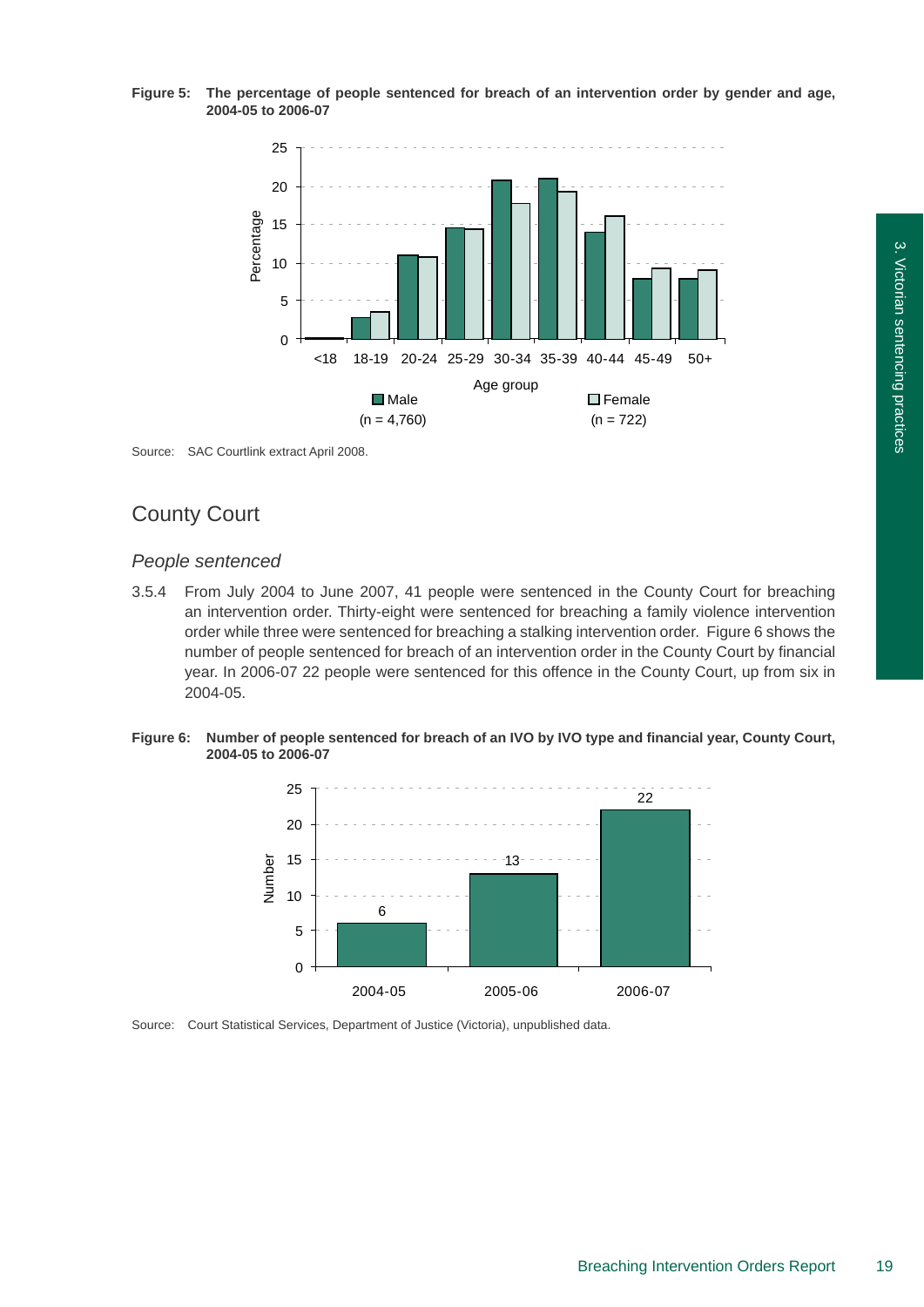#### *Age and gender*

3.5.5 From July 2004 to June 2007, all 41 people sentenced for breaching an intervention order were male and the average age was 37 years and 4 months. Figure 7 shows the age distribution for people sentenced for breach of an intervention order in the County Court. The most common age group for people sentenced for breaching an intervention order was 25 to 34 years (34.1%), followed by 35 to 44 years (31.7%).





Source: Court Statistical Services, Department of Justice (Victoria), unpublished data.

### 3.6 Summary

- 3.6.1 During the period from July 2004 to June 2007, the courts imposed approximately 14,000 intervention orders per year. Around three quarters related to family violence and one quarter related to stalking. Over a quarter of all intervention orders imposed during this period were breached (27%). The average person who breaches an intervention order is a male in his mid-30s.
- 3.6.2 Most offences of breach are dealt with in the Magistrates' Court, although a small number are dealt with in the County Court.
- 3.6.3 The small proportion of cases in the Magistrates' Court in which imprisonment is imposed for breaching an intervention order (15.5%) and the length of imprisonment sentences where it is imposed (which are significantly less than the maximum penalty available for this offence) indicate that the current maximum penalty of two years' imprisonment is sufficient to deal with the offences of breach of an intervention order currently coming before the court. Further, the current maximum penalty would still be sufficient even if sentencing practices became more severe.
- 3.6.4 A charge of breaching an intervention order was more likely to attract a sentence of imprisonment in the County Court than in the Magistrates' Court. However, the most common length of imprisonment term is only one month. Therefore, it can be said in general terms that the current maximum penalty *that can be imposed* of two years' imprisonment is sufficient to deal with the vast majority of the cases coming before the courts.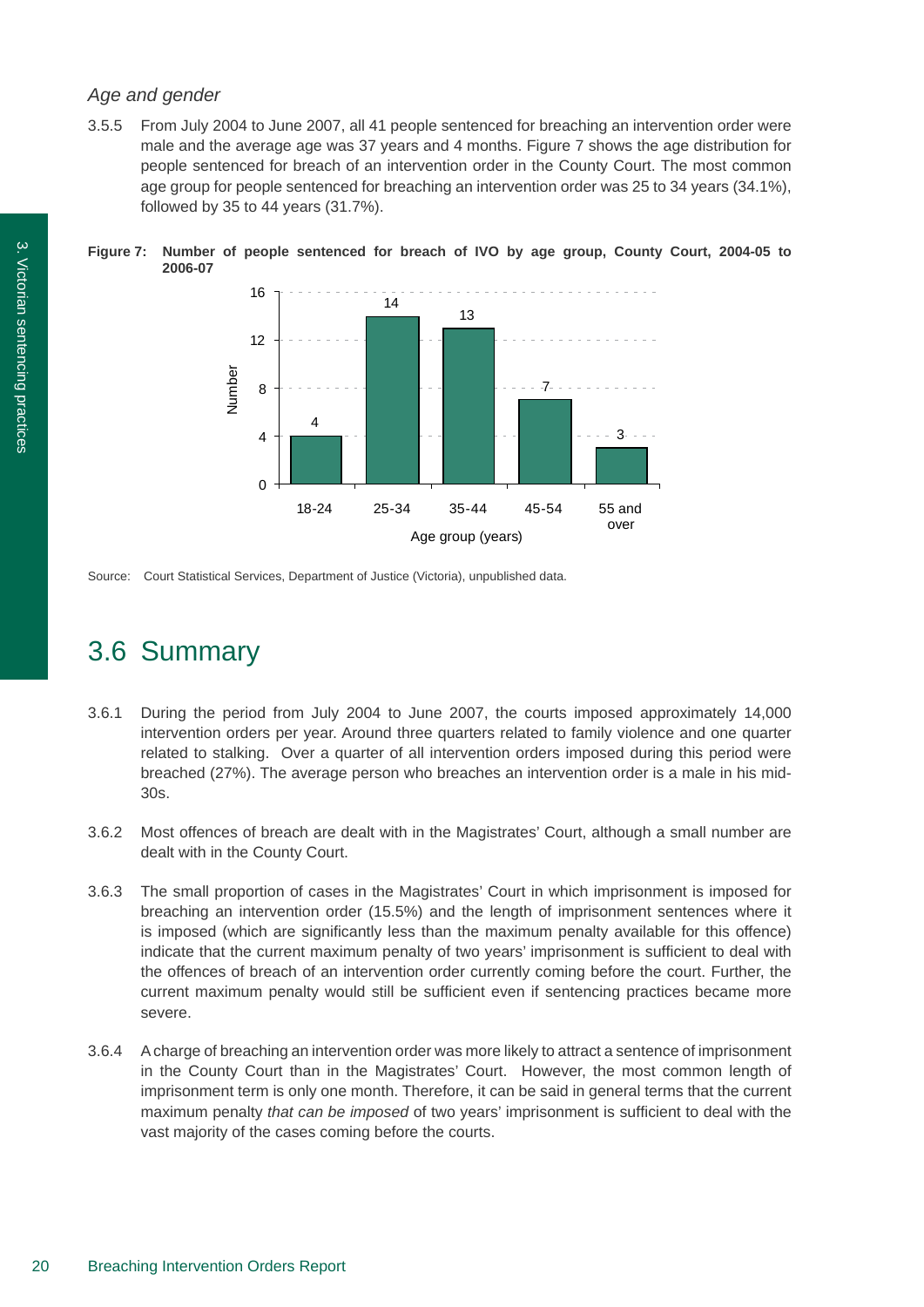## 4. The functions of a statutory maximum penalty

### 4.1 Introduction

- 4.1.1 In order to determine the appropriate maximum penalties for a family violence intervention order, a stalking intervention order or a family violence police safety notice, this chapter analyses the functions that these maximum penalties should serve.
- 4.1.2 A statutory maximum penalty serves a number of functions, including to:
	- 1. Place a legally defined 'ceiling' on the lawful action permitted by the State against an individual who commits an offence, in accordance with the principle of legality. This ceiling should be sufficiently high to **provide for the worst examples of the crime** that the sentencer may face, but not so high that it fails to provide meaningful guidance to sentencers as to the relative gravity of the offence in relation to other relevant offences.74
	- 2. Serve as a **general deterrent** by warning potential offenders about the highest penalty that they will face if they commit such an offence.<sup>75</sup>
	- 3. Provide sentencers and the broader community with a **legislative guide to the seriousness of the offence**. This is generally determined by reference to **harm** caused or risked by the offender's act or omission (for example injury, serious injury or death) and the offender's **culpability** or blameworthiness (for example whether the harm was caused as a result of the offender's negligence or recklessness or whether the harm caused was intentional).76
- 4.1.3 In Victoria offences are ranked by maximum penalty according to their degree of seriousness. The *Sentencing Act 1991* (Vic) contains a scale of statutory maximum penalties of imprisonment ranging from level 1 (life imprisonment) to level 9 (six months' imprisonment).<sup>77</sup>

### 4.2 Principle of legality

4.2.1 The statutory maximum penalty provides a finite upper boundary on a sentencer's power to restrict the offender's liberty, whether for punishment or rehabilitation.<sup>78</sup> As well as setting the upper limit of judicial discretion when sentencing offenders, it acknowledges that the State's power to deal with offenders must be subject to lawful restraint.

<sup>74</sup> See for example *DPP v Aydin & Kirsch* [2005] VSCA 86 (Unreported, Callaway, Buchanan and Eames JJA, 3 May 2005) [8]–[12] (Callaway JA).

<sup>75</sup> Sentencing Task Force, Victoria, *Review of Statutory Maximum Penalties in Victoria: Report to the Attorney-General* (1989) (written for the Task Force by Richard Fox and Arie Freiberg), 25. However, it is difficult to quantify whether or not the maximum penalty for an offence has any deterrent effect. There is no evidence as to how many potential offenders are aware of the maximum penalties for particular offences or whether or not they are in a position to draw a distinction between those maximum penalties and the level of penalties being imposed by the courts.

<sup>76</sup> Ibid 59–60.

<sup>77</sup> *Sentencing Act 1991* (Vic) s 109.

<sup>78</sup> Sentencing Task Force (1989), above n 75, 23.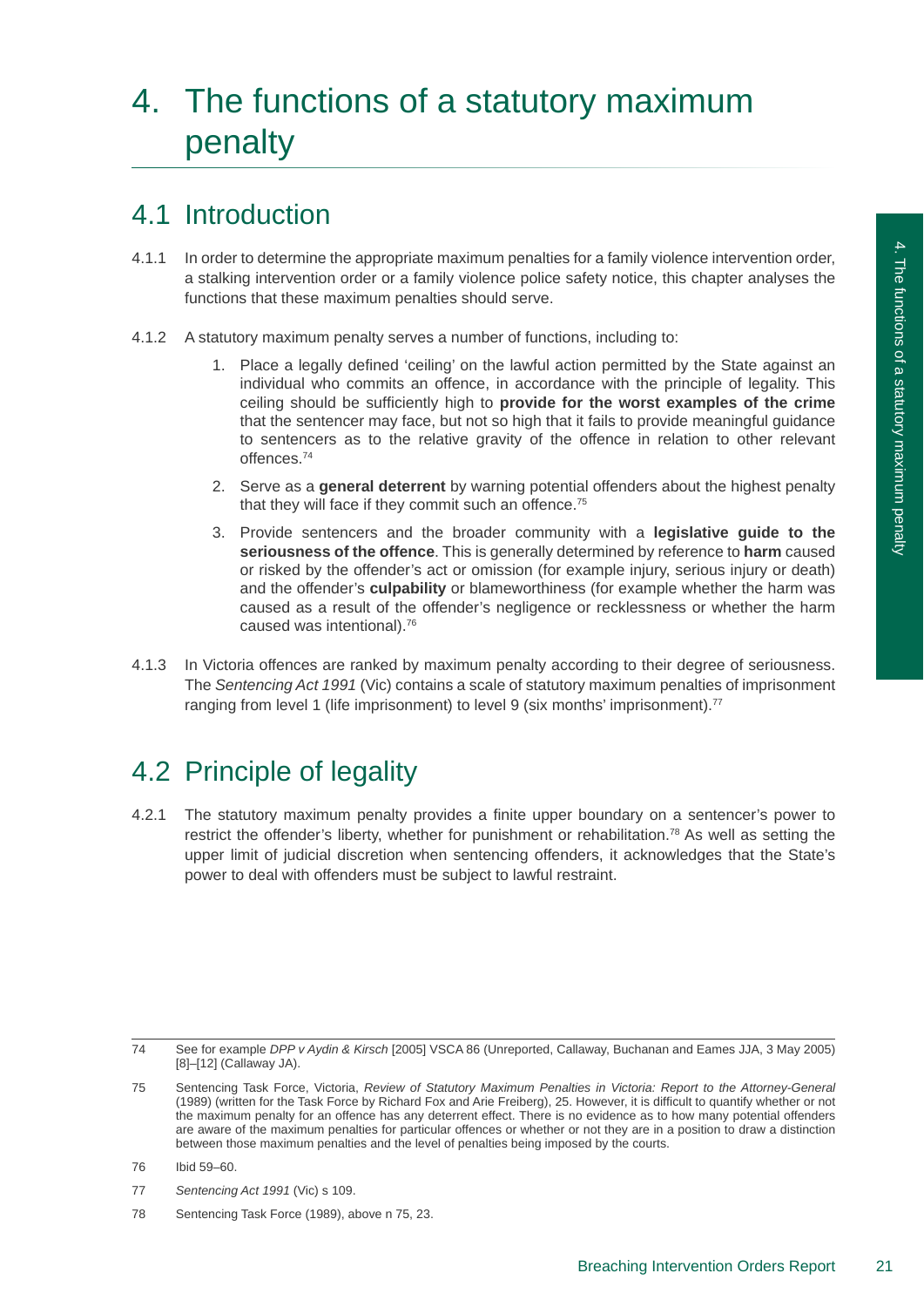4.2.2 A statutory maximum should provide an indication of the relative gravity of the offence and penalty as compared with other offences and yet be broad enough to allow the sentencer sufficient scope to accommodate the worst examples of the offence that are likely to be encountered.<sup>79</sup> This tension was recognised by the Victorian Court of Appeal which observed that:

> There is no gainsaying the importance of the maximum penalty prescribed by Parliament for an offence. It provides authoritative guidance by the legislature as to the relative seriousness of the offence, in the abstract, by comparison with other crimes in the calendar … It must always be remembered, however, that a maximum penalty is prescribed for the worst class, or one of a number of worst classes, of the offence in question.<sup>80</sup>

- 4.2.3 When determining an offender's sentence, the statutory maximum penalty is one of the many factors to which the sentencer must have regard. Other factors include current sentencing practices, the nature and gravity of the offence, the offender's degree of responsibility for the offence, the previous character of the offender and any aggravating or mitigating circumstances.<sup>81</sup>
- 4.2.4 The Court of Appeal has recently clarified the relevance of an increase to the statutory maximum penalty.82 The Court has stated that any increase will have the greatest relevance for a sentence for an offence in the worst category of that offence, however:

Even where the offence to which the increase applies is nowhere near the worst category, the increase remains of relevance since, in the usual case, the increase shows that Parliament regarded the previous penalties as inadequate. Even where the new maximum may only be of general assistance, it becomes the 'yardstick' which must be balanced with all other relevant factors.<sup>83</sup>

### 4.3 Deterrence

- 4.3.1 The statutory maximum penalty is intended to function as a general deterrent by warning potential offenders of the maximum punishment they are liable to receive if they commit an offence.<sup>84</sup>
- 4.3.2 It is difficult to quantify whether or not the maximum penalty for an offence actually has any deterrent effect. There is no evidence as to how many potential offenders are aware of the maximum penalties for particular offences or whether or not they are in a position to draw a distinction between those maximum penalties and the level of sentences being imposed by the courts.<sup>85</sup>
- 4.3.3 There is no doubt that there is an emphasis on specific and general deterrence by the courts in imposing penalties on particular offenders who have breached intervention orders. The Victorian Court of Appeal made this clear in *R v Cotham*: 86

Intervention orders must be strictly adhered to, and it is very much in the interests of the community that those against whom such orders are made be under no misapprehension that the courts will punish severely those who breach such orders. The applicant's actions suggest that he believed he could breach the intervention order with impunity. Only by appropriately severe penalties can the courts make clear to the applicant and the broader community that such conduct will not be tolerated.<sup>87</sup>

79 Arie Freiberg, *Pathways to Justice: Sentencing Review 2002* (2002), 56.

- 80 DPP v Aydin & Kirsch [2005] VSCA 86 [8]-[9] per Callaway JA (citations omitted).
- 81 *Sentencing Act 1991* (Vic) s 5(2).
- 82 *R v AB* (No. 2) [2008] VSCA 39 (Unreported, Williams CJ, Maxwell P and Redlich JA, 12 March 2008), [51].
- 83 *R v AB* [2008] VSCA 39 [51] (citations omitted).
- 84 Freiberg (2002), above n 79, 56.
- 85 Sentencing Task Force (1989), above n 75, 25.
- 86 [1998] VSCA 111 (Unreported, Brooking, Phillips and Charles JJA, 17 November 1998).
- 87 *The Queen v Robert Wayne Cotham* [1998] VSCA 111 (Unreported, Brooking, Phillips and Charles JJA, 17 November 1998), [14].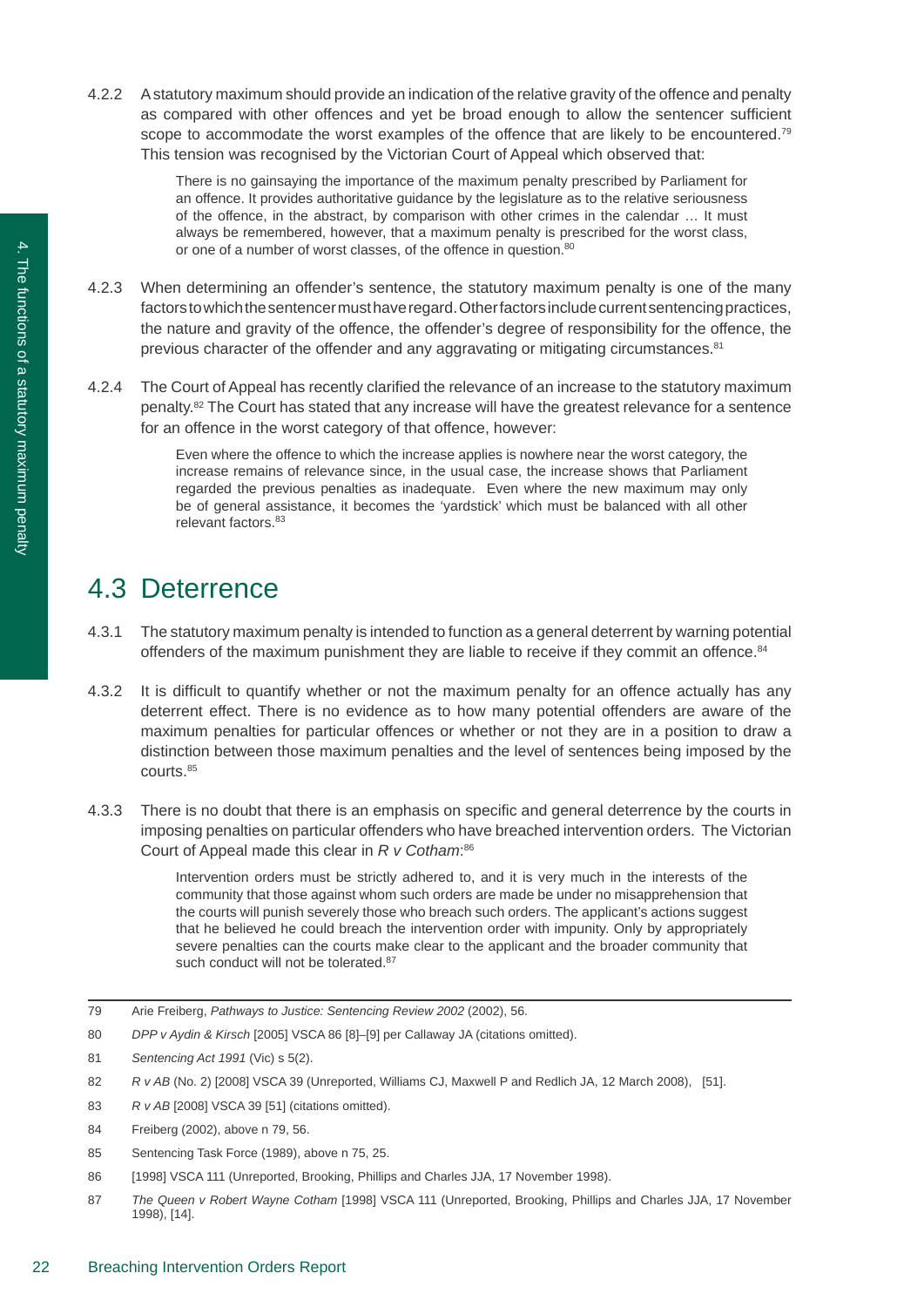- 4.3.4 Further, in *R v King,*88 the Court of Appeal found no error where the sentencing judge referred to cases in which an offender murdered his partner in the context of domestic violence when sentencing the offender for the instant offences (false imprisonment, making threats to kill and assault charges). The Court held that the relevant 'passages emphasised the Court's obligation to impose a sentence that would deter those who would resort to violence to deal with problems arising out of a domestic relationship.' The Court of Appeal found no error in those passages as general deterrence was an important consideration to be taken into account when sentencing the appellant.
- 4.3.5 However, it is difficult to say whether the maximum penalty itself acts as a deterrent. The ACT Law Reform Commission found that 'research does not establish that higher penalties would act as a specific deterrent for breach of a protection order or for criminal offences generally.'89
- 4.3.6 Further, in the view of some of those consulted by the Council, the issue of deterrence was actually more to do with police practice in investigating and prosecuting alleged breaches of intervention orders rather than the penalty itself. It was observed that changes in penalty may not actually do very much if police practice is not also addressed. Some suggested that police practice here had improved slightly in recent years but many less serious breaches are still not being dealt with.<sup>90</sup>
- 4.3.7 For these reasons an analysis of whether a particular statutory maximum penalty is appropriate is not significantly advanced by attempting to assess whether it is sufficient to serve as a general deterrent. Therefore it is necessary to turn to the other functions served by statutory maxima to assess whether or not the statutory maximum penalty for a particular offence is set at an appropriate level.

### 4.4 Offence seriousness

4.4.1 The maximum penalty should serve as an expression of the gravity with which the community views the offence and should provide guidance to the judiciary about the seriousness of the offence relative to other offences.<sup>91</sup> The use of a particular statutory maximum penalty as an indicator of the relative seriousness of the offence in question stems from the theory of 'just deserts' which emphasises assessing offence seriousness as a more important factor than deterrence to determine the appropriateness of a penalty in a particular case:

> The fundamental principle of desert in punishing convicted persons is that the severity of the punishment should be commensurate with the seriousness of the offender's criminal conduct. The focus of the commensurate-deserts principle is on the gravity of past conduct, not on the likelihood of future behaviour; this retrospective orientation distinguishes desert from the crime-control goals of deterrence, incapacitation, and rehabilitation. The criterion for judging whether a penalty is deserved is whether it fairly reflects the gravity of the criminal conduct of which the defendant has been convicted, rather than its effectiveness in preventing future crimes by the defendant or other potential offenders. 92

<sup>88 [2007]</sup> VSCA 38 (Unreported, Vincent, Redlich JJA and Habersberger AJA, 15 March 2007), [14].

<sup>89</sup> Community Law Reform Committee [ACT], Domestic Violence, Chapter 6: Other Issues Relating to the Criminal Justice Response < http://www.jcs.act.gov.au/eLibrary/lrc/r09/dov6.html#RTFToC1> at 14 May 2008.

<sup>90</sup> Meeting with Violence Against Women and Children Working Group, Federation of Community Legal Centres (7 May 2008); Roundtable Discussion (1 May 2008)

<sup>91</sup> Freiberg (2002), above n 79, 55.

<sup>92</sup> Andrew von Hirsch, 'Commensurability and Crime Prevention: Evaluating Formal Sentencing Structures and Their Rationale' (1983) 74 *Journal of Criminal Law and Criminology* 209, 211. See also Sentencing Task Force (1989), above n 75, 24.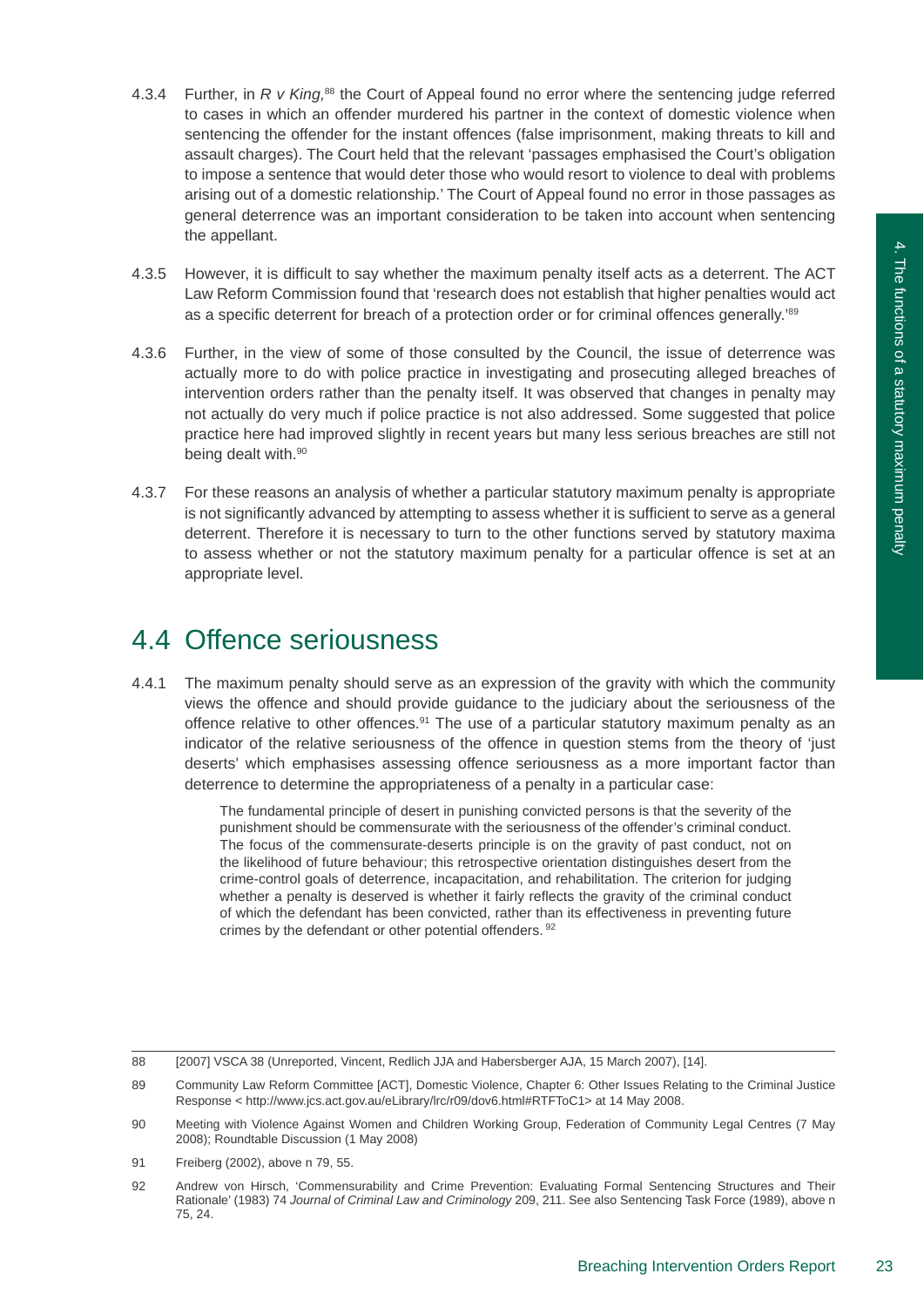4.4.2 As the report of the Sentencing Task Force recognised, there are a number of difficulties in ranking the relative seriousness of criminal conduct:

> Social problems do not lend themselves to simple or elegant mathematical solutions. There is 'no strict denominator of social problems and no scale for comparing different problems'.<sup>93</sup> Despite an individual's confidence in the merits of his or her intuitive sense of offence seriousness, the concept does convey different things to different people. Offences vary widely in the way they are carried out and in the harm they cause or the interests they infringe. Yet despite the difficulties, 'the seriousness of criminal acts represents a conceptual dimension of criminality that is indispensable in common everyday discourse, in legal theory and practice, and in sociological work'.94

- 4.4.3 In assessing the seriousness of the offence, it is useful to consider:
	- the intrinsic gravity of the offence;
	- the relative gravity of the offence; and
	- current sentencing practices for the offence or for comparable offences.<sup>95</sup>
- 4.4.4 The gravity of the offence (both intrinsic and relative) can be assessed according to both:
	- 1. **The degree of harm caused or risked by the offender's act (or omission)—**the most serious harm is generally considered to be that which affects a victim's physical integrity, such as murder, sexual offences and other offences causing serious injury. Offences that involve economic harm (such as theft) or social harm (such as harm to the justice system) are generally lower on the scale.
	- 2. **The culpability of the offender**—an assessment of culpability, or blameworthiness, involves gauging the extent to which an offender should be held accountable for his or her actions by assessing the offender's state of mind when committing the offence (for example, intention or recklessness) and the extent to which the offender's conduct deviated from appropriate standards (such as gross negligence).<sup>96</sup>

<sup>93</sup> B. Warner and R. Taylor, 'Conflict and Consensus about Criminal Justice in Maryland' in Nigel Walker and Mike Hough (eds), *Public Attitudes to Sentencing: Surveys from Five Countries* (1988) 20 cited in Sentencing Task Force (1989), above n 75, 57.

<sup>94</sup> Peter Rossi et al, 'The Seriousness of Crimes: Normative Structure and Individual Differences' (1974) 39 *American Sociological Review* 224, 225 cited in Sentencing Task Force (1989), above n 75, 57.

<sup>95</sup> Sentencing Task Force (1989), above n 75, 59; Andrew von Hirsch, *Censure and Sanctions* (1993) 29.

<sup>96</sup> Ibid.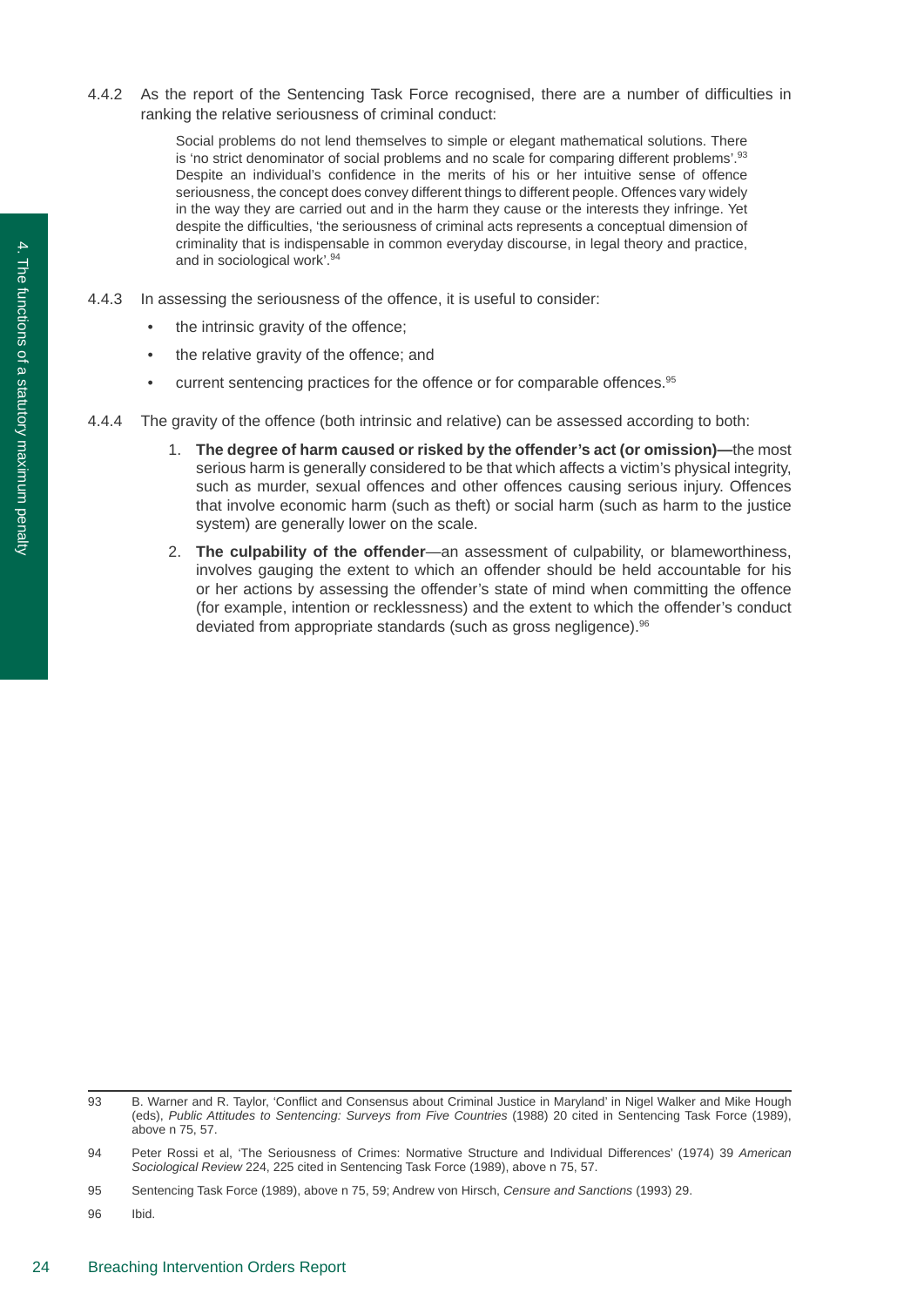## 5. The maximum penalty for breach of intervention orders

### 5.1 Assessing the offence seriousness

#### Harm

- 5.1.1 Harm can be described as the 'degree of injury done or risked by the act'. $97$  In practice, breaching an intervention order can involve a range of harms, including physical or mental injury to the complainant but legally, the only harm that must be established to prove the offence is that a condition of the order was breached. Such a breach diminishes the effectiveness of the justice system. While this type of harm is considered lower on the harm hierarchy than that which involves personal violence, it is significant because the way in which breaches of intervention orders are enforced and dealt with by the courts can affect community confidence in the effectiveness of these orders, and, by extension, the justice system as a whole, as a means of regulating and preventing particular types of behaviour.<sup>98</sup>
- 5.1.2 The harm involved in breaching court orders is, at its most basic level, a contempt of court. Contempt of court has been described as involving 'any action which undermines the authority of courts, or interferes with the fairness of hearings, or which otherwise prejudices their administration of justice.'<sup>99</sup> As this definition would suggest, it can involve a number of different actions, one of which is disobeying a court order. In *Australian Competition and Consumer Commission v Hughes,*100 Justice Tamberlin discussed the importance of the ability of the courts to enforce their orders:

Without the enforcement of court orders the whole process of adjudication becomes a hollow exercise. If a losing party can defy the orders of the Court then such disobedience renders futile, in the perception of the community, the remedy secured by the successful party. Orders are not made simply to suggest or advise the persons that they ought to keep the law as proclaimed but to ensure that the law is carried out as determined by the decision pursuant to which the order is made. Defiance of court orders diminishes the authority of courts and removes the incentive of parties, if such conduct is left unpunished, to comply with the requirements of the courts.101

5.1.3 However, the harm is of a different sort where the court order in question is imposed for the protection of the community.<sup>102</sup> It can be described as a greater harm where the purpose of the court order is to ensure that the aggrieved person is protected from further violence or harassment from the defendant, such as in the case of an intervention order. As it was put by the ACT Law Reform Commission in its report on Domestic Violence:

> The court order is made to regulate behaviour which is unacceptable and harmful to members of the community. The protection order aims to do this by the imposition of prohibitions and conditions. If the offence of breach of a protection order carries a relatively minimal maximum penalty, this sends a message to the community about the value of the court order, its purpose and the commitment to regulating the behaviour complained of.<sup>103</sup>

<sup>97</sup> von Hirsch (1983), above n 92, 214.

<sup>98</sup> Sentencing Advisory Panel [UK] *Breach of an Anti-Social Behaviour Order: Consultation Paper* (2007) 17.

<sup>99</sup> Richard Fox, *Victorian Criminal Procedure* (2005), 97.

<sup>100</sup> *Australian Competition and Consumer Commission v Hughes* [2001] FCA 38.

<sup>101</sup> *Australian Competition and Consumer Commission v Hughes* [2001] FCA 38, [15].

<sup>102</sup> Sentencing Advisory Panel [UK] (2007), above n 98, 17.

<sup>103</sup> Community Law Reform Committee (ACT), above n 89.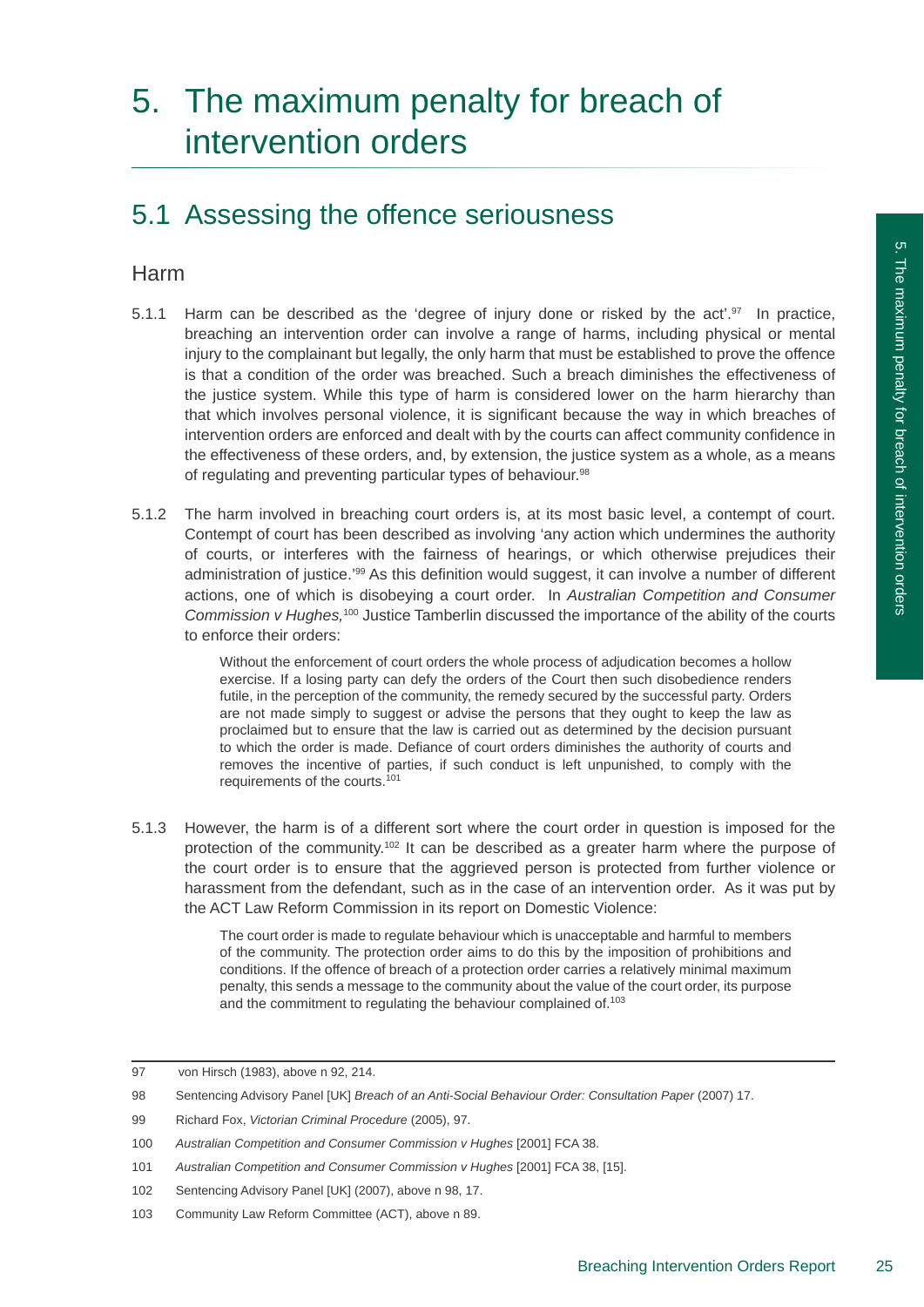- 5.1.4 In addition to the harm to justice procedures, there are situations where breaching an intervention order will result in actual physical or mental harm. The offence covers a wide range of harm and potential harm to the aggrieved person. For example, an intervention order can restrict a person from harassing, threatening or intimidating the aggrieved person. Where an offender contravenes an intervention order by engaging in any of these behaviours, clearly actual (physical or mental) harm is caused. Such an example of the offence is likely to sit higher in the harm hierarchy. It should be noted, however, that where actual physical or mental harm is caused as the result of breaching an intervention order, the defendant should also be charged with the relevant substantive offence, such as intentionally causing injury.
- 5.1.5 Even where the commission of the offence results from behaviour which may not be ordinarily classified as an 'injury' (either mental or physical) to the person by the legal system, such as driving past the aggrieved person's house, such breaches still have the potential to cause 'acute fear and distress' to the aggrieved person.104
- 5.1.6 The Victorian Reform Law Commission referred to a submission in its Final report on Family Violence Laws which described the experience of a woman who had an intervention order against her husband. The husband sat outside the woman's house in his car and then eventually drove away. This behaviour would not necessarily constitute harm which could form the basis of a substantive offence, such as recklessly causing serious injury. However, in the context of her relationship with her husband, these actions had such a significant impact on the woman's wellbeing and sense of personal safety that she moved into her parent's home. It was six months before she felt comfortable moving back into her own home.<sup>105</sup>
- 5.1.7 The VLRC noted that there is tendency by courts not to take these types of breaches seriously and this was also raised in the Council's consultations on this reference.<sup>106</sup> Such an approach fails to realise the impact of seemingly innocuous behaviour in the context of a historically abusive situation, which is required for the imposition of the intervention order at first instance.

#### **Culpability**

- 5.1.8 An assessment of culpability, or blameworthiness, involves gauging the extent to which an offender should be held accountable for his or her actions by assessing the offender's state of mind in committing the crime. For example, an offence involving intention or knowledge has a higher level of culpability than one involving negligence or strict liability.
- 5.1.9 A person cannot be found guilty of breaching an intervention order unless they have been served with a copy of the order or had it explained to them.<sup>107</sup> An offender cannot be guilty of the offence of breaching an intervention order unless there was an awareness of doing so or at least, in the case of entering a particular prohibited place, reckless as to whether or not he or she was in breach of the order. Therefore, the level of culpability required for breach of an intervention order is relatively high.

<sup>104</sup> Victorian Law Reform Commission (2006), above n 1, 373.

<sup>105</sup> Ibid.

<sup>106</sup> Ibid; Meeting with Violence Against Women and Children Working Group, Federation of Community Legal Centres (7 May 2008); Roundtable Discussion (1 May 2008).

<sup>107</sup> See *Crimes (Family Violence) Act 1987* (Vic) s 22.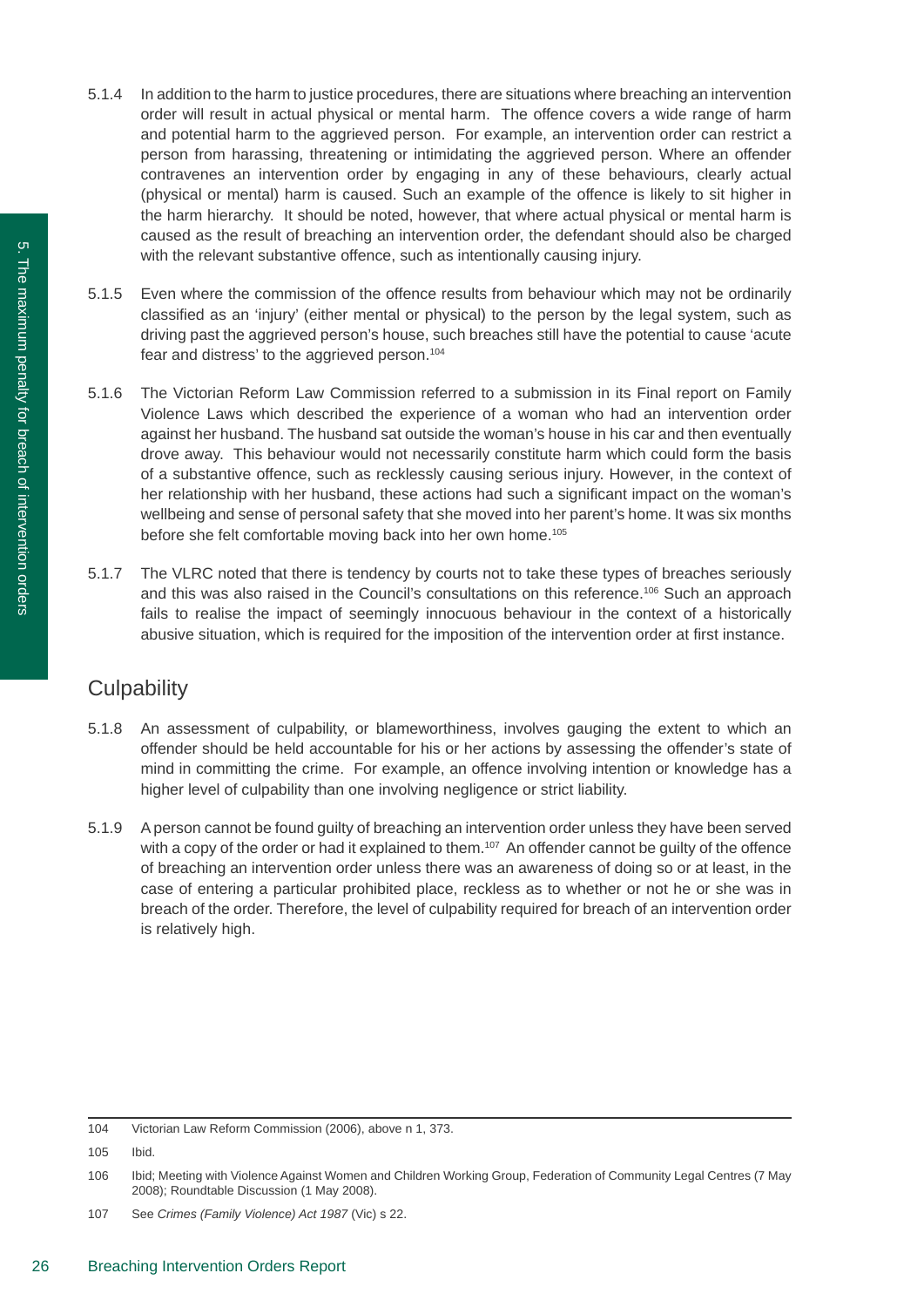#### Where should the offence sit in the hierarchy of offences?

- 5.1.10 Since the introduction of the penalty scale, in the *Sentencing Act 1991* (Vic), statutory provisions that create an offence ordinarily set the maximum penalty at one of the levels specified in the scale.<sup>108</sup>
- 5.1.11 Figure 8 sets out a number of offences which are at the same penalty level as the offence of breach of an intervention order (and the higher penalty level for a second or subsequent offence) with a comparison of the relative levels of harm and culpability for each offence.





- 5.1.12 It is difficult to compare the offence of a breach of an intervention order with other criminal behaviour, as the offence covers a wide range of possible harms. In addition to the harm caused by the breach of the order, the harm can range from a person driving into a prohibited area without the aggrieved person's knowledge (where no harm is caused to the aggrieved person) to actual physical violence. It is also an unusual offence in that repeat offences primarily committed against the same victim.
- 5.1.13 There are some other offences which have a similar level of harm. The offence of loitering with intent to commit a criminal offence<sup>109</sup> is also concerned with potential harm. Similarly, the offence of being a convicted sex offender loitering near schools<sup>110</sup> is concerned with the potential for harm. These offences both have statutory maximum penalties of two years' imprisonment.
- 5.1.14 However, neither of these offences involves the contravention of a court order. An offence which combines potential harm with breach of a court order is breach of an extended supervision order.<sup>111</sup>

<sup>108</sup> *Sentencing Act 1991* (Vic). See also Fox and Frieberg (1999), above n 62, 13-16.

<sup>109</sup> *Summary Offences Act 1966* (Vic) s 49B.

<sup>110</sup> *Crimes Act 1958* (Vic) s 60B (Loitering near schools etc).

<sup>111</sup> *Serious Sex Offenders Monitoring Act 2005* (Vic) s 40.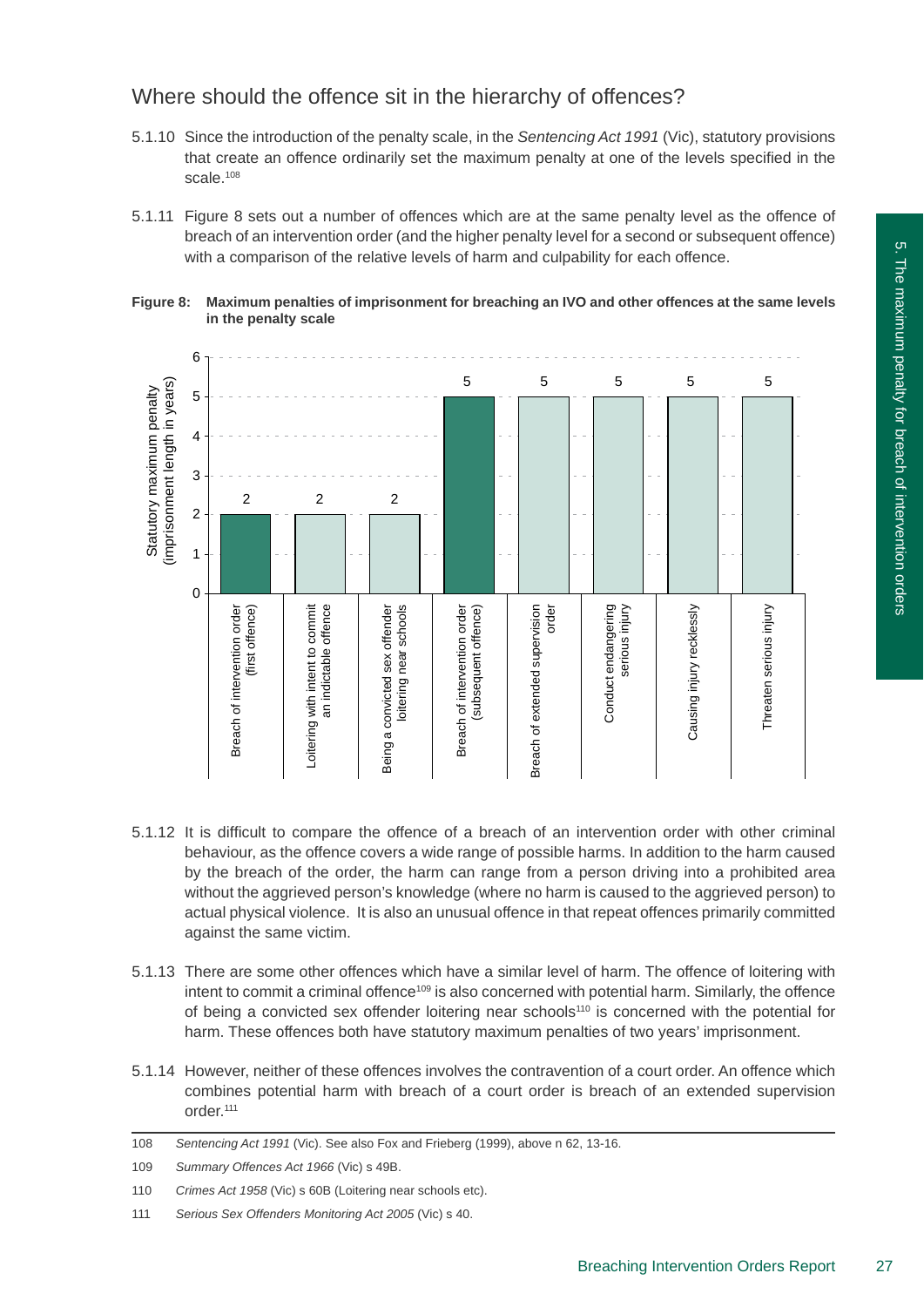- 5.1.15 An extended supervision order is an order which can be imposed by the court where an offender has served a term of imprisonment imposed for a sexual offence. In making such an order, the court must assess whether the offender is likely to commit a relevant offence in the future.112 This is similar to the process for making an intervention order, in the sense that the court must assess whether the defendant is likely to harass or use violence against the aggrieved person.
- 5.1.16 An important difference between the offences of breaching an intervention order and breach of an extended supervision order is that the threshold test for whether an application can be made for an extended supervision order is whether the person is serving a term of imprisonment for a sexual offence. This may account for the higher maximum penalty for that offence.
- 5.1.17 A feature of the first five offences in Figure 8 is that they are incomplete offences. If in the process of committing one of these offences, a person also commits a substantive offence involving actual physical or mental harm, that substantive offence can also be charged. For example, in relation to the offence of being a convicted sex offender loitering near schools, if the person in question actually commits a sexual offence against a child, that offence will be charged. In a similar fashion, where someone commits a breach of an intervention order which includes the threat of violence or actual violence, the relevant substantive offence can be charged.
- 5.1.18 Three such substantive offences are listed in the figure above. Threatening serious injury<sup>113</sup> and causing injury recklessly<sup>114</sup> are both substantive offences which could be charged if a breach of an intervention order was accompanied by behaviour amounting to the elements of either of those offences. They require something more than potential harm in order to establish the offence and therefore have a higher maximum penalty. While conduct endangering serious injury<sup>115</sup> does not require actual harm, it requires the defendant to have performed some act which threatened serious injury. The potential for harm here is not simply variable; it must be of a high degree to establish the offence.
- 5.1.19 The substantive offences may have a lower level of culpability than breach of an intervention order; however the level of harm is greater.
- 5.1.20 In consultations conducted by the Council, there was an understanding of the difficulty in ranking this offence alongside other criminal behaviour because of the different types of harm involved. There were some differences of opinion as to whether the primary harm is that involved in the breach of a court order or the potential harm to the victim.116

#### The maximum penalty

- 5.1.21 In relation to the appropriate maximum penalty, it was agreed by most of those consulted that a two year maximum penalty is appropriate for this offence, particularly in relation to other offences. Where there is actual physical or mental harm involved, there is usually another offence with a higher maximum penalty which can be charged, such as assault or intentionally causing injury or serious injury.
- 5.1.22 However, a minority of those consulted considered that the offence should have a maximum penalty of five years. In his submission, the Director of Public Prosecutions submitted that the maximum penalty for the offence of breach of a family violence intervention order should be five years' imprisonment and the maximum penalty for the offence of breach of a stalking intervention order should be three years' imprisonment. It was his view that the offences should be indictable

<sup>112</sup> *Serious Sex Offenders Monitoring Act 2005* (Vic) ss 4, 5, 12(1). See further Sentencing Advisory Council, *High-Risk Offenders: Post-Sentence Supervision and Detention Discussion and Options Paper* (2007) 49-52.

<sup>113</sup> *Crimes Act 1958* (Vic) s 21 (Threaten serious injury).

<sup>114</sup> *Crimes Act 1958* (Vic) s 18 (Causing injury recklessly).

<sup>115</sup> *Crimes Act 1958* (Vic), s 23 (Conduct endangering persons (serious injury)).

<sup>116</sup> Roundtable Discussion (1 May 2008).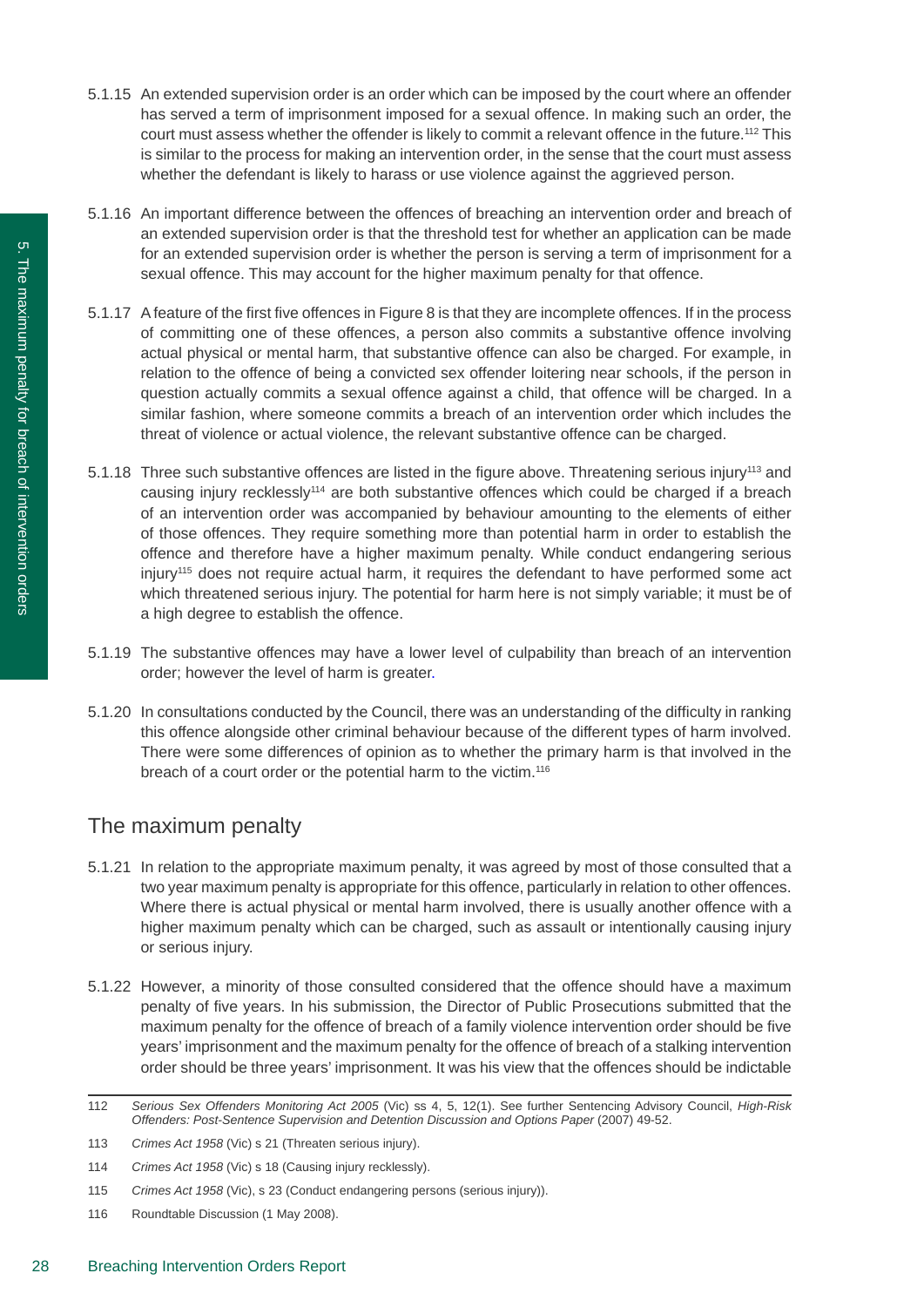offences triable summarily. Accordingly, if the offences were dealt with in the Magistrates' Court the maximum penalty would be two years' imprisonment and if the offences were dealt with in the superior courts the maximum penalty would be as indicated.

- 5.1.23 There were a number of participants who were concerned about making this offence an indictable offence with a maximum penalty of five years' imprisonment. Their concern was that if these cases were to be heard in the County Court as indictable offences, there would no longer be the advantage of having them dealt with quickly in the Magistrates' Court. While the offence could be made an indictable offence triable summarily, a defendant could still elect to have the matter heard in the County Court, dragging out the process unnecessarily.<sup>117</sup> The Magistrates' Court of Victoria was also concerned about the appropriateness of making breach of an intervention order an indictable offence. The views on the appropriate maximum penalty for breaching an intervention order were divided 'if the price of increasing the maximum penalty is to make the breach of an intervention order an indictable offence'.<sup>118</sup>
- 5.1.24 There were others who felt that there was a symbolic value in having a maximum penalty of five years' imprisonment to send a strong message to the community that the kind of behaviour involved in the breach of an intervention order is unacceptable.<sup>119</sup> One submission received by the Council suggested a maximum penalty of five years' imprisonment as this 'reflects the seriousness of the offence of breach of a court order, and the need to deter the conduct which has led the court to make the stalking or family violence order in the first instance'.<sup>120</sup>
- 5.1.25 Others who felt that the maximum penalty of two years was sufficient were of the view that the main issue is not the maximum penalty, but rather ensuring that breaches are prosecuted by the police and further training and/or guidelines for magistrates to assist them in understanding the relevance of the context of this type of offending, particularly in relation to what are termed 'technical breaches'.121

### 5.2 Aggravated offences

#### Circumstances of aggravation

- 5.2.1 There are certain circumstances surrounding the commission of an offence which can have the effect of increasing the culpability of an offender. Aggravating factors can include recidivism, a breach of trust, the use of a weapon or the particular vulnerability of the victim.<sup>122</sup>
- 5.2.2 Where the relevant circumstance of aggravation is specified in legislation, through the creation of an 'aggravated offence', it becomes an element of the offence of which the jury must be satisfied beyond reasonable doubt in order to find the offender guilty of that offence.
- 5.2.3 For example, the offence of armed robbery requires that the offender has committed a robbery and at the time of the robbery had with him or her, a firearm, offensive weapon or explosive.

<sup>117</sup> Meeting with Violence Against Women and Children Working Group, Federation of Community Legal Centres (7 May 2008); Roundtable Discussion (1 May 2008).

<sup>118</sup> Submission 5 (Magistrates' Court of Victoria).

<sup>119</sup> Roundtable Discussion (1 May 2008).

<sup>120</sup> Submission 4 (Confidential).

<sup>121</sup> Meeting with Violence Against Women and Children Working Group, Federation of Community Legal Centres (7 May 2008); Roundtable Discussion (1 May 2008).

<sup>122</sup> Victorian Sentencing Committee, *Sentencing: Report of the Victorian Sentencing Committee* (1988) 248.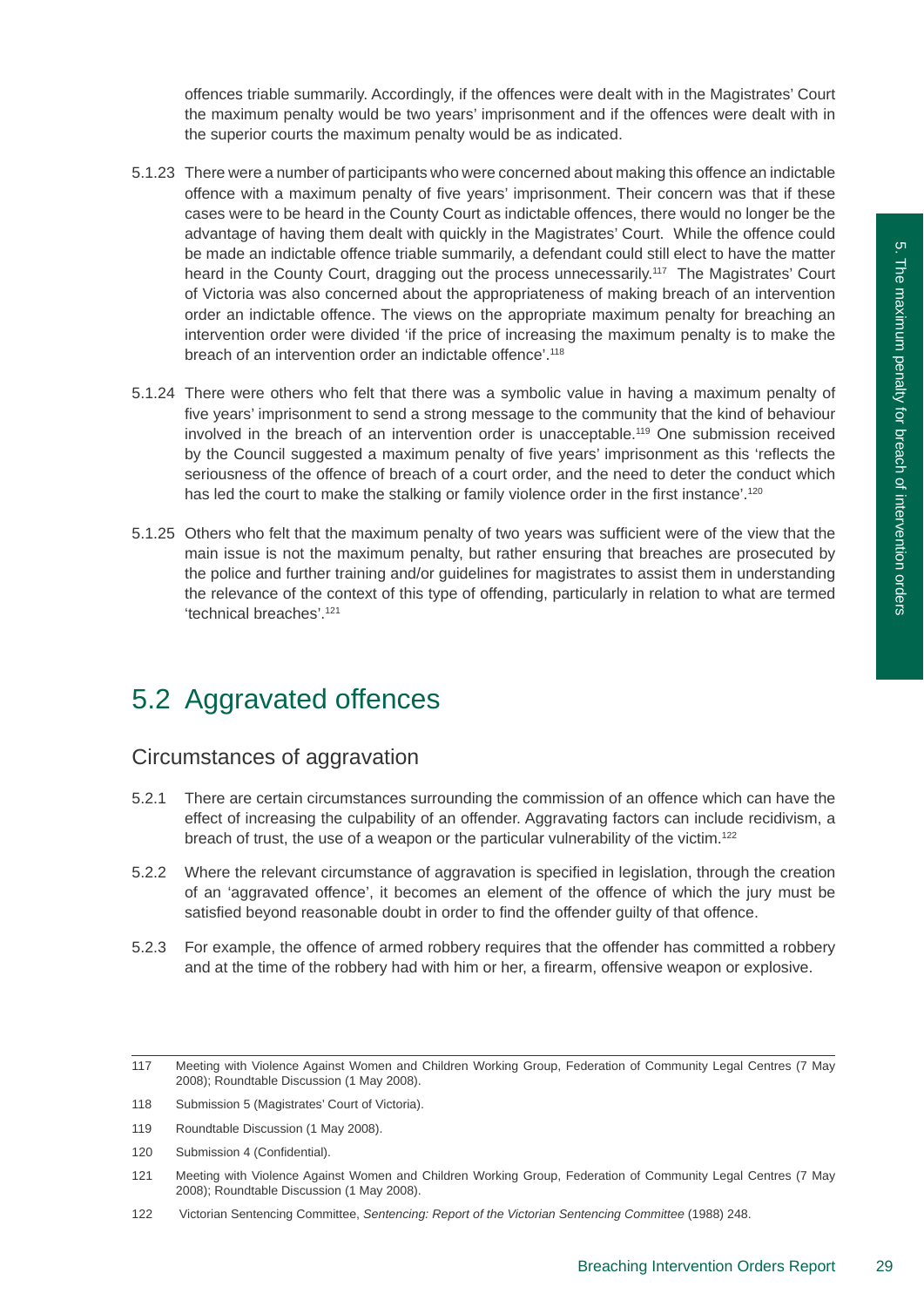- 5.2.4 To reflect the increased culpability of the offender where a robbery is committed in these circumstances, an offender found guilty of armed robbery is subject to a higher maximum penalty (25 years' imprisonment)123 than an offender found guilty of robbery (15 years' imprisonment).<sup>124</sup>
- 5.2.5 In some jurisdictions, aggravating features are listed in legislation without creating a further offence. This may be in the form of a general list, such as that found in the  $ACT<sup>125</sup>$  and NSW<sup>126</sup> sentencing acts. Alternatively, particular offences may have specific aggravating factors listed which courts may have regard to in sentencing for that offence.
- 5.2.6 The fact that a circumstance of aggravation is not specifically mentioned in legislation does not mean it is disregarded by the courts.127 It is a matter for the sentencing judge, rather than the jury. A judge can take into account an aggravating factor at sentencing where satisfied that the relevant factor has been established beyond reasonable doubt.<sup>128</sup> In this way, the aggravating factor may serve to increase the sentence imposed on the offender in that case. As Justice Brooking, of the Victorian Court of Appeal noted, 'aggravating circumstances point towards greater severity of sentence'.129
- 5.2.7 For example, if an offender is found guilty of the offence of intentionally causing injury and the judge is satisfied that a knife was used in the commission of that offence the judge may impose a higher sentence than would have been otherwise imposed, due to the aggravating circumstances in which the offence was committed.
- 5.2.8 It may be a matter of legislative tradition as to whether certain aggravating factors are part of the definition of the offence or left to sentencing.<sup>130</sup> Alternatively, there could be a particular reason why certain circumstances are particularised in this way. One reason may be that the specified aggravating circumstances increase the level of culpability to such a degree that they should be recorded as part of the offence. Another reason could be that parliament may have intended to create a hierarchy of offences in relation to a particular type of offending, such as the various causing injury offences under the *Crimes Act 1958* (Vic).<sup>131</sup>
- 5.2.9 However, the creation of aggravated offences should be approached with caution. There has been a trend in the drafting of offences over time in this state to move away from the highly specified offences which incorporate aggravating factors to 'a more general specification of crimes'.132 One of the reasons for this may have been that there is an increased burden on the prosecution if it is required to prove the aggravating circumstances as an element of the offence. It may have also been a consideration that the elevation of a particular aggravating circumstance as an element of such an offence necessarily decreases the significance of all other aggravating factors. This could have the unintended consequence of diminishing the importance of any equally relevant factors not identified at the time the offence is created.
- 123 *Crimes Act 1958* (Vic) s 75A.
- 124 *Crimes Act 1958* (Vic) s 75.
- 125 *Crimes (Sentencing) Act 2005* (ACT) s 33.
- 126 *Crimes (Sentencing Procedure) Act 1999* (NSW) s 21A(2).
- 127 Fox and Freiberg (1999), above n 62, 241. See also *R v De Simoni* (1981) 147 CLR 383.
- 128 *R v Storey* [1998] 1 VR 359, 369. See also Fox and Freiberg (1999), above n 62, 101-07.
- 129 *R v England* [1999] 2 VR 258, 263.
- 130 Andrew Ashworth, *Sentencing and Criminal Justice* (4<sup>th</sup> ed, 2005) 152.
- 131 *Crimes Act 1958* (Vic) ss 16-18.
- 132 Victorian Sentencing Committee (1988), above n 122, 239-40.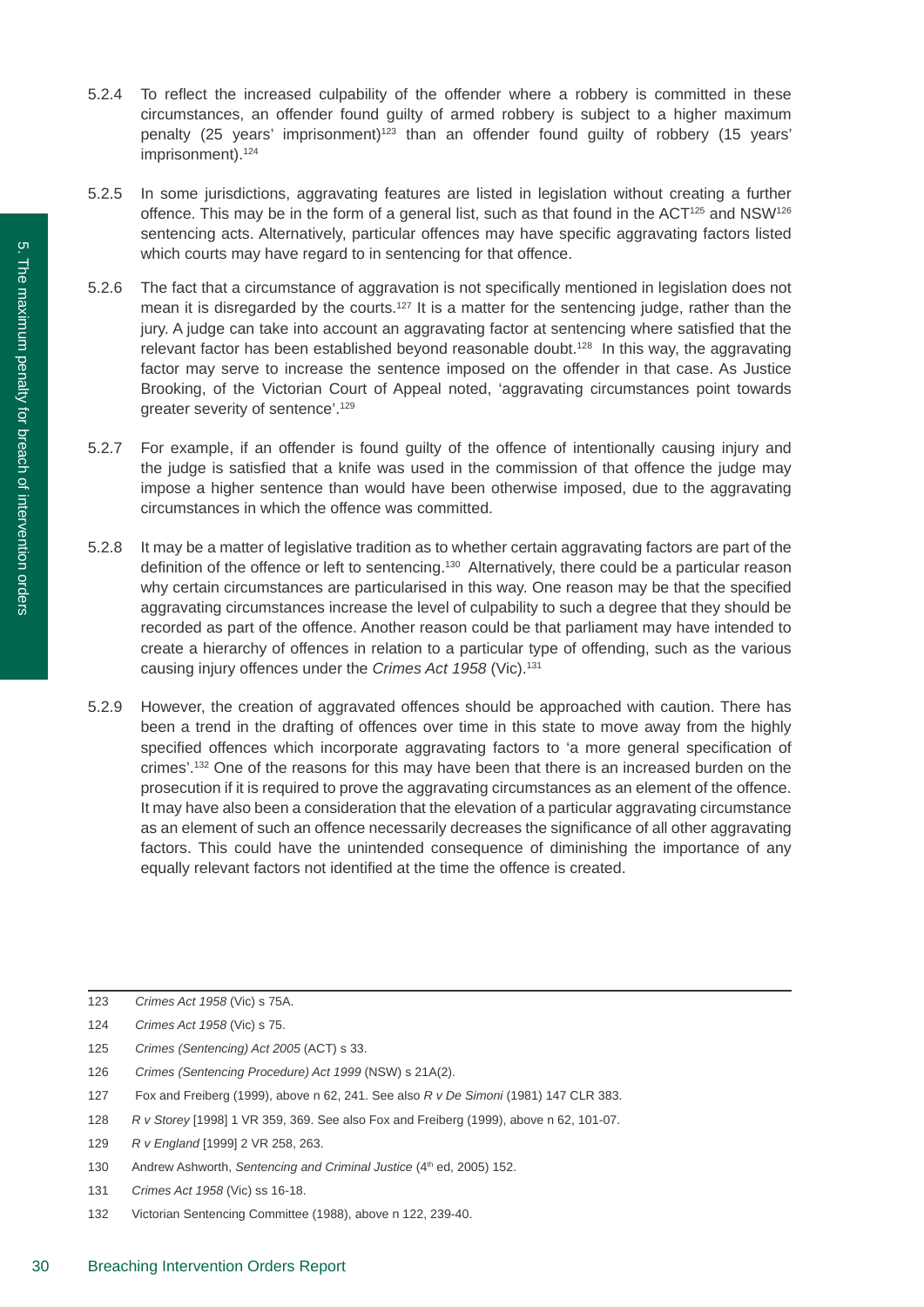#### An aggravated offence of breaching an intervention order?

- 5.2.10 There are, of course, certain circumstances in which an offender breaches a family violence or stalking intervention order which would serve to increase the culpability of that offender.
- 5.2.11 For example, the Sentencing Advisory Panel in the United Kingdom has identified a number of factors as aggravating the breach of a protection order in the sentencing guideline produced in relation to that offence. The factors identified were where:
	- the victim is particularly vulnerable (due to age, cultural background or where the victim is pregnant);
	- there were any children involved in the breach;
	- there is a proven history of threats and violence by the offender;
	- contact arrangements with children were used to instigate the breach;
	- the victim is forced to leave home;
	- the offence is a further breach of the order; or
	- $\bullet$  the breach occurred soon after the imposition of the order.<sup>133</sup>
- 5.2.12 The involvement of children in domestic violence situations has also been identified as a relevant aggravating feature in a number of Australian jurisdictions. For example, in Western Australia, there is specific reference made in the relevant legislation that it is taken to be an aggravating feature of the offence of breach where a 'child with whom the offender is in a family and domestic relationship is exposed to an act of abuse.<sup>'134</sup> In Tasmania, the court may consider as an aggravating feature of the offence that the offender knew or was reckless as to whether a child was present or on the premises at the time of the offence or knew that the affected person was pregnant.<sup>135</sup>
- 5.2.13 However, the relevant question is whether or not any of these circumstances should be singled out for specification in the legislation, as part of an aggravated offence or whether they should remain factors for the judge to take into account when imposing sentence at his or her discretion.
- 5.2.14 It may be that the circumstances in which the offence was committed are sufficient to charge the offender with a further substantive offence (such as criminal damage to property, assault or making threats to kill). In these situations, it is arguable that there is no need for an aggravated offence of breach of an intervention order because the relevant behaviour is covered by another criminal charge.
- 5.2.15 Tables 3 & 4 below show the most common offences which are sentenced alongside the offence of breach of an intervention order. In most of these cases, the other charge was for an offence carrying a higher maximum penalty.
- 5.2.16 While in the Magistrates' Court, there were 1,721 people (31.3%) sentenced for the single offence of breach of an intervention order alone, 3,779 people (68.7%) were sentenced for more than one offence. Table 3 shows the most common offences sentenced in the same hearing as the breach of intervention order in the Magistrates' Court from July 2004 to June 2007. The last column sets out the average number of offences sentenced per person. As shown, 916 (16.7%) of the total 5,500 offenders sentenced for breach of an intervention order also received sentences for unlawful assault. On average they were sentenced for 1.31 counts of indecent assault. The first row indicates that the average number of charges of breach of an intervention order was 2.10.

<sup>133</sup> Sentencing Guidelines Council [UK] *Breach of a Protective Order: Defi nitive Guideline* (2006), 5-6.

<sup>134</sup> *Restraining Order Act 1997* (WA) s 61(4).

<sup>135</sup> *Family Violence Act 2004* (Tas) s 13(a).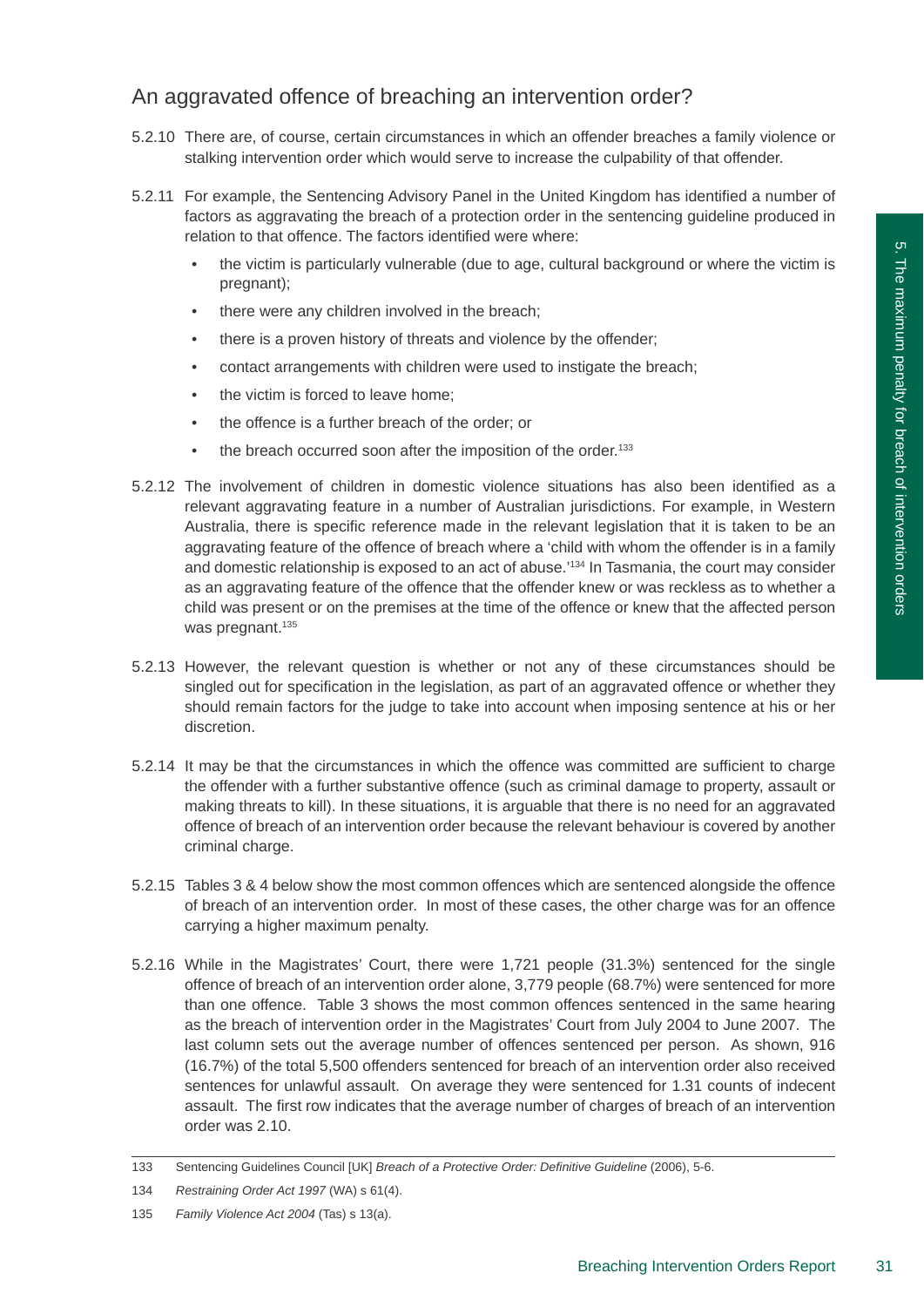**Table 3: The number and percentage of offenders sentenced for at least one charge of breach of an intervention order by the most common offences that were sentenced and the average number of those offences that were sentenced, Magistrates' Court, 2004-05 to 2006-07**

|                | Offence                      | <b>Number of</b><br><b>offenders</b> | <b>Percentage</b> | Average number<br>of charges/<br>offender |
|----------------|------------------------------|--------------------------------------|-------------------|-------------------------------------------|
| 1              | Breach of intervention order | 5,500                                | 100.0             | 2.10                                      |
| $\overline{2}$ | Unlawful assault             | 916                                  | 16.7              | 1.31                                      |
| 3              | Criminal damage              | 855                                  | 15.5              | 1.42                                      |
| 4              | Fail to appear on bail       | 558                                  | 10.1              | 1.62                                      |
| 5              | Causing injury               | 549                                  | 10.0              | 1.28                                      |
| 6              | Theft                        | 487                                  | 8.9               | 2.63                                      |
| $\overline{7}$ | Make threat to kill          | 400                                  | 7.3               | 1.47                                      |
| 8              | Assault police               | 336                                  | 6.1               | 1.67                                      |
| 9              | Stalk another person         | 264                                  | 4.8               | 1.45                                      |
| 10             | Drive while disqualified     | 251                                  | 4.6               | 1.82                                      |
|                | <b>Offenders Sentenced</b>   | 5,500                                | 100.0             | 4.42                                      |

Source: SAC Courtlink extract April 2008.

- 5.2.17 All 41 people sentenced for breaching an intervention order in the County Court were sentenced for at least one other offence in the same hearing. This is because a summary offence such as breach of an intervention order cannot be heard in the County Court unless it is accompanied by an indictable offence.
- 5.2.18 Table 4 shows the most common offences sentenced in the same hearing as the breach of intervention order in the County Court between June 2004 and July 2007. The most common offence sentenced with breach of an intervention order was causing injury intentionally or recklessly (19 people or 46.3%). These people were sentenced for 1.21 counts of indecent assault. Other offences commonly sentenced with breach of an intervention order were making a threat to kill (34.1%) and aggravated burglary (31.7%). The first row indicates that the average number of counts of breach of an intervention order was 1.54.
- **Table 4: The number and percentage of offenders sentenced for at least one count of breach of an intervention order by the most common offences that were sentenced and the average number of those offences that were sentenced, County Court, 2004-05 to 2006-07**

|    | <b>Offence</b>                             | <b>Number of</b><br><b>offenders</b> | <b>Percentage</b> | Average number<br>of charges /<br><b>offender</b> |
|----|--------------------------------------------|--------------------------------------|-------------------|---------------------------------------------------|
|    | Breach of intervention order               | 41                                   | 100.0             | 1.54                                              |
| 2  | Causing injury intentionally or recklessly | 19                                   | 46.3              | 1.21                                              |
| 3  | Make threat to kill                        | 14                                   | 34.1              | 1.36                                              |
| 4  | Aggravated burglary                        | 13                                   | 31.7              | 1.15                                              |
| 5  | Intentionally destroy/damage property      | 12                                   | 29.3              | 1.33                                              |
| 6  | Assault                                    | 6                                    | 14.6              | 2.00                                              |
|    | <b>Stalking</b>                            | 5                                    | 12.2              | 1.20                                              |
| 8  | False imprisonment                         | 5                                    | 12.2              | 1.00                                              |
| 9  | <b>Theft</b>                               | 4                                    | 9.8               | 8.00                                              |
| 10 | Causing serious injury recklessly          | 4                                    | 9.8               | 1.00                                              |
|    | <b>Offenders Sentenced</b>                 | 41                                   | 100.0             | 6.6                                               |

Source: Court Statistical Services, Department of Justice (Victoria), unpublished data.

5.2.19 It should be noted that in some cases where a substantive offence is committed in breach of an intervention order, it may be that the breach is not charged, but is considered an aggravated circumstance of the commission of the substantive offence.136

<sup>136</sup> See for example, *The Queen v Yasso* [2007] VSCA 306 (Unreported, Maxwell P, Redlich JA, Habersberger AJA, 14 December 2007) [60]; '…this was a very grave offence. That it was committed in breach of an intervention order was itself a significant aggravating circumstance.' This practice was also referred to in the submission of the Magistrates' Court of Victoria.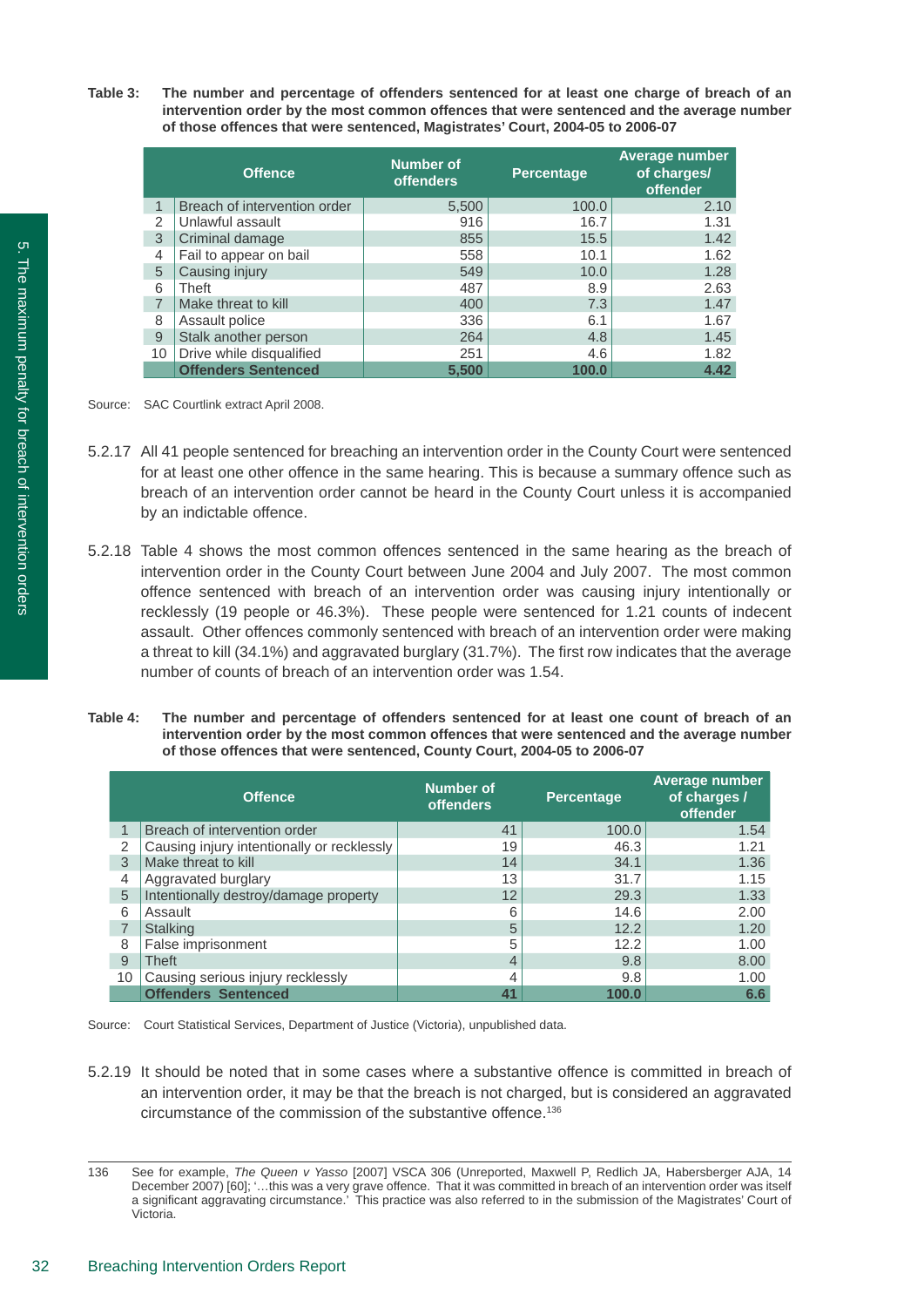- 5.2.20 The existence of a number of the aggravated circumstances identified in other jurisdictions above would not amount to the commission of a further offence. The question then is whether or not there should be a different maximum penalty where one of these circumstances is present.
- 5.2.21 In the VLRC report, it was raised in consultations that there should be a provision for different maximum penalties for different types of breaches depending on their seriousness. However this was opposed by a number of submissions as increasing the penalty in relation to one type of breach could have the consequence of minimising other types of breach, despite the serious effect they could have on the victim.<sup>137</sup>
- 5.2.22 There was some support for an offence of aggravated breach of an intervention order in consultations and submissions received by the Council.
- 5.2.23 For example, the Director of Public Prosecutions was of the view that there should be an offence of aggravated breach of a family violence intervention order. The aggravating circumstances identified where the family member is a 'child' and where the breach involves the use of a 'weapon'.<sup>138</sup>
- 5.2.24 There were a number of those consulted who felt that the presence of a child should amount to an aggravating factor.<sup>139</sup> One submission argued in favour of this, submitting that 'it is... understood that generally, children's exposure to violence has a highly detrimental effect on their mental health and tends to lead to other dysfunctional behaviours.'140
- 5.2.25 One submission did not have a view as to whether or not an aggravating offence should be created; however, the author also singled out the presence of a child as being a factor which should be considered for inclusion if such an offence were to be created.<sup>141</sup>
- 5.2.26 However, there were others consulted by the Council who felt that including the presence of a child as an element of an aggravated offence would suggest that a breach which was committed against the victim in the absence of a child was somehow less serious. As one participant put it: 'I am concerned that [including the presence of a child as an aggravating factor] actually diminishes what it means to be violent towards a woman, and there not be a child present'.<sup>142</sup>
- 5.2.27 Another participant felt that this was a danger no matter which aggravating feature was identified, arguing that 'if you elevate one thing above the others, it is going to diminish the others.'143 It was also raised that to identify particular aggravating circumstances in the legislation would be to ignore the reality of the many and varied factual situations in which breaches of an intervention order could arise. It was suggested that it would be very difficult even to try and articulate all of the possible aggravating circumstances which could be relevant.<sup>144</sup>
- 5.2.28 Another issue raised in consultations was that any aggravating factor that was made an element of an aggravated offence would make it hard for the prosecution to prove its case. For example, one participant said, 'I would not like to see an offence like this complicated and made harder to prove by adding an element that has to be proven. We should strive for simplicity in legislation; we don't need to add another hurdle.' <sup>145</sup>

- 141 Submission 3 (Confidential).
- 142 Roundtable Discussion (1 May 2008).
- 143 Ibid.
- 144 Ibid.
- 145 Ibid.

<sup>137</sup> Victorian Law Reform Commission Report (2006), above n 1, 374.

<sup>138</sup> Submission 1 (Director of Public Prosecutions).

<sup>139</sup> Submission 2 (Confidential).

<sup>140</sup> Submission 4 (Confidential).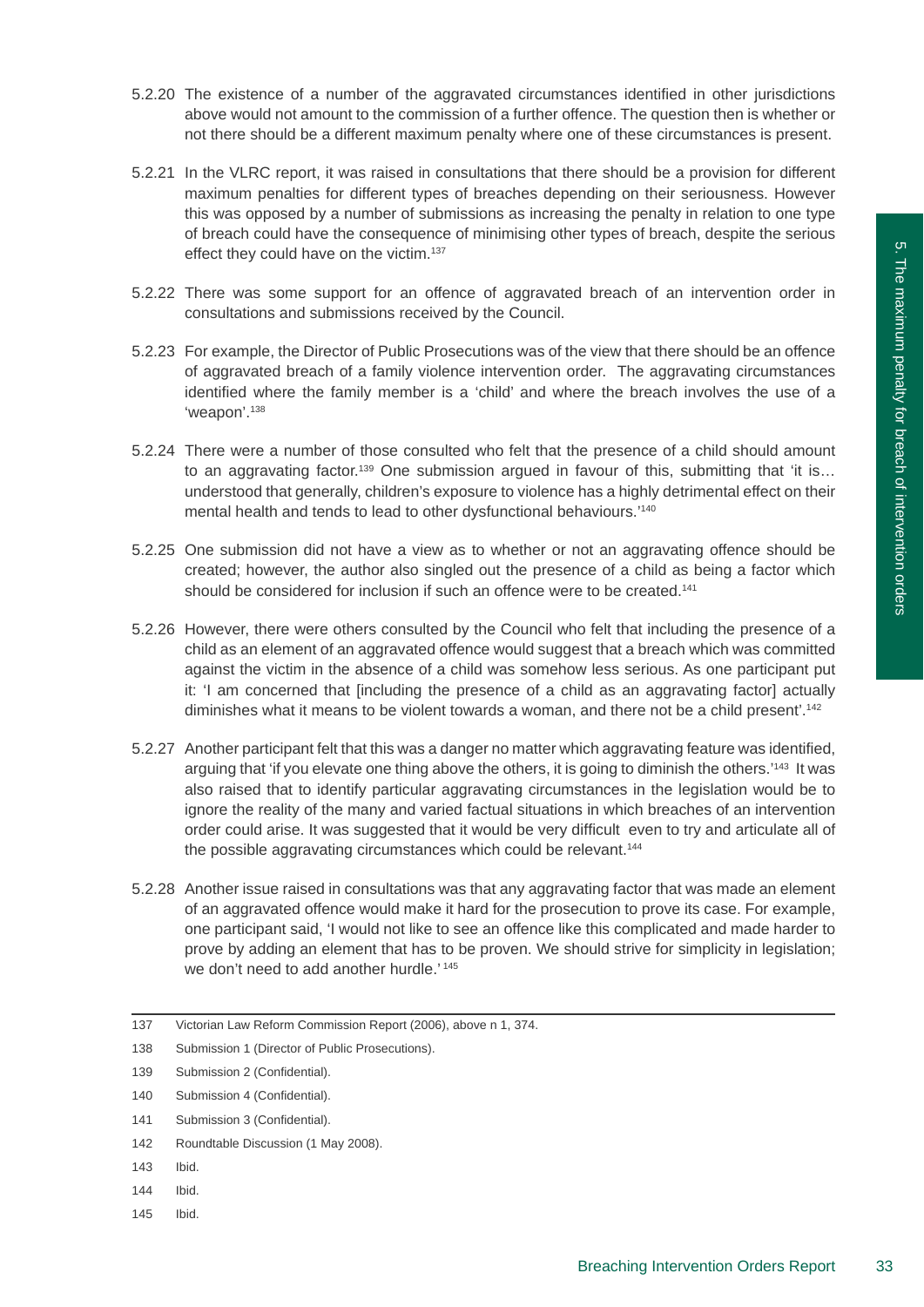- 5.2.29 It was also noted that where significant aggravating factors existed such as the use of a weapon or threats of violence, that this would be better dealt with by charging the offender with the relevant substantive offence.<sup>146</sup>
- 5.2.30 The Magistrates' Court of Victoria suggested in its submission that '[a]t the moment almost all of the behaviour breaching intervention orders is either criminal in nature or arises from orders made to control criminal behaviour.'<sup>147</sup> It submitted that the proposed expansion of the definition of family violence under the legislation to be introduced into parliament later this year may lead to breaches of intervention orders which are not inherently criminal in nature and:

It may be argued that this change justifies an offence of aggravated breach although differentiating criminal and non-criminal violence is likely to suggest that the pernicious behaviours that might be encompassed in non-contact violence are less serious than contact violence. It would not recognize that the dynamics of violent family relationships are complex and often characterized by multiple violent behaviours in a relationship.<sup>148</sup>

- 5.2.31 The purpose of an aggravated offence is to provide a greater maximum penalty where the culpability of the offender is higher due to particular aggravating circumstances. Many of the circumstances which could be described as aggravating the offence of breach of an intervention order will amount to a further offence. In such cases, it would be preferable for that offence to be charged alongside the offence of breaching an intervention order. This echoes the intention stated when the intervention order scheme was created in Victoria when it was emphasised that police should continue to charge substantive offences where possible.
- 5.2.32 Where the aggravating conduct does not amount to a substantive offence, the court can and should still take it into consideration in sentencing. This does not require the creation of a separate aggravated offence, which would have the detrimental effect of automatically elevating particular aggravating factors above all other aggravating factors which could arise in the commission of the offence of breaching an intervention order.

### 5.3 Different penalties for breaching different orders?

#### Introduction

- 5.3.1 The Council has been asked to consider what the new maximum penalties should be for the new separate offences of breach of a family violence intervention order and breach of a stalking intervention order. This raises the question as to whether or not there should be any difference in the maximum penalties for these offences. This requires a consideration as to whether there is a difference in the level of harm or culpability for these two situations.
- 5.3.2 The Council has also been asked to advise on the maximum penalty for the new offence of breach of a family violence safety notice. This will also require a consideration of the relative harm and culpability of this new offence.

146 Ibid.

<sup>147</sup> Submission 5 (Magistrates' Court of Victoria).

<sup>148</sup> Ibid.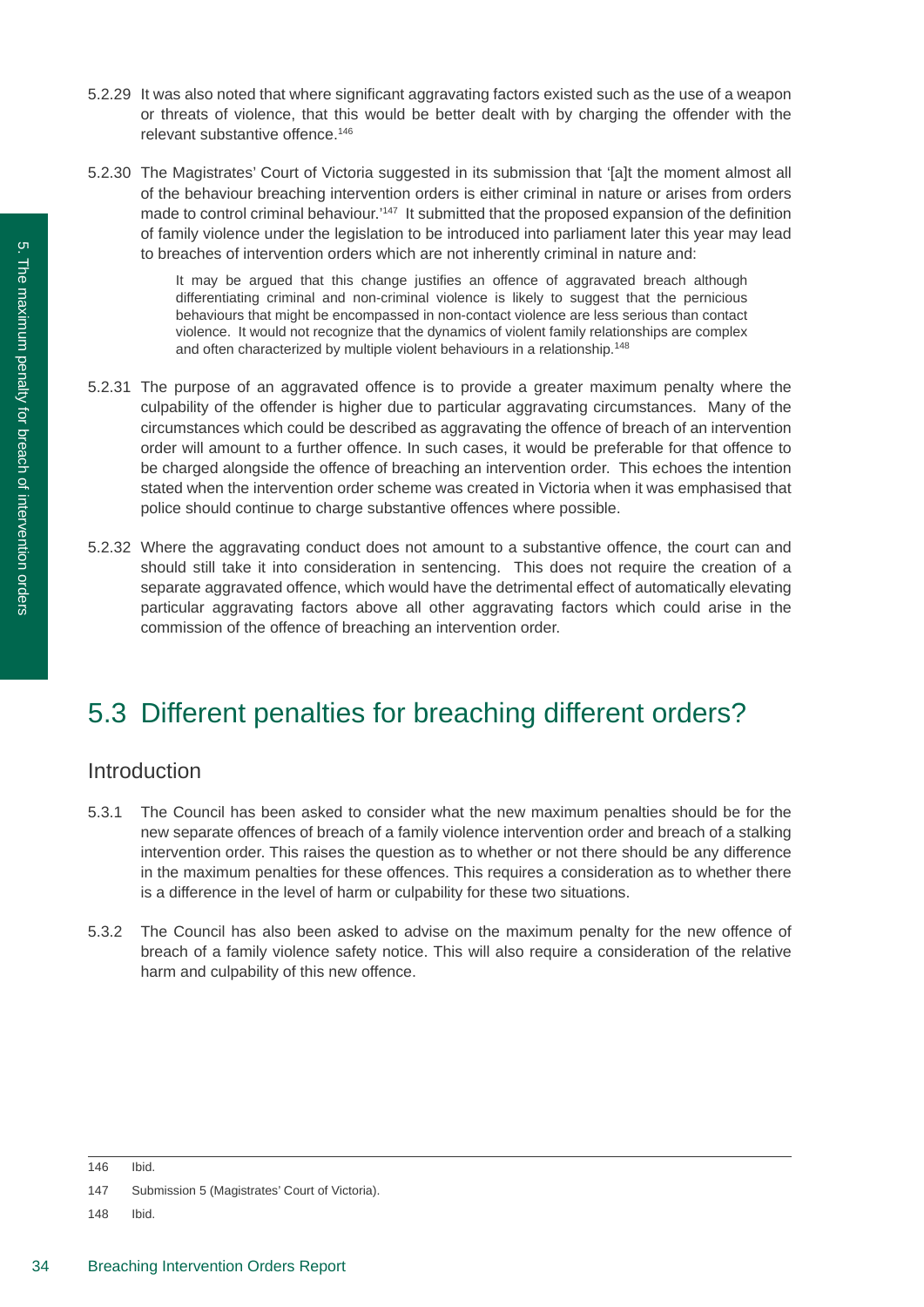#### Distinguishing family violence intervention orders and stalking intervention orders

- 5.3.3 The types of behaviours that can lead to the imposition of a stalking intervention order and a family violence intervention order can be very similar. Further, the conditions available for a stalking intervention order are, at present, identical to those available for a family violence intervention order, so the types of behaviours which would contravene a stalking intervention order would be the same as those which would breach a family violence intervention order. The main difference between the two types of orders is that, in the case of a family violence intervention order, there must also be a family relationship between the parties.
- 5.3.4 In relation to the question of culpability, under the current legislation, to breach either a family violence intervention order or a stalking intervention order requires either an awareness that the order is being breached or recklessness as to the breach.
- 5.3.5 When considering the level of harm involved, it should be reiterated that the only harm required in order to commit the offence of breaching a family violence intervention order or the offence of breaching a stalking intervention order is the harm to justice procedures though the breach of a court order.
- 5.3.6 However, in relation to actual mental or physical harm to the complainant, it has been argued that stalking intervention orders have been granted in situations in which the level of these types of harm already caused is relatively low. Further, the potential for mental and physical harm is considered to be much less in these situations than in the archetypical family violence situation.
- 5.3.7 For example, a 2002 study into the perceptions and opinions of those who work with complainants applying for intervention orders found that there was a 'belief that some applicants seeking intervention orders for stalking…have less serious issues to contend with then do survivors of family violence and so should be treated differently within the legal system'.<sup>149</sup> This view was endorsed by a number of submissions to the VLRC's review of Family Violence Laws.<sup>150</sup>
- 5.3.8 An analysis of finalised intervention orders from 2000 to 2002 in Victoria revealed that one quarter of stalking intervention orders imposed over that period were in relation to disputes between neighbours.<sup>151</sup> The types of behaviour alleged by the complainants included verbal abuse, throwing rubbish on property and offensive gestures. On the basis of these examples, it could be concluded that the types of behaviours that are involved with stalking intervention orders and the types of potential harm on breach of these orders are much less serious those involved in a family violence situation.
- 5.3.9 This is not to say, however, that cases where the victim is in fear of actual physical harm are not dealt with by the imposition of a stalking intervention order. In addition to the above behaviours, complainants have also alleged conduct including physical violence, threats to inflict serious physical violence and threats to kill. A number of complainants in the above study were 'greatly fearful for themselves or their children.' One applicant reported she was 'terrified' of the defendant. On this basis, Willis and McMahon argued that it is 'inappropriate…to categorise disputes between neighbours as necessarily trivial'.152

<sup>149</sup> Jessamy Babbel, 'Balancing the Act: Survivors of Family Violence, Intervention Orders and Victorian Magistrates' Courts' (2002) 2 *Domestic Violence and Incest Resource Centre Newsletter* 12, 14.

<sup>150</sup> Victorian Law Reform Commission (2006), above n 1, 70.

<sup>151</sup> Marilyn McMahone and John Willis, 'Neighbours and Stalking Intervention Orders: Old Conflicts and New Remedies' (2002) 20(2) *Law in Context*, 95,107.

<sup>152</sup> Ibid 108.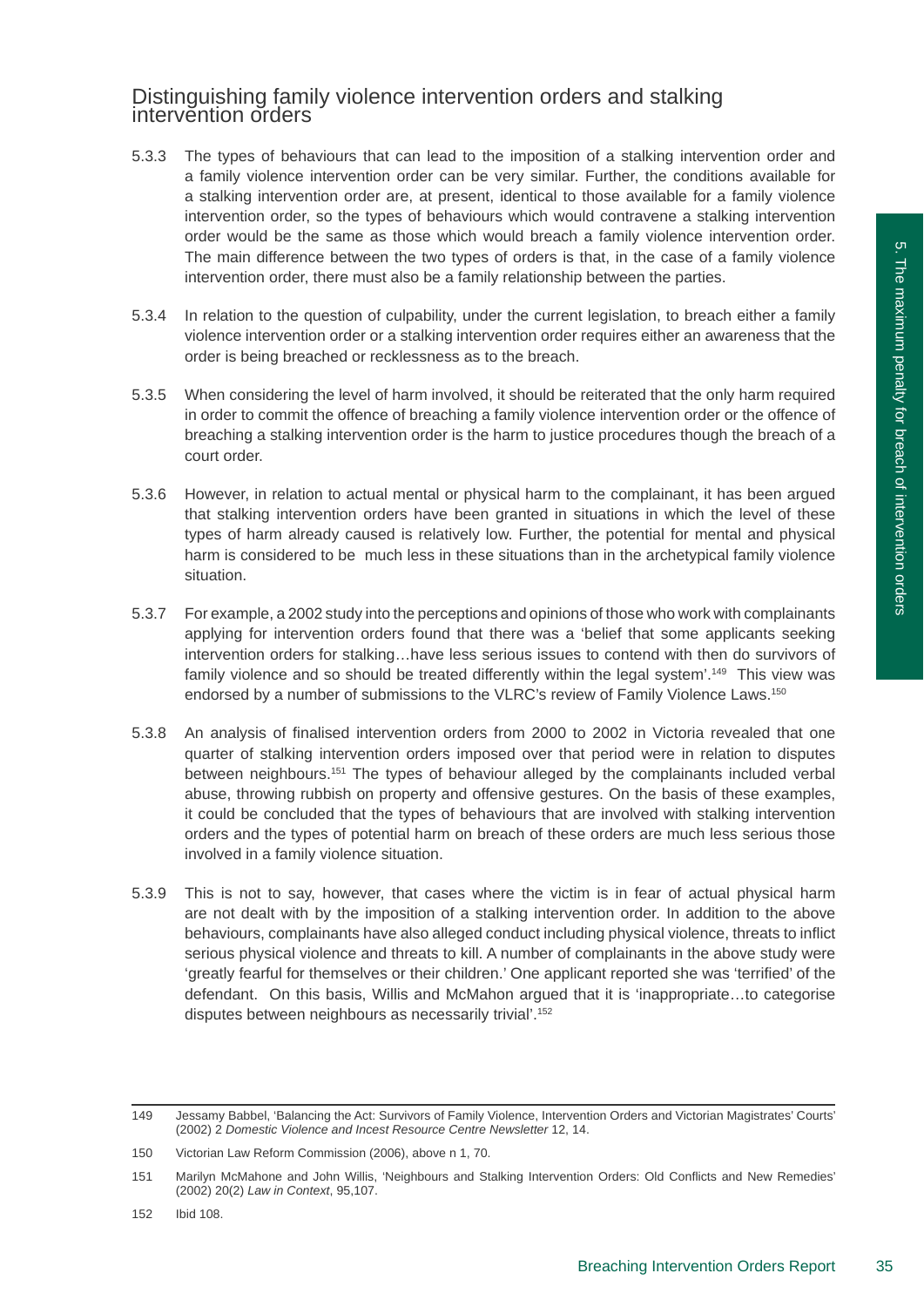- 5.3.10 It should also be noted that stalking intervention orders are used in cases other than disputes between neighbours. For example, the case of *Gunes v Pearson; Tunc v Pearson,*153 concerned a young man (Pearson), who sought an intervention order against two other young males who were 'constantly harassing and assaulting' him at his place of work. Pearson had no previous connection with the defendants. However, their behaviour over a period of two months, which included entering the shop where he worked and punching him in the face, chasing him with a pair of scissors and making threats that they would 'bash' him, resulted in Pearson being 'terrified of going into work'.
- 5.3.11 The difficulty is that the behaviour that leads to the imposition of stalking intervention orders and the breaches of such orders can vary greatly in the type and level of harm that is actually caused. Breaches of a stalking intervention order can cover a wide variety of harm, ranging from 'matters, objectively speaking, of comparative triviality to cases involving serious allegations of violence.'154 Mullen and Pathè, in a 1997 study, described the 'devastating effects on all aspects of a victim's functioning', which can result from being the victim of stalking.<sup>155</sup>
- 5.3.12 It may be that the problem is not that stalking intervention orders and consequently the breaches of these orders by their very nature involve less serious harm than family violence intervention orders (and breaches of those orders), but rather that the protection against stalking has been used inappropriately in some cases. D'Arcy argues that those who need to resolve the disputes as described above clearly need a mechanism to do so – however 'calling it stalking provides us with a false picture of who is stalked and how stalking can be resolved'.<sup>156</sup>
- 5.3.13 There were mixed views in consultations as to whether there should be a difference between the maximum penalty for breach of a family violence intervention order and stalking intervention order.
- 5.3.14 Some people consulted were of the view that there is a distinction between the archetypal family violence order scenario on the one hand and the situations in which stalking intervention orders, and therefore breaches arise, on the other. They observed that family violence situations tend to embrace a whole range of factors that are generally not present in the stalking situations, due to the nature of the relationship which exists between the parties. The factors they pointed to were the power and gender dynamics of family violence situations and the level of control exerted over the victim in these sorts of relationships.<sup>157</sup>
- 5.3.15 It was suggested that these issues generally do not figure in stalking situations, which usually have a much lower level of intimacy between the parties, and therefore have a much less significant impact on the psychological and emotional wellbeing of the complainants. Some of those consulted observed these orders are often over quite petty neighbourhood disputes (consistent with the relevant research), serious stalking situations being quite uncommon. They thought that, while stalking intervention orders may not always be used appropriately by the public, it is important not to let that misuse dictate how the law deals with family violence situations.<sup>158</sup>

<sup>153 (1996) 89</sup> A Crim R 297.

<sup>154</sup> John Willis, 'Consent intervention orders and the decision in *Stephens v Melis and The Magistrates Court at Moe*' (2002) 2(6) *Bourke's Criminal Law News (Victoria)* 39.

<sup>155</sup> Michele Pathè and Paul Mullen, 'The Impact of Stalkers on Their Victims' (1997) 170 *The British Journal of Psychiatry* 12, 16.

<sup>156</sup> Marg D'Arcy, 'Stalking, Sexual Assault, Domestic Violence: What's in a Name?' (Paper presented at the Stalking: Criminal Justice Responses Conference convened by the Australian Institute of Criminology, Sydney, 7-8 December 2000), 5.

<sup>157</sup> Submission 4 (Confidential); Meeting with Violence Against Women and Children Working Group, Federation of Community Legal Centres (7 May 2008).

<sup>158</sup> Meeting with Violence Against Women and Children Working Group, Federation of Community Legal Centres (7 May 2008).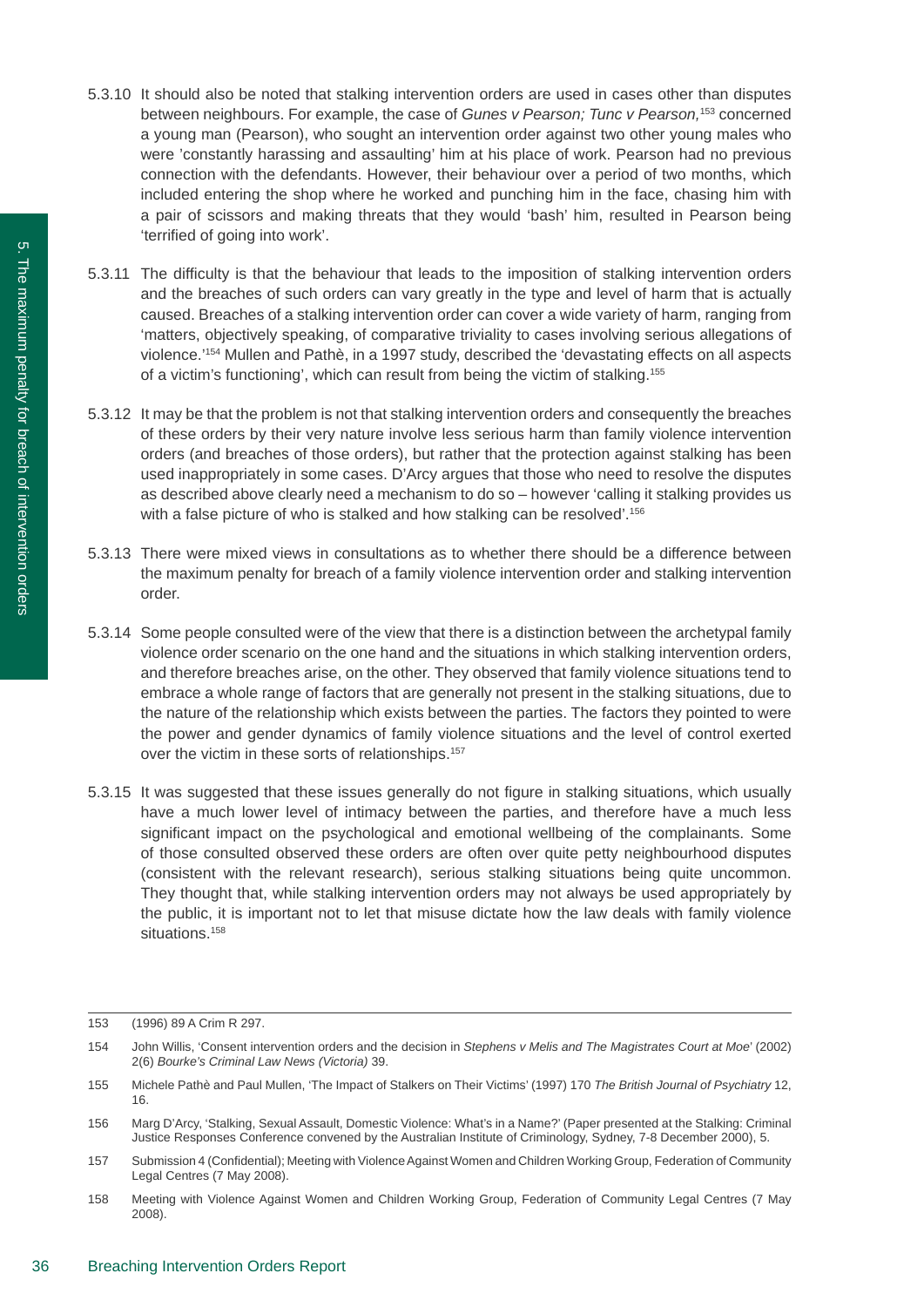- 5.3.16 The Director of Public Prosecutions submitted that there should be a distinction in the maximum penalty for breach of a stalking intervention order and breach of a family violence intervention order. In his view, such a higher penalty is justified because:
	- (i) the family members who obtain a family violence intervention order often find themselves in a vulnerable position (due to age, lack of financial independence etc) from which it is often difficult to escape; and
	- (ii) bearing in mind the familial tensions that often cause such offending there is a greater opportunity for repeated offending.159
- 5.3.17 However, there were also a number of those consulted who felt that there could be some stalking intervention orders and breaches of such orders that involve harm as serious as the types of physical or mental harm caused by breaches of family violence intervention orders. For example, the Magistrates' Court of Victoria did not support a different maximum penalty for breaching a stalking intervention order as opposed to a family violence intervention order.<sup>160</sup>
- 5.3.18 One participant was of the view that there may be a danger in suggesting that there is a difference between stalking and family violence, as it would suggest that one was inherently more serious than the other.<sup>161</sup> Another participant felt that 'it depends on the facts of the situation, as to whether or not a penalty is justified to be more in one case than the other.... I don't see a general difference; I don't see a reason why they ought to be different.<sup>'162</sup>
- 5.3.19 Having the same maximum penalty for both offences is consistent with the fact that the only actual harm required for a breach is the harm inherent in breaching a court order. Any actual physical or mental harm caused can then be taken into account by the sentencing judge on a case by case basis.

#### Family violence safety notices

- 5.3.20 The conditions which can be imposed on a family violence safety notice are intended to be the same as those which are available for an intervention order. The main difference between an intervention order and a family violence safety notice is that an intervention order is an order of the court, while a family violence safety notice is issued by a police officer.
- 5.3.21 On this basis, the harm caused to justice procedures by a breach of a family violence safety notice is less than a breach of an intervention order. A notice issued by a police officer does not carry the same weight as an order imposed by the court and therefore the harm to justice procedures when a police notice is breached is less than that resulting from the breach of a court order.163
- 5.3.22 However, it was suggested in consultations that the culpability of an offender is higher if he or she breaches a family violence safety notice as the breach would have to occur in a very short period of time as the order is only made for up to 72 hours. Anecdotally it was suggested that a number of breaches occur immediately after the imposition of an order and this is when the aggrieved person is most vulnerable. One of those consulted argued that it may be appropriate for penalties for breaches of family violence safety notices to be higher to reflect the flagrancy of the breach where the order is made so close to the breach itself.

<sup>159</sup> Submission 1 (Director of Public Prosecutions).

<sup>160</sup> Submission 5 (Magistrates' Court of Victoria).

<sup>161</sup> Meeting with Violence Against Women and Children Working Group, Federation of Community Legal Centres (7 May 2008).

<sup>162</sup> Roundtable Discussion (1 May 2008).

<sup>163</sup> Submission 3 (Confidential).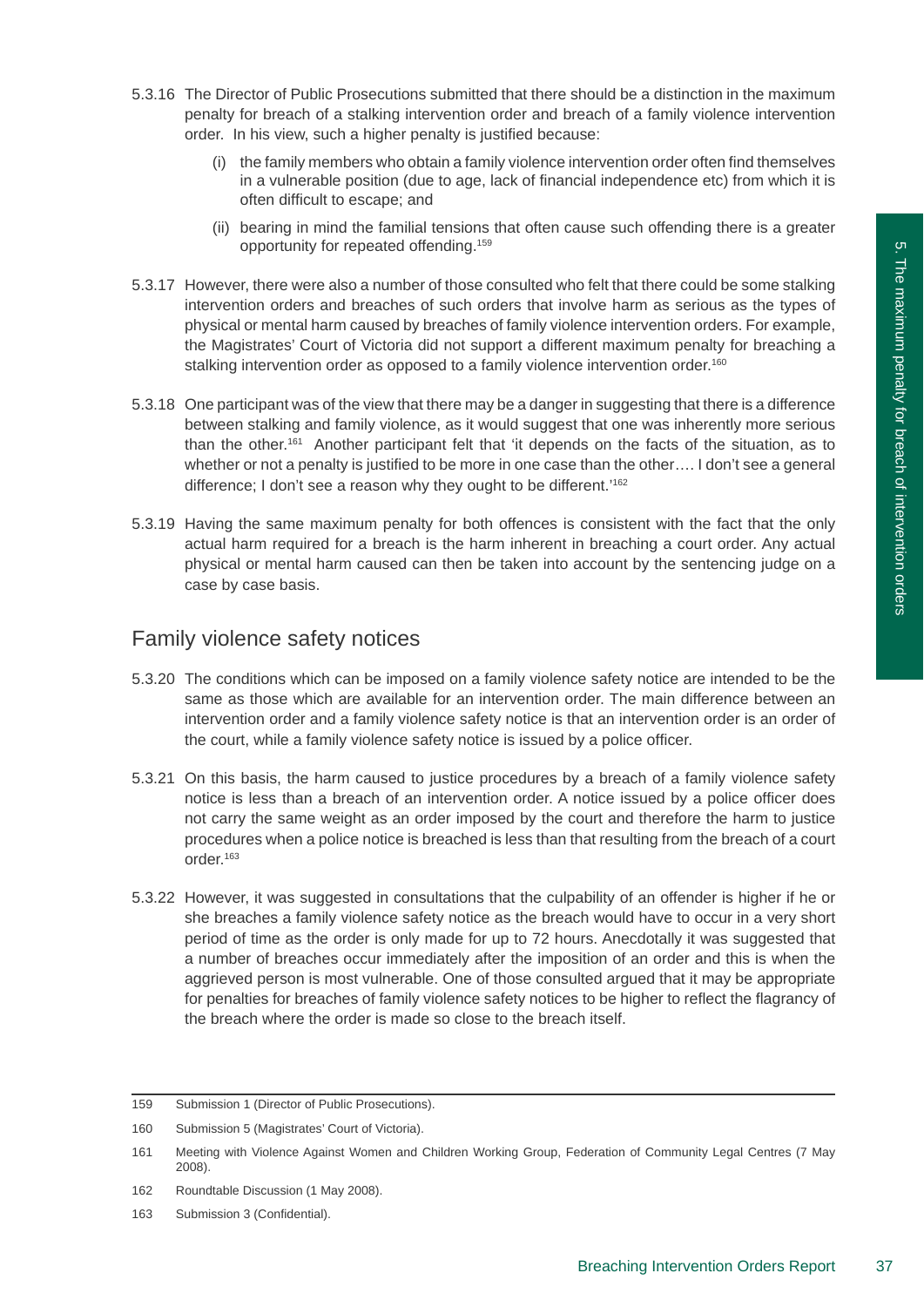5.3.23 One submission argued that the shorter duration of the notice justified a lower maximum penalty:

> Due to the nature of the Family Violence Safety Notices…the maximum penalty for a breach of the notice should be a term of imprisonment of no more than one (1) year. As the FVSN is only valid for a period of 72 hours from the time it is issued, it does not seem appropriate that the maximum penalty is identical to that of an intervention order.<sup>164</sup>

- 5.3.24 The Magistrates' Court of Victoria submitted that the maximum penalty for breach of a family violence safety notice should be less than the maximum penalty for breach of an intervention order 'because the breach of a court order is more serious than the disobedience of what is in effect a police direction.' However, the submission also acknowledged that 'breaches of family violence safety notices should attract substantial penalties.' It was suggested that 'perhaps the maximum penalty for breach of a family violence safety notice should be half of that for breach of an intervention order.'165
- 5.3.25 The majority of those consulted were of the view that the penalties for breaches of all classes of intervention orders, including police safety notices, should be deserving of the same or similar maximum penalties. One participant in consultations was concerned that 'there is an issue with the safety notices being imposed arguably on a lower standard because you've got police issuing them without judicial oversight', however this person felt that such orders should have the same maximum penalty as the breach of an intervention order as 'they are effectively going to stand in place of urgent interim orders or complaint warrants.'166
- 5.3.26 One participant described their view in this manner:

I don't see the need for a distinction. I would've thought that what you're looking at is trying to create a situation that's effectively the same from the beginning and by creating some kind of lesser penalty, aren't you tending to diminish what the police officers are doing. I would've thought the case there is to keep it the same and not to make any distinctions really.<sup>167</sup>

5.3.27 The Director of Public Prosecutions, in his submission, did not see a need for a distinction between the penalties either:

> It is my understanding that the family violence safety notice is an interim family violence intervention order and accordingly a breach of the notice should be treated in exactly the same way as a breach of a family violence intervention order.<sup>168</sup>

### 5.4 Repeat offending

- 5.4.1 The statutory maximum penalty for the current offence of breaching an intervention order distinguishes between first and repeat offences. With the introduction of three separate offences of breaching an intervention order or safety notice, the question remains whether this distinction should be retained.
- 5.4.2 For the intrinsic seriousness of these offences to be altered by prior convictions for breaching an intervention order thereby justifying an increase in the maximum penalty, it would need to be shown that the level of harm or culpability of an offender is altered by the existence of relevant prior offending.

166 Roundtable Discussion (1 May 2008).

<sup>164</sup> Submission 3 (Confidential).

<sup>165</sup> Submission 5 (Magistrates' Court of Victoria).

<sup>167</sup> Roundtable Discussion (1 May 2008).

<sup>168</sup> Submission 1 (Director of Public Prosecutions).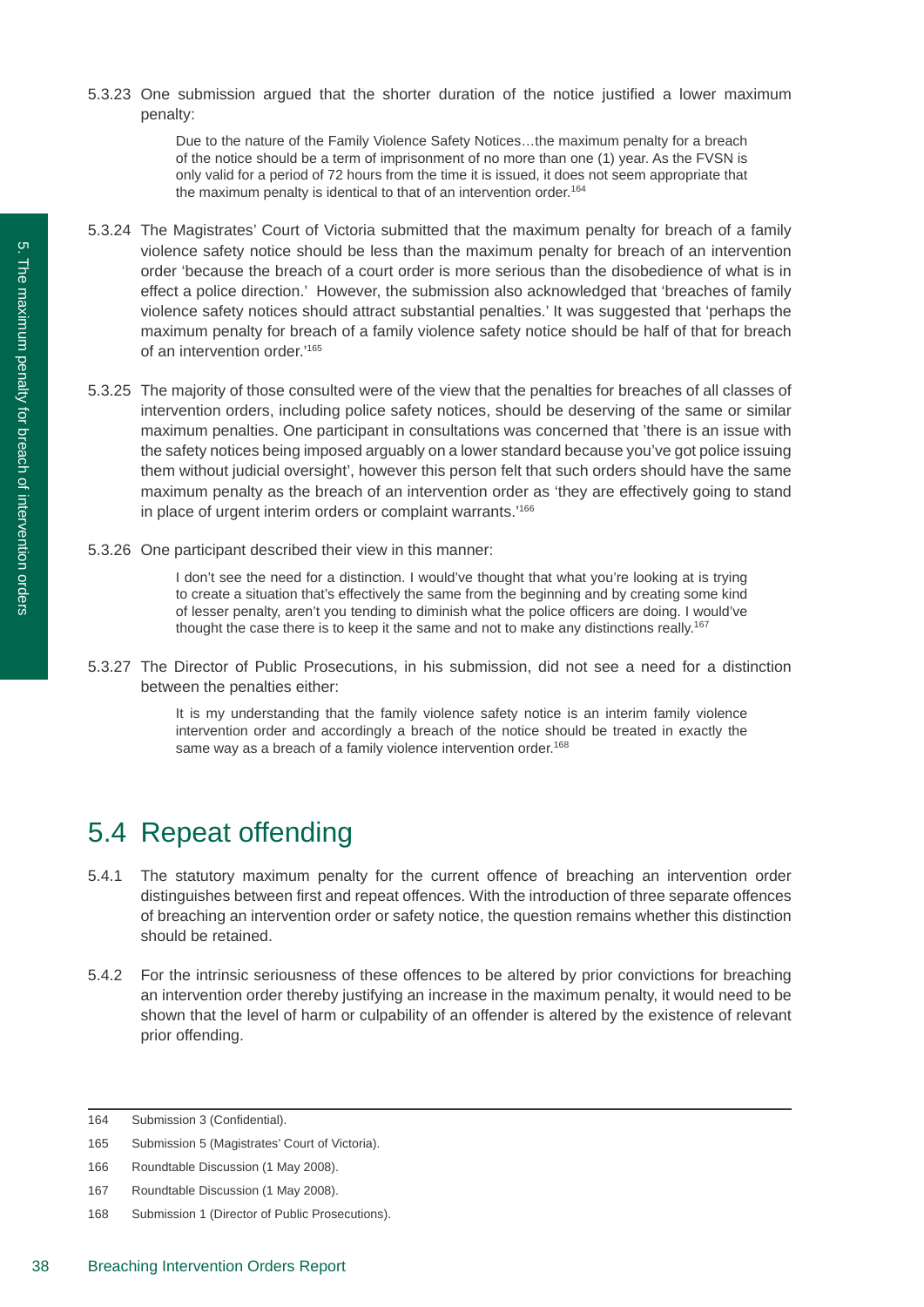- 5.4.3 In the case of 'harm', it has been argued that 'whether or not an offender has prior convictions does not affect the harm that is caused by his or her offending behaviour'.169 Von Hirsch has suggested that, in relation to culpability, if two offenders have committed the same crime and have the same awareness, motivation and intention in committing that crime, there is no rational argument for why the repeat offender is more culpable than the first time offender.<sup>170</sup>
- 5.4.4 However, there may be some offences which are an exception to these general rules. Some may argue that such an exception exists in the context of intervention orders, where the purpose of the order is to protect the aggrieved person from further violence and/or harassment. In these circumstances, it has been suggested that where an offender has committed repeated breaches of an intervention order in relation to the same complainant, the harm caused to the victim is compounded by each subsequent breach. As intervention orders are often granted to complainants after a course of conduct by the offender, it could be argued that the continuation of that conduct in breach of the order is directly relevant to the degree of harm caused. Such an increase in harm could be the basis for an increased maximum penalty for a second or subsequent offence of breach of an intervention order.
- 5.4.5 In consultations for the VLRC report, it was suggested that greater use should be made of the existing power to impose a higher penalty for a second or subsequent breach.<sup>171</sup> In addition, the Model Criminal Code has a graduated penalty for the offence of breach of a domestic violence order. The maximum penalty recommended is \$24,000 or one year's imprisonment for a first offence and two years' imprisonment for a second offence.<sup>172</sup>
- 5.4.6 In consultations conducted by the Council as part of this reference, most of those consulted took the view that a second or subsequent breach of an intervention order caused a higher level of harm than the first breach. For example, the Magistrates' Court of Victoria submitted that:

It appears that many family violence and stalking offenders have a greater propensity to become repeat offenders and that many of these offenders will maintain patterns of harassing offending unless strong penalties are imposed. Higher penalties for second offences may have a stronger deterrent effect for intervention order offences than other offences. Repeated breaches of intervention orders are likely to shake the victim's faith in the system and it is important that everything that reasonably can be done is done to maximise the protection of victims.173

5.4.7 The Magistrates' Court also noted some of the difficulties that arise in sentencing multiple breaches. One is the practice whereby a number of breaches by the same offender are rolled up into one offence. The defendant's criminal history then simply records 'breach of intervention order' and the court has no information as to the scope of the breach. The submission suggested that 'the Court would have more success in making defendants accountable for their violence if a way could be found to record the nature and extent of the breaching behaviour when recording the penalty.<sup> $174$ </sup> Another issue is that where substantive charges are filed at the same time as an intervention order, they are often withdrawn in exchange for a plea of guilty to the breach of an intervention order. There is then no record of the offending behaviour giving rise to the substantive offence, which makes it difficult for the court to assess the new breach in the context of previous behaviour.175

- 174 Ibid.
- 175 Ibid.

<sup>169</sup> Sentencing Advisory Council, *Maximum Penalties for Preparatory Offences* (2006).

<sup>170</sup> Andrew von Hirsch and Andrew Ashworth, *Proportionate Sentencing: Exploring the Principles* (2005), 149.

<sup>171</sup> Victorian Law Reform Commission (2006), above n 1, 374.

<sup>172</sup> Partnerships Against Domestic Violence, *Model Domestic Violence Laws* (1999), 212.

<sup>173</sup> Submission 5 (Magistrates' Court of Victoria).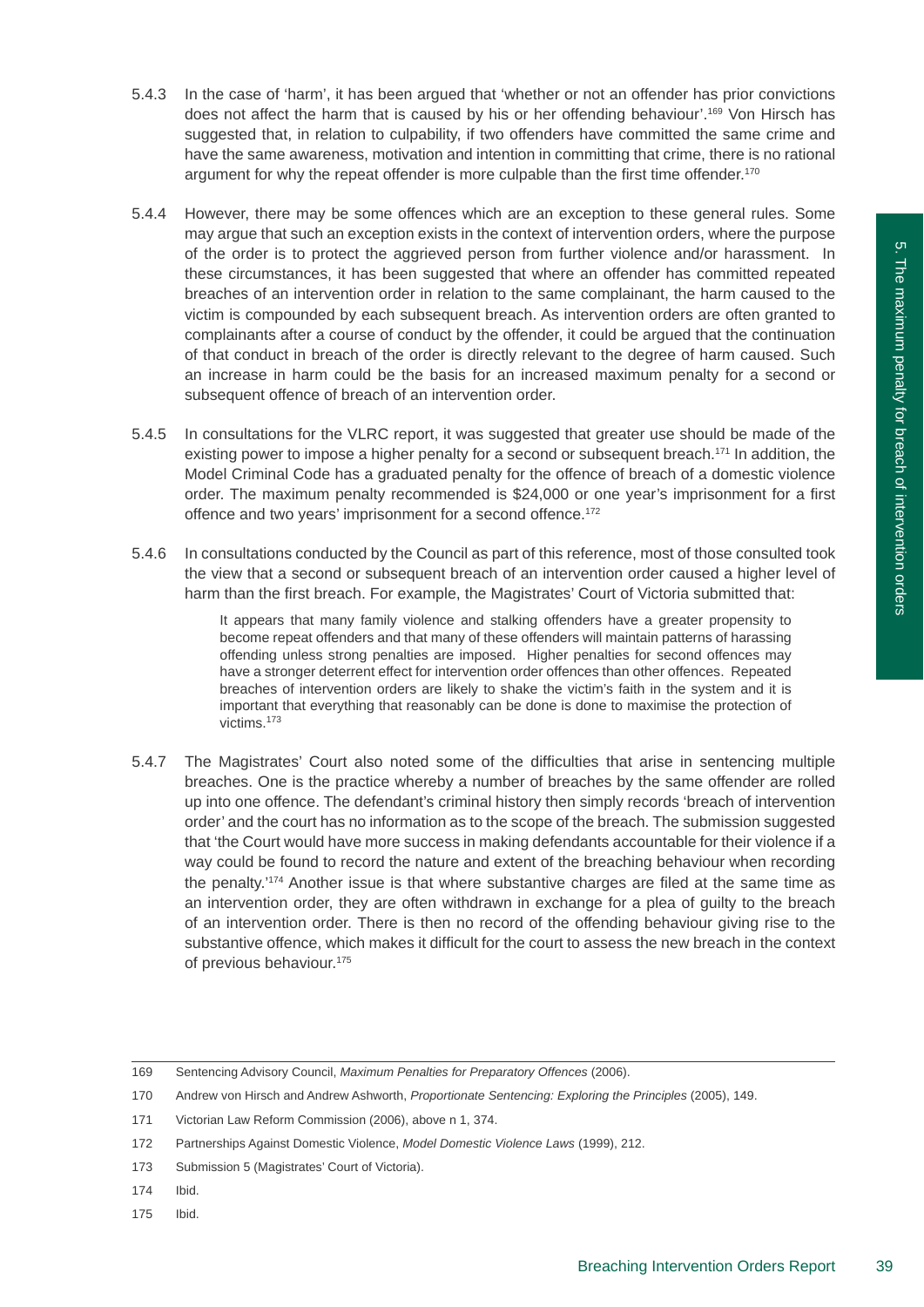- 5.4.8 A number of those consulted, including the Director of Public Prosecutions, were also of the view that the most appropriate way of dealing with the higher level of harm associated with a subsequent breach was for previous breaches to be taken into account in the same way that any prior conviction is taken into consideration by the court when sentencing.176
- 5.4.9 One submission discussed the importance of higher penalties for repeat offenders of breaches of intervention orders (in the context of family violence), including the symbolic nature of such penalties:

One of the key challenges to police regarding family violence is attendance at recurring incidents. Ongoing episodes of violence are difficult to address and it is imperative that penalties for subsequent offences send a clear message that family violence is not acceptable and will be dealt with accordingly. The imposition of higher penalties for subsequent breaches would act as both a clear deterrent to perpetrators and as an acknowledgement of the gravity in which society views such actions. …repeated incidents of family violence merely serve to compound distress for victims and increase their sense of isolation and helplessness.177

- 5.4.10 However, this submission also acknowledged the difficulties inherent in creating a split penalty. noting that 'this [o]ption is however restricted by the jurisdictional limit in the Magistrates' Court [where the majority of these offences are heard] and while the principle is admirable, it is unenforceable and confusing for those working within the system and victims and their families'.178
- 5.4.11 The problematic nature of retaining a graduated penalty was discussed in the roundtable held by the Council. One participant was concerned about a split penalty as in order to retain the current graduated penalty in a manner that the higher penalty could actually be used by the court, an indictable offence would have to be created for the second or subsequent offence. This was thought to be an issue because it would mean that if the matter were listed for hearing, it would have to be heard before a jury and it was suggested that such an offence is not appropriate for such a hearing. There would also be significant delay if such matters were heard in the County Court, and this would be detrimental to the victim.179
- 5.4.12 This was also raised in the Magistrates' Court of Victoria's submission:

There is an advantage in retaining all breach of intervention order offences as summary offences because of the large range of conduct involved in the breaches. Some breaches can be very petty. It often makes sense to deal with an offender involved in minor breaches on an ex parte basis both for the benefits of immediacy and a proportionate response. It may be that the justice system has to live with the disadvantages of an apparent softening of the sentencing regime to correct the 5 year maximum anomaly and preserve the advantages of summary charges.<sup>180</sup>

<sup>176</sup> Submission 1 (Director of Public Prosecutions); Roundtable Discussion (1 May 2008).

<sup>177</sup> Submission 3 (Confidential).

<sup>178</sup> Ibid.

<sup>179</sup> Roundtable Discussion (1 May 2008).

<sup>180</sup> Submission 5 (Magistrates' Court of Victoria).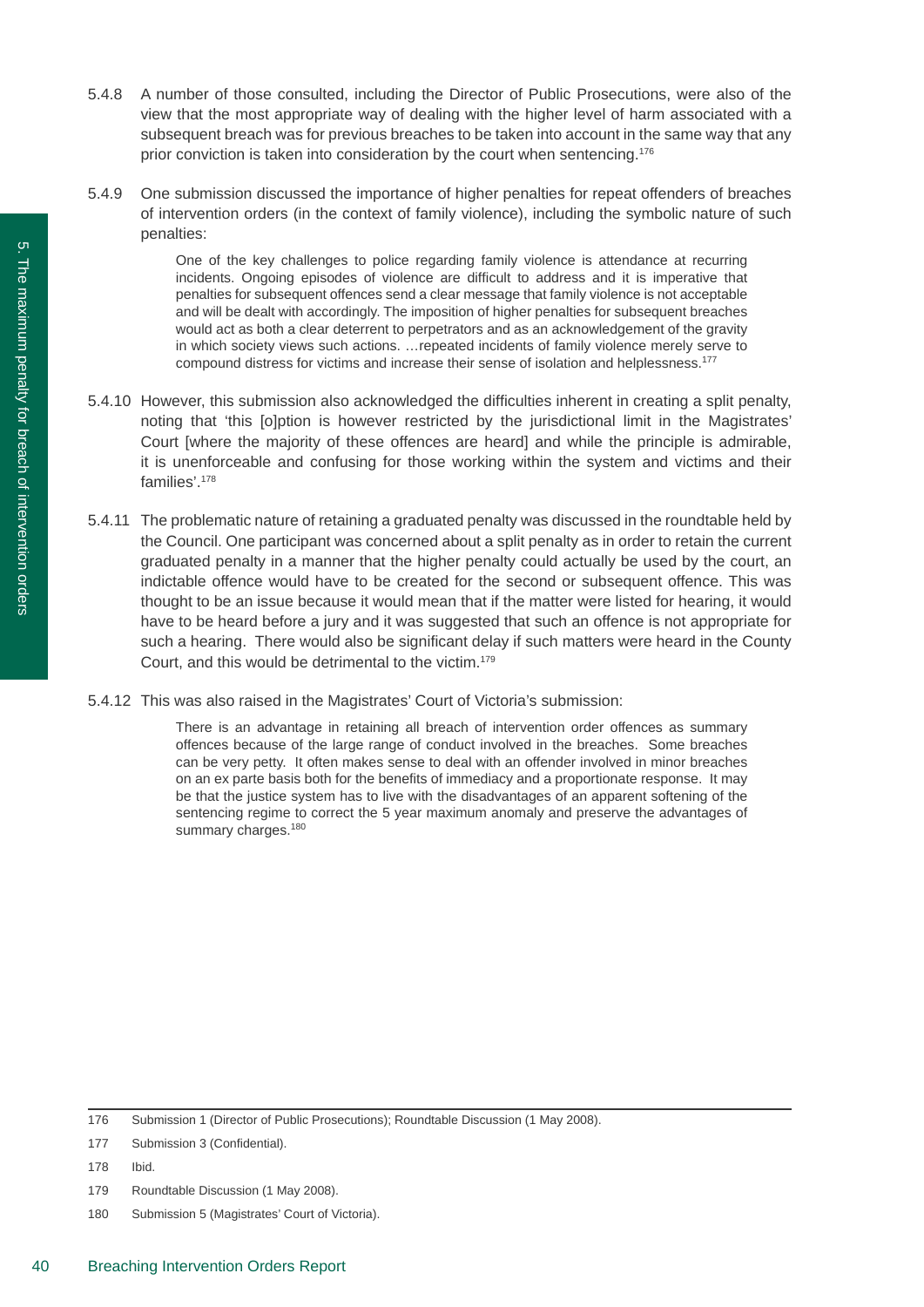5.4.13 There were others who made submissions to the Council who felt that the graduated penalty should be retained for this offence. It was suggested by some that the symbolic value of such a penalty is the most important consideration.181 One submission shared this view in relation to breaches of family violence intervention orders, submitting that:

> The physical and economic cost of family violence to the individual and the community is enormous. Much of the violence is not visible to the community and impacts to a disproportionate degree on women and children. A higher maximum penalty for second and subsequent breaches is necessary to signal to the community abhorrence of the inherent nature of family violence and the fact that if a second breach has been found to occur, the case has already been before the courts on a number of occasions.<sup>182</sup>

- 5.4.14 It is unusual for an offence in Victoria to have a graduated penalty for repeat offending. In general, subsequent offending does not attract a higher maximum penalty as offences are not thought to be inherently more serious based only on repetition. The offence of breach of an intervention order may be considered differently because the repeat offending will usually be against the same victim, with each subsequent breach compounding the harm in relation to that victim.
- 5.4.15 However, there are difficulties inherent in retaining a workable higher maximum penalty for a second or subsequent offence where such a penalty would have to be created in the form of an indictable offence. Further, while there may be a symbolic value in having a higher maximum penalty, it is unclear whether this higher penalty has any impact on sentencing practices for repeat offending, considering the low level of imprisonment for this offence<sup>183</sup> and whether or not it acts as an effective deterrent to offenders.

<sup>181</sup> Roundtable Discussion (1 May 2008).

<sup>182</sup> Submission 4 (Confidential).

<sup>183</sup> See Section 3.6.3 above.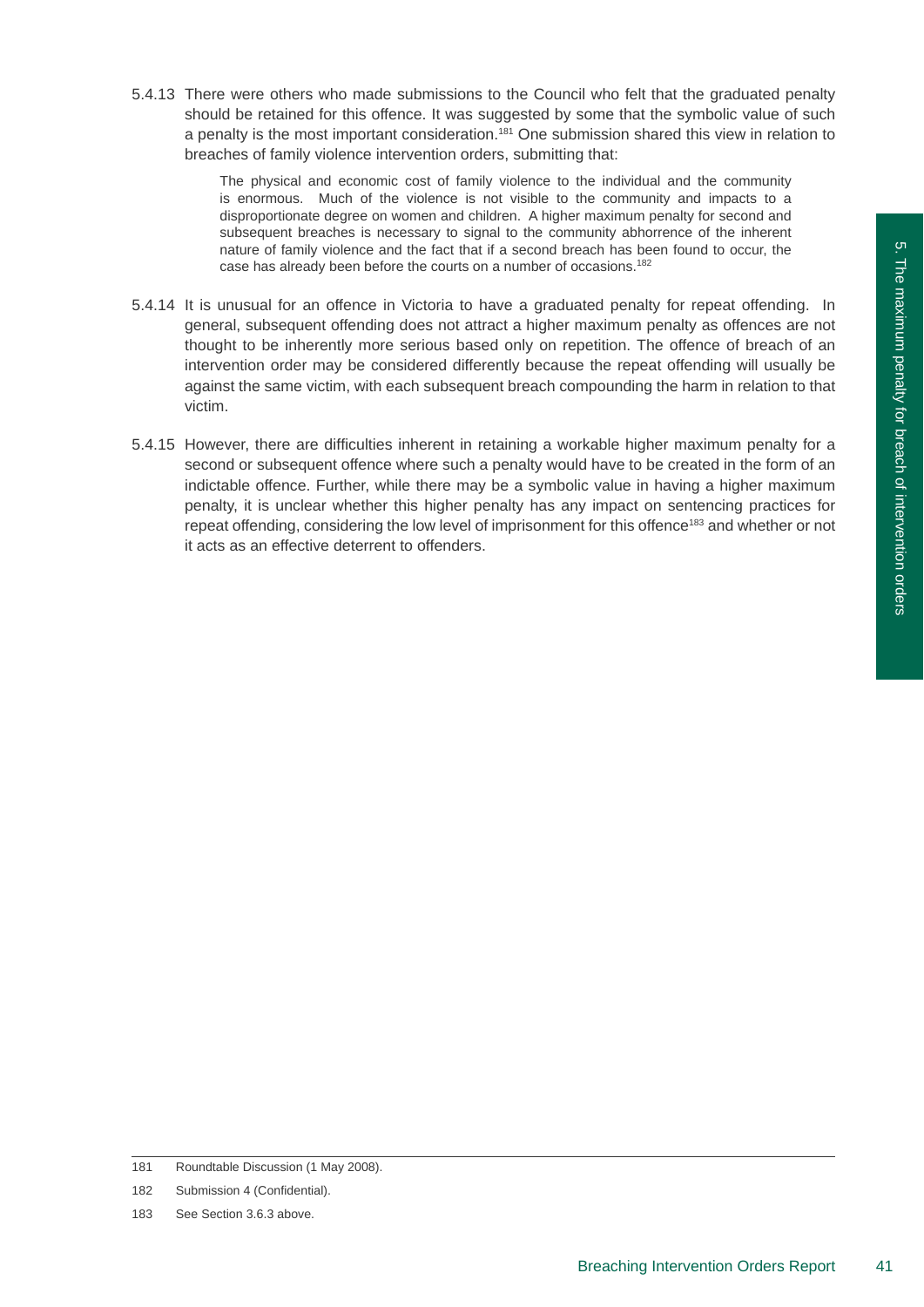42 Breaching Intervention Orders Report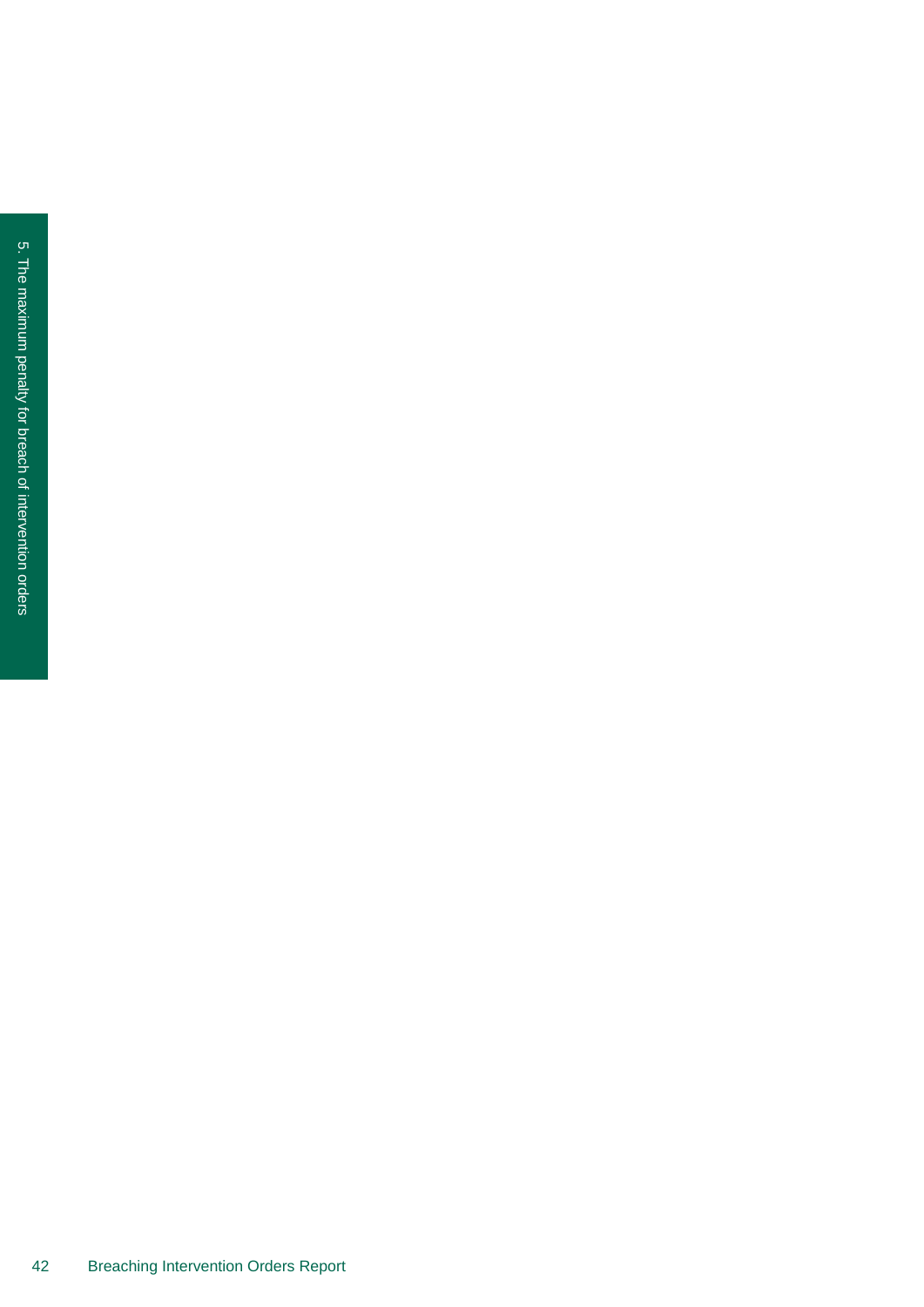### 6.1 Introduction

6.1.1 Each Australian jurisdiction has the provision for the making of some form of intervention order and an accompanying offence of breach of that order. The circumstances in which these orders can be made and/or breached vary depending on the jurisdiction, but all the orders are generally aimed at protecting the aggrieved person from future violence and/or harassment. The Northern Territory, Western Australia and Tasmania also have provisions for the police to issue notices in lieu of an intervention order for a short period of time.

### 6.2 Approaches in other Australian jurisdictions

6.2.1 Figure 9 compares the Victorian offence of breaching an intervention order with similar or related offences in other Australian jurisdictions. A more comprehensive description of the breach offences can be found in Appendix 1.



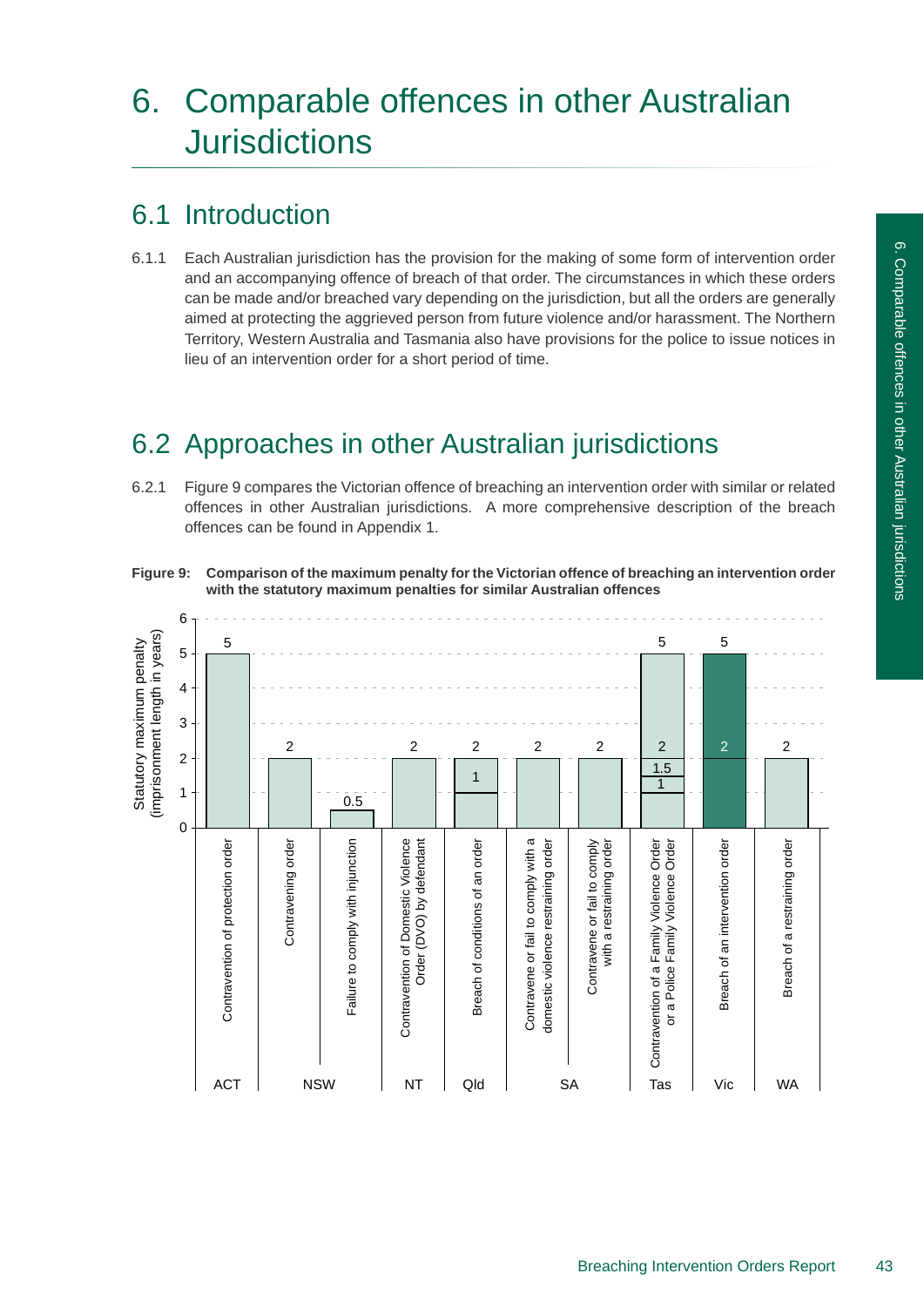- 6.2.2 As Figure 9 shows, three states in Australia have a graduated penalty for the breach of some form of intervention/protection order. In Victoria, an offender is liable to a higher maximum penalty of five years' imprisonment on a second or subsequent offence. Similarly, in Tasmania, the maximum penalty for one offence is one year's imprisonment and this increases to 18 months on a subsequent offence. However, the tariff increases on each subsequent offence, so that for the third offence the maximum penalty is two years' imprisonment and for a fourth offence, it is five years. The Queensland legislation also increases the maximum for a repeat offender, but only where the offender has been previously convicted of the same offence twice before and it has been less than three years since the commission of those offences.
- 6.2.3 The highest penalty for a single offence is five years' imprisonment, which is available in the ACT. Prior to the enactment of the legislation which contains this offence, the ACT Law Reform Committee suggested that there was 'considerable value in having an elevated penalty for a second or subsequent offence' in its report on Domestic Violence.<sup>184</sup> However, the recommendation was not followed. It should be noted that this offence can be determined summarily in the Magistrates' Court. The Magistrates' Court in the ACT has a jurisdictional limit of two years' imprisonment.
- 6.2.4 The most common maximum penalty for breach of an intervention order or its equivalent is two years' imprisonment. New South Wales, the Northern Territory, Western Australia and South Australia all have a maximum penalty of two years' imprisonment. It should also be noted that while Queensland has a graduated penalty, the higher penalty for a second and subsequent offence is also two years' imprisonment.
- 6.2.5 The maximum penalty for the breach of a domestic violence order in the Northern Territory was recently increased from six months with the introduction of the *Domestic and Family Violence Act 2007* (NT). In the second reading speech introducing that legislation into parliament, the reason given for the increase to two years was that 'it was the government's view that six months was manifestly inadequate given the adverse impact that this kind of violence has on family members and on the community. Two years is also broadly consistent with other serious offences of violence, such as threatening to cause injury or assault.'185

### 6.3 Breach of a family violence safety notice

- 6.3.1 Legislation in a number of Australian jurisdictions empowers a police officer, under certain circumstances, to themselves make short term intervention orders.
- 6.3.2 The Northern Territory,186 Tasmania187 and Western Australia,188 all have provisions for police officers to issue a short term intervention order. In Western Australia there is a separate offence of breach of a police order, while in the Northern Territory and Tasmania, the offence of breach of an order specifically includes an order or notice made by the police.
- 6.3.3 In all of these jurisdictions, the maximum penalty for the breaching an order or notice issued by the police is the same as the maximum penalty for breaching an order made by the court. It is a maximum of two years' imprisonment in the Northern Territory and Western Australia. In Tasmania, the same graduated penalty applies – from one to five years' imprisonment depending on how many previous breaches for which the offender has been sentenced.

188 *Restraining Orders Acts 1997* (WA) s 30A.

<sup>184</sup> Community Law Reform Committee [ACT], above n 89.

<sup>185</sup> Parliamentary Debates, *Northern Territory,* Legislative Assembly, 17 October 2007 (Sydney Stirling, Attorney-General).

<sup>186</sup> *Domestic Family Violence Act 2007* (NT) s 41.

<sup>187</sup> *Family Violence Act 2004* (Tas) s 14.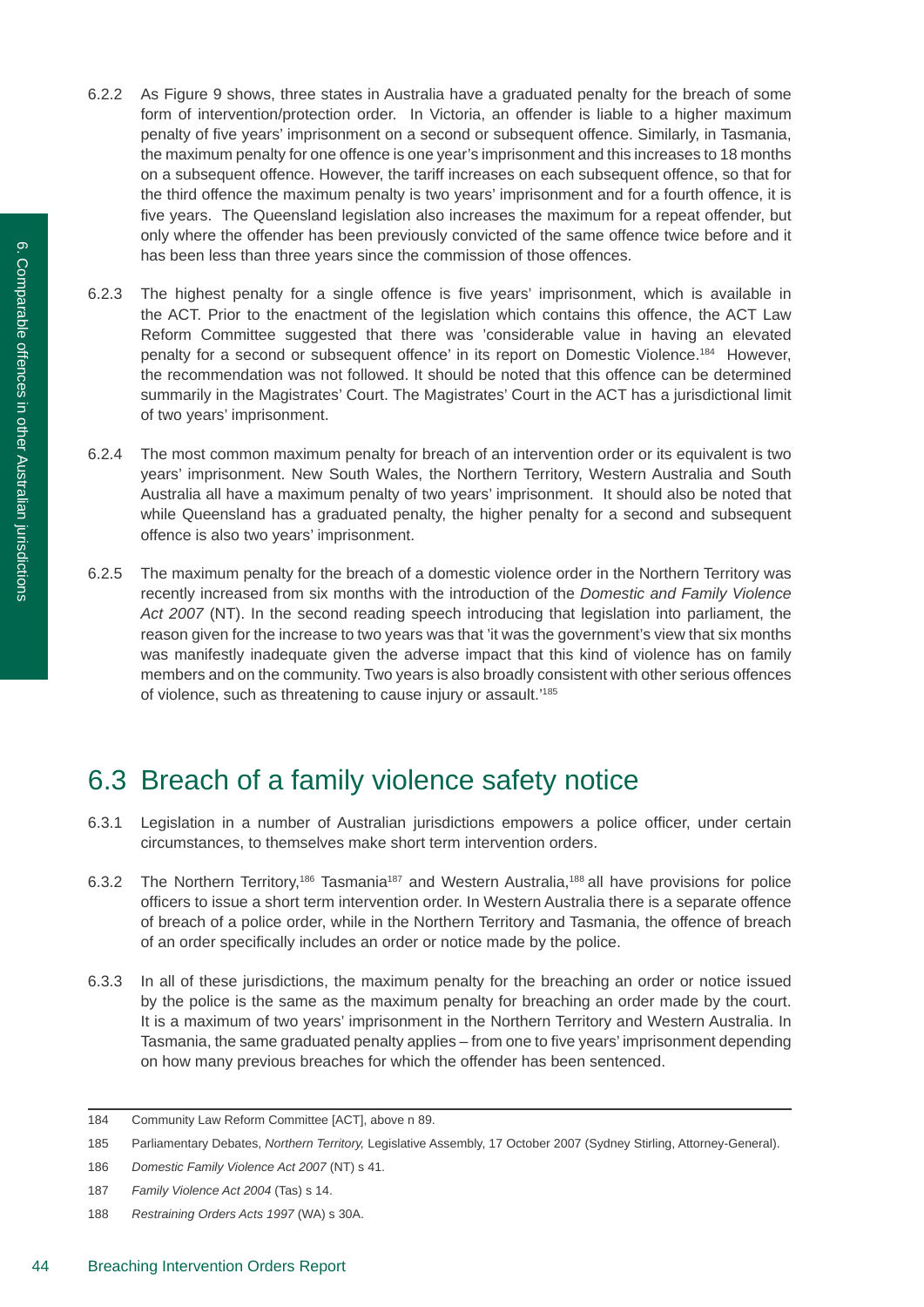7. The Council's View

### 7.1 The maximum penalty

- 7.1.1 There is significant overlap between the types of behaviour that would lead to the imposition of a family violence intervention order and a stalking intervention order and the breach of either of those types of order.
- 7.1.2 Despite that overlap, the Council acknowledges that there are certain factors that exist in relation to family violence situations which are not necessarily an issue in relation to stalking. Inherent in the intimate relationship that is required in order to obtain a family violence intervention order are a number of factors which, it was suggested in consultations, may serve to increase the harm caused and the culpability of the offender. The Council is also aware that many stalking intervention orders are obtained in situations that do not have the same potential for harm as the archetypal family violence situation.
- 7.1.3 Nevertheless, the Council considers that, even though some of the situations in which stalking intervention orders have been obtained are not, objectively speaking, particularly serious, it would be wrong to treat the offence of breach of a stalking intervention order as less serious than the offence of breach of a family violence intervention order. The Council considers that the behaviour needed to obtain a stalking intervention order and potential breaches can be just as serious as behaviours in relation to family violence, with just as high a potential for serious mental and/or physical harm. Taking this into consideration, the maximum penalty needs to be able to deal with the 'worst case' of that type of offence. Therefore, we consider that there should be no difference in the maximum penalty for breach of a stalking intervention order and breach of a family violence intervention order.
- 7.1.4 It may be that there need to be alternative measures put in place for the resolution of neighbourhood disputes so that stalking intervention orders are used for the purpose for which they were intended, which was to protect people from further violence and/or harassment. Further, we suggest that some of the factors specifically relevant to family violence may form part of a set of guidelines produced to inform sentencers of the issues relevant when sentencing for this type of behaviour.
- 7.1.5 The proposed family violence safety notices will be very similar to family violence interim intervention orders, except that they will be issued by police, not the court, and they remain in force for very short periods of time. These orders will be able to be issued for 72 hours and are to be directed toward the safety of the complainant during the most dangerous time for them.
- 7.1.6 A core harm of the offence of breach of an intervention order is harm to justice procedures, because the offence involves breaching a formal order made by a court after legal proceedings, in addition to the potential for actual physical or mental harm to the aggrieved person. On this view, the offence of breach of a family violence safety notice may involve less actual harm because the notice is issued by the police. However, an offender's culpability in breaching a family violence safety notice may be higher because the order is breached within a very short time after it was made. As both intervention orders and family violence safety notices are designed to protect the aggrieved person in the same way, the Council believes that there should be no difference in the penalty for breach.
- 7.1.7 The Council is therefore of the view that each of the three offences should have the same maximum penalty.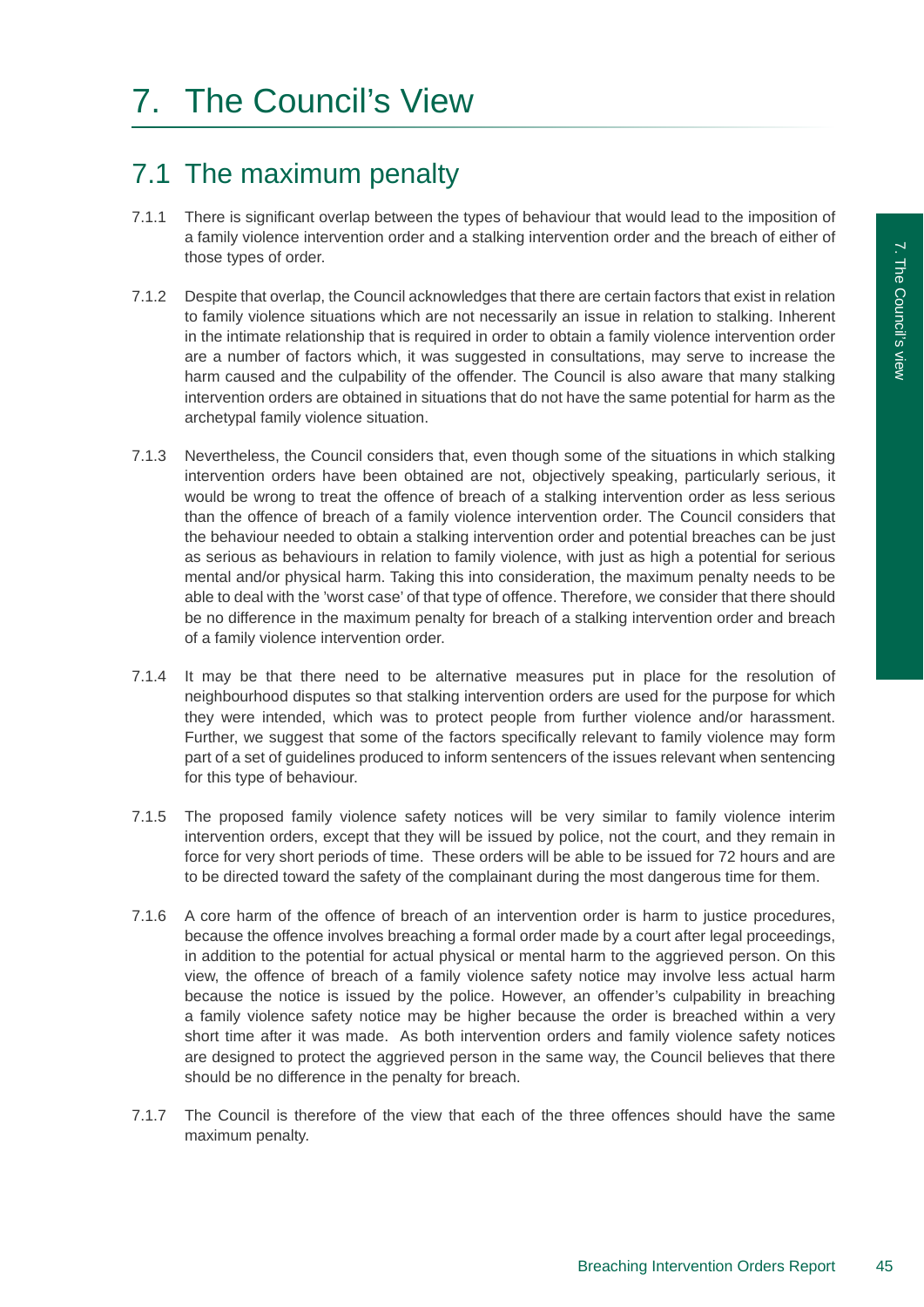### 7.2 First and subsequent offences

- 7.2.1 The current graduated penalty for the existing offence is not anomalous because, even though the maximum penalty of five years' imprisonment for a subsequent offence cannot be imposed, it can be used to assist judicial officers in sentencing. However, in the interests of clarity and transparency, the Council believes that the current maximum penalty of five years' imprisonment for a second or subsequent offence should not continue to exist in its current form.
- 7.2.2 The Council has previously taken the view that, as a general rule, statutory maxima should not differentiate between first time and repeat offenders. This does not mean that there are no exceptions to this rule.
- 7.2.3 However, the Council does not believe that breach of a stalking intervention order and/or breach of a family violence intervention order are offences which warrant a graduated penalty for second or subsequent offences. The Council acknowledges that repeated breaches against the same victim may increase the level of harm caused to that victim. We also acknowledge the symbolic value in having a higher penalty for a second or subsequent offence. However, the Council does not believe that a graduated penalty acts as a significant practical deterrent to repeat offenders. It is our view that it would be more appropriate for the sentencer to take into account the previous breaches at sentencing in a similar way that all prior convictions are taken into account. Therefore, we recommend the abolition of the existing graduated penalty for the offence of breach of an intervention order. We would, however, note that courts should give more weight to previous breaches of an intervention order against the same victim than other prior convictions because of the potential for greater harm to the victim with each subsequent breach. It may be that the best way to ensure this is through the development of guidelines for use by the courts.

### 7.3 Length of maximum penalty

- 7.3.1 The offences of breaching an intervention order involve harm to the justice system. While this harm is lower on the scale that physical or mental harm against a person, it is still significant as it has the potential to affect the court's ability to regulate behaviour and enforce its own orders.
- 7.3.2 A breach of an intervention order can involve a wide spectrum of actual mental or physical harm. It also involves a high level of culpability because the offender must be aware of the conditions of the order, so must be aware that he or she is contravening a condition or at the very least, be reckless as to whether or not the order is being breached.
- 7.3.3 An examination of the sentencing practices for this offence reveals, particularly in the Magistrates' Court where the vast majority of these offences are heard, that few offenders receive sentences of imprisonment (15.5%). Of those that do receive sentences of imprisonment, the most common length is one months' imprisonment. This indicates that a maximum penalty of two years' imprisonment provides ample scope to deal with the charges that are coming before the courts.
- 7.3.4 Taking all of this into consideration, the Council is of the view that the appropriate maximum penalty for these offences is two years' imprisonment.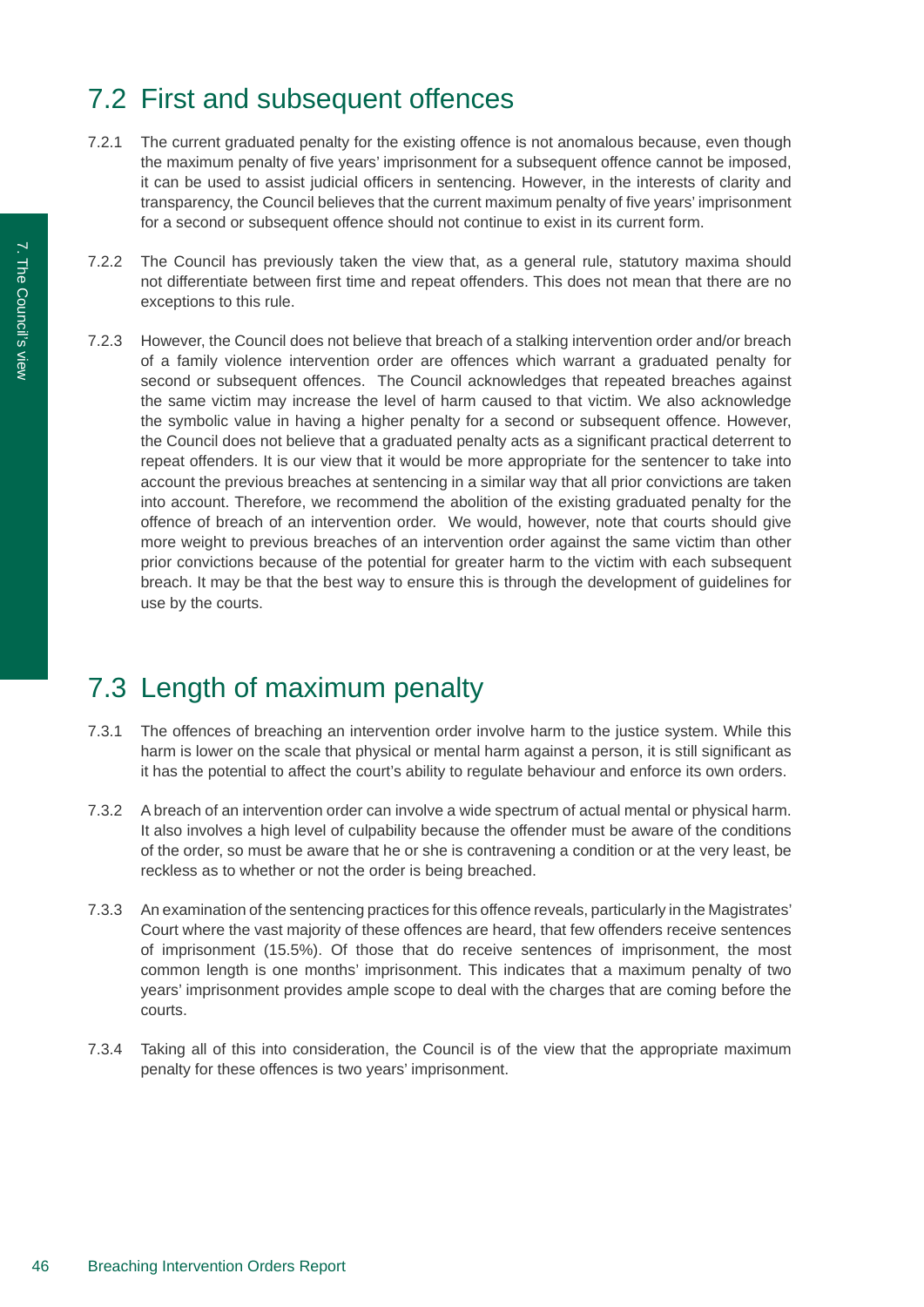- 7.3.5 The Council believes that the offences of breach of a stalking intervention order and breach of a family violence intervention order are most appropriately dealt with in the Magistrates' Court. The advantage of having an intervention order is that if it is breached, the alleged offender can be brought before the court quickly and the matter dealt with speedily. This would not occur if these offences were heard in the County Court. The offence could be made an indictable offence triable summarily, which would mean that the majority of these cases would still be heard in the Magistrates' Court. However, a defendant may still elect to have the matter dealt with in a higher court merely to prolong proceedings to the detriment of the complainant. Further, the nature of some of these breaches is such that it would not be appropriate to have a committal hearing and then a trial in front of a jury. As a summary offence, if a breach is currently accompanied by more serious substantive offences, then the matter can be dealt with in the County Court on conviction for the substantive offences, which should mean that the more serious breaches are already being dealt with in that court.
- 7.3.6 In making this recommendation, the Council is keenly aware of the limitations on the ability of the maximum penalty to address this type of offending, particularly in relation to family violence.189 While the breach of a family violence intervention order is a serious offence, the focus on the maximum penalty of imprisonment is a flawed way of dealing with this offence. It may be that in some cases, there are alternative sanctions which may be more appropriate.<sup>190</sup>
- 7.3.7 Further, there was a need identified by many of those consulted for some sort of guidance for judicial officers to assist them in identifying the relevant aggravating factors and better understanding the context in which such offending occurs. The Council will consider this matter further in its next report.

## 7.4 An aggravated offence?

- 7.4.1 The Council was asked to consider whether there should be an aggravated offence of breach of an intervention order. There are a number of circumstances which could aggravate the commission of the offence of breach of an intervention order. The Director of Public Prosecutions singled out the use of a weapon or where the victim is a child (with particular reference to family violence), but there are a number of factors which have been articulated in legislation and guidelines in other jurisdictions.
- 7.4.2 The main difficulty we see with specifying particular aggravating factors as part of an aggravating offence is that it diminishes the significance of all other circumstances of aggravation which could arise in relation to that offence.
- 7.4.3 The Council was also cognizant of the fact that an aggravated offence requires the prosecution to prove that element beyond reasonable doubt.
- 7.4.4 Where violence has been committed, the appropriate response is for the police to charge it as a separate and additional offence. Most, if not all of the substantive injury offences and offences involving threats have a higher maximum penalty than breach of an intervention order. At present, in the Magistrates' Court, just over two-thirds of the charges of breach of an intervention order dealt with in that court were accompanied by another charge, including assaults and offences involving threats. Therefore, the Council recommends against the creation of an aggravated offence of breach of either a family violence or stalking intervention order.

<sup>189</sup> Victorian Law Reform Commission (2006), above n 1, 377.

<sup>190</sup> Ibid. See also Heather Douglas, 'Not a Crime Like Any Other: Sentencing Breaches of Domestic Violence' (2007) 31 *Criminal Law Journal* 220, 233.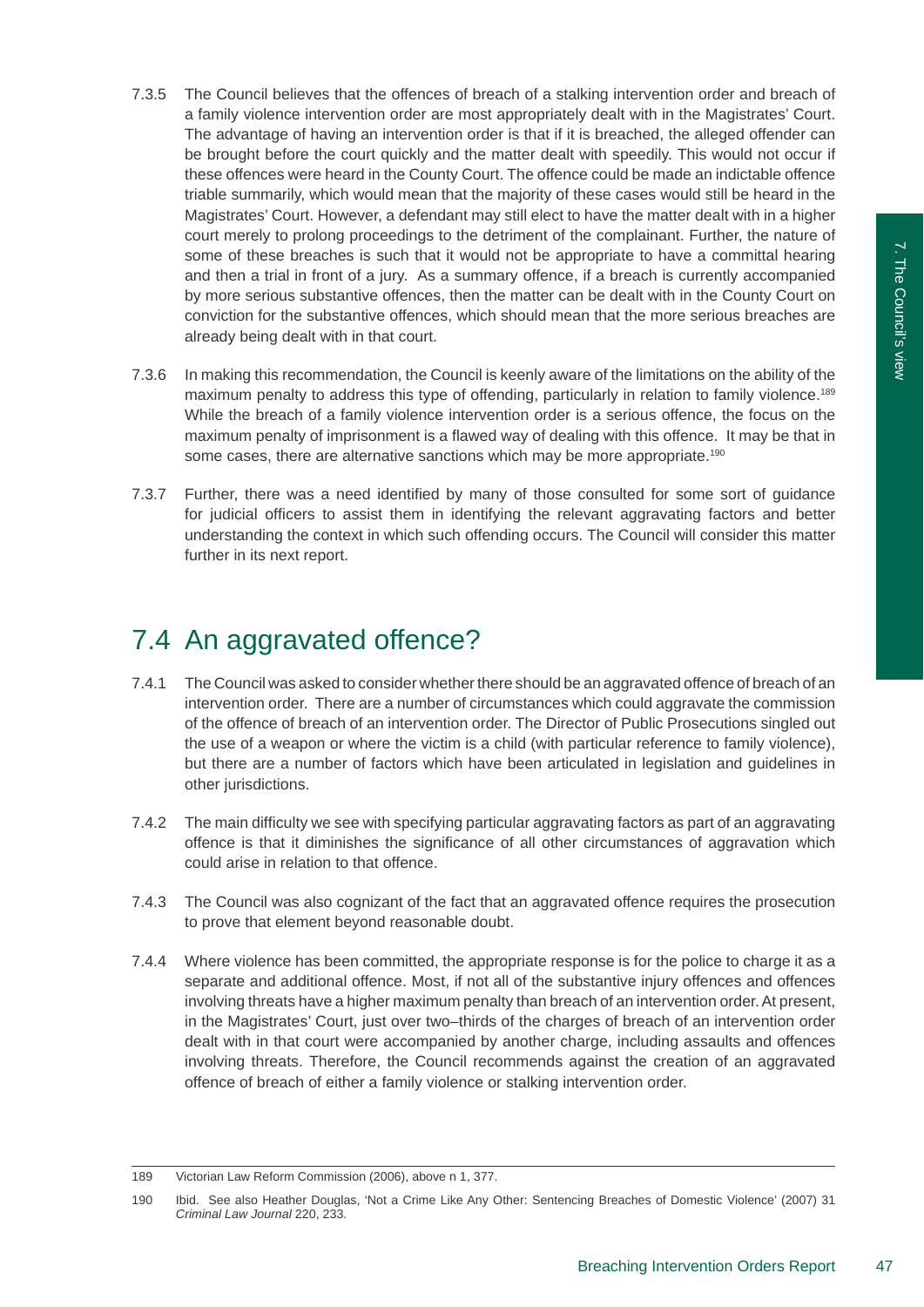#### **Recommendations**

#### **Recommendation 1**

That each of the three offences (breach of a family violence intervention order; breach of a stalking intervention order; and breach of a police-issued family violence safety notice) should have the same maximum penalty of two years' imprisonment.

#### **Recommendation 2**

That there should not be a separate offence with a higher maximum penalty for a second or subsequent offence of breach.

#### **Recommendation 3**

That there should not be a separate aggravated offence with a higher maximum penalty.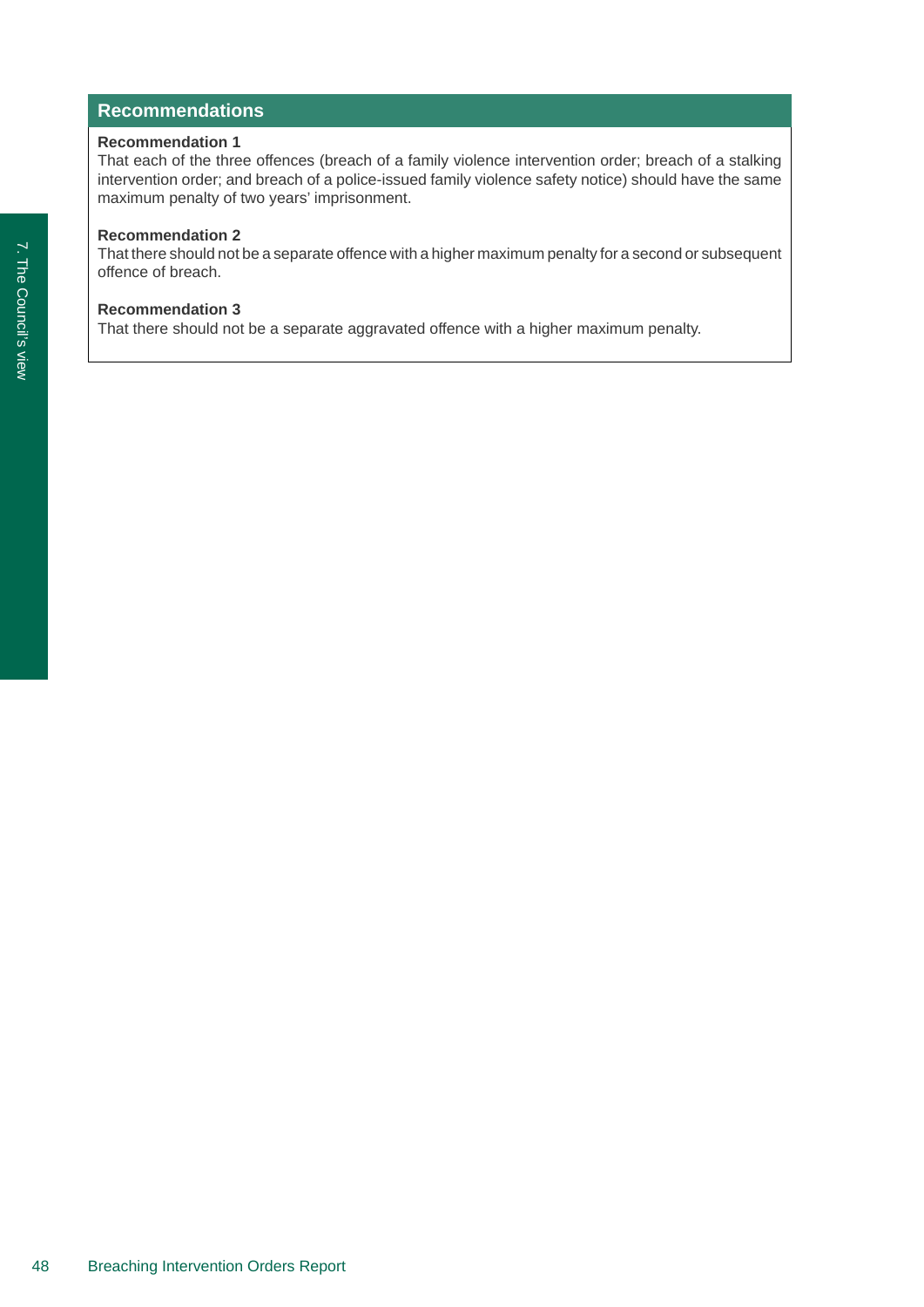## Appendix 1: Inter-jurisdictional comparison

| Jur        | <b>Legislation</b>                                                      | <b>Section</b> | <b>Offence</b>                                      |                                                                                                                                                                                                                                                                                                                                                                                                                      | <b>Statutory</b><br><b>Maximum Penalty</b> |
|------------|-------------------------------------------------------------------------|----------------|-----------------------------------------------------|----------------------------------------------------------------------------------------------------------------------------------------------------------------------------------------------------------------------------------------------------------------------------------------------------------------------------------------------------------------------------------------------------------------------|--------------------------------------------|
| <b>ACT</b> | <b>Domestic Violence</b><br>and Protections<br>Orders Act 2001<br>(ACT) | 34             | Contravention of<br>protection order                | 'A personis subject to a<br>protection order if the person<br>(a) was present when the<br>protection order was made; or<br>(b) has been personally served<br>with a copy of the protection order.<br>The person commits an offence<br>if the person engages in conduct<br>that contravenes the protection<br>order (including a condition of that<br>order).'                                                        | 5 years                                    |
| <b>NSW</b> | Crimes (Domestic<br>and Personal<br>Violence) Act 2007<br>(NSW)         | 14             | Contravening<br>order                               | 'A person who knowingly<br>contravenes a prohibition<br>or restriction specified in an<br>apprehended violence order made<br>against the person is guilty of an<br>offence.'                                                                                                                                                                                                                                         | 2 years <sup>191</sup>                     |
|            | Property<br>(Relationships) Act<br>1984 (NSW)                           | 54             | Failure to comply<br>with injunction <sup>192</sup> | 'A person against whom an<br>injunction under section 53 has<br>been granted and who:<br>(a) has been served personally<br>in the prescribed manner, with a<br>copy of the order under section<br>53 by which the injunction was<br>granted, and<br>(b) after having been so served,<br>knowingly fails to comply with a<br>restriction or prohibition specified<br>in the order, shall be guilty of an<br>offence.' | 6 months                                   |

- 191 This section does not apply unless the person was served with a copy of the order or was present in court when the order was made; see *Crimes (Domestic and Personal Violence) Act 2007* (NSW) s 14(2). Unless the court otherwise orders, a person who is convicted of this offence must be sentenced to a term of imprisonment if the act constituting the offence was an act of violence against the person (this does not apply if the offender was under the age of 18 at the time of the offence): see *Crimes (Domestic and Personal Violence) Act 2007* (NSW) ss 14(4)–(5).
- 192 A court may, on an application made to it by a party to a domestic relationship or in any other proceedings between parties to a domestic relationship…grant an injunction: (a) for the personal protection of a party to the relationship or of a child ordinarily residing within the same household as the parties to the relationship or who at any time ordinarily so resided, (b) restraining a party to a relationship: (i) from entering the premises in which the other party to the relationship resides, or (ii) from entering a specified area, being an area in which the premises in which the other party to the relationship resides are situated, (c) restraining a party to the relationship: (i) from entering the place of work of the other party to the relationship, or (ii) from entering the place of work of a child referred to in paragraph (a), or (d) relating to the use or occupancy of the premises in which the parties to the relationship reside: *Property (Relationships) Act 1984* (Vic) s 53.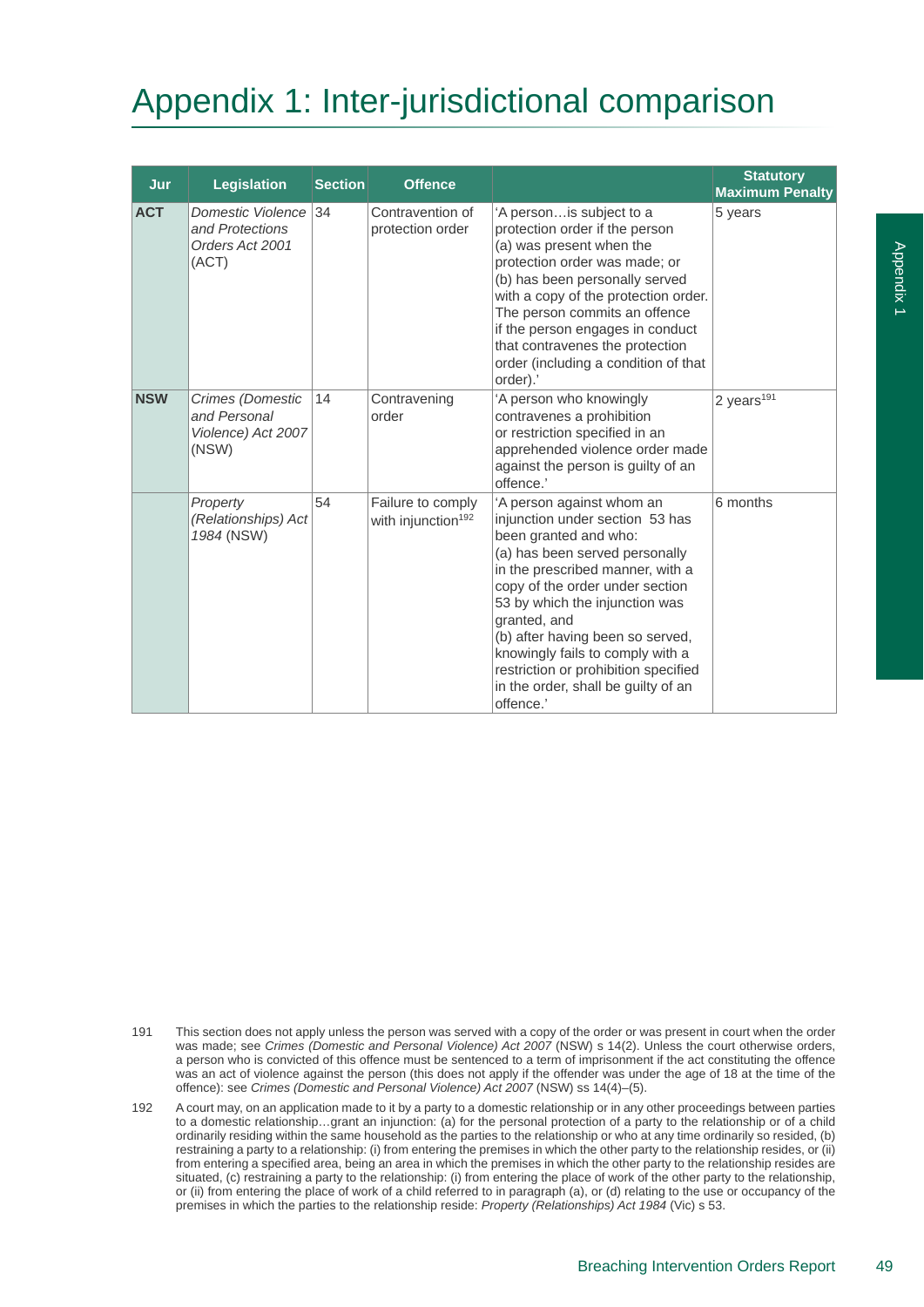| <b>NT</b> | Domestic and<br><b>Family Violence</b><br>Act 2007 (NT)                       | 120(1) | Contravention of<br>Domestic Violence<br>Order (DVO) by<br>defendant <sup>193</sup>                                                                  | 'A person commits an offence if:<br>(a) a DVO is in force against the<br>person; and<br>(b) the person engages in conduct<br>that results in contravention of the<br>DVO.'194                                                                                                                                                                                                                                              | 2 years <sup>195</sup>                                                                                                                                                                                                                                                                                        |
|-----------|-------------------------------------------------------------------------------|--------|------------------------------------------------------------------------------------------------------------------------------------------------------|----------------------------------------------------------------------------------------------------------------------------------------------------------------------------------------------------------------------------------------------------------------------------------------------------------------------------------------------------------------------------------------------------------------------------|---------------------------------------------------------------------------------------------------------------------------------------------------------------------------------------------------------------------------------------------------------------------------------------------------------------|
|           |                                                                               | 41/4   | Contravention of<br>Domestic Violence<br>Order (DVO) by<br>defendant <sup>196</sup> (the<br>definition includes<br>an order issued by<br>the police) | 'domestic violence order or DVO<br>means a court DVO or police<br>DVO, and includes:<br>(a) a DVO as varied under Part<br>2.7 or 2.8; and<br>(b) a police DVO confirmed under<br>Part 2.9.'                                                                                                                                                                                                                                | 2 years                                                                                                                                                                                                                                                                                                       |
| Qld       | Domestic and<br><b>Family Violence</b><br><b>Protection Act</b><br>1989 (Qld) | 18,80  | Breach of<br>conditions of an<br>order                                                                                                               | 'A respondent must not<br>contravene a protection order,<br>temporary protection order or any<br>other order made under this Act.<br>including a condition imposed by<br>the order, if-<br>(a) the respondent was present in<br>court when the order was made;<br>or<br>(b) the respondent was served<br>with a copy of the order; or<br>(c) a police officer told the<br>respondent about the existence of<br>the order.' | 1 year; or<br>2 years (if the<br>respondent has<br>previously been<br>convicted on at<br>least 2 different<br>occasions of an<br>offence against<br>this subsection;<br>and at least 2 of<br>those offences<br>were committed<br>not earlier than 3<br>years before the<br>present offence<br>was committed). |
| <b>SA</b> | Domestic Violence<br>Act 1994 (SA)                                            | 15     | Contravene or fail<br>to comply with a<br>domestic violence<br>restraining order                                                                     | 'A person who contravenes or<br>fails to comply with a domestic<br>violence restraining orderis<br>guilty of an offence.'                                                                                                                                                                                                                                                                                                  | 2 years                                                                                                                                                                                                                                                                                                       |
|           | Summary<br>Procedure Act<br>1921 (SA)                                         | 991    | Contravene or fail<br>to comply with a<br>restraining order                                                                                          | 'A person who contravenes or<br>fails to comply with a restraining<br>order is guilty of an offence.'                                                                                                                                                                                                                                                                                                                      | 2 years                                                                                                                                                                                                                                                                                                       |

- 193 Under the *Domestic and Family Violence Act 2007* (NT) s 41 authorised police officers may also make short term DVOs. The definition of a DVO under s 4 of that Act includes a police DVO. As such, breach of a police DVO is treated simply as a breach of a DVO with the same penalties applying.
- 194 This section does not apply unless (a) the person has been give an copy of the DVO; or (b) where the DVO has been altered, the person has been given a copy of the order as varied or confirmed or the person's conduct also constitutes a contravention of the DVO last given to the person. It should also be noted that an offence against this section is a strict liability offence: *Domestic and Family Violence Act 2007* (NT) ss 120 (2)–(3).
- 195 If an adult is found guilty of this offence, the court must record a conviction and sentence the person to imprisonment for at least 7 days if the person has previously been found guilty of such an offence: *Domestic and Family Violence Act 2007* s121(2). This subsection does not apply if the offence does not result in harm being caused to a protected person; and the court is satisfied it is not appropriate to record a conviction and sentence the person under the subsection in the particular circumstances of the case: s 121(3). The court must not make an order for a person found guilty of a second or subsequent offence if the order would result in the release of the person from the requirement to actually serve the term of imprisonment imposed: s 121(5). Further if the person is already serving a term of imprisonment for another offence, the court must direct that any term of imprisonment imposed for this offence is to be served cumulatively: s 121(6). If a young person is found guilty of this offence, provisions identical to those under s 121(2)-(3) apply: s 122(2)-(3).
- 196 Under the *Domestic and Family Violence Act 2007* (NT) s 41 authorised police officers may also make short term DVOs. The definition of a DVO under s 4 of that Act includes a police DVO. As such, breach of a police DVO is treated simply as a breach of a DVO with the same penalties applying.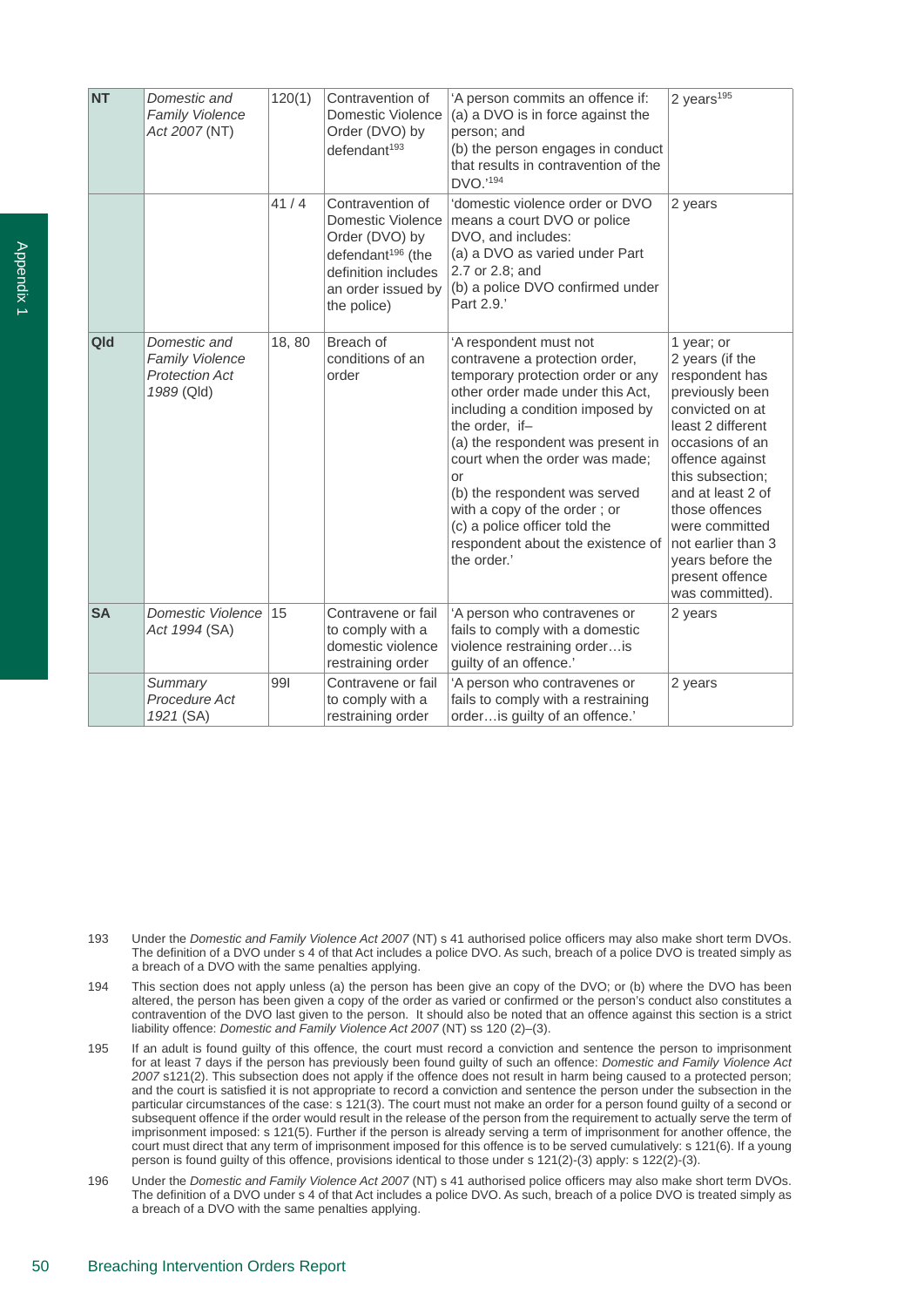| <b>Tas</b> | <b>Family Violence</b><br>Act 2004 (Tas)      | 35     | Contravention of<br>a Family Violence<br>Order or a Police<br><b>Family Violence</b><br>Order | 'A person who contravenes a<br>Family Violence Order, Police<br>Violence Order or interim Family<br>Violence Order, as made, varied<br>or extended, is guilty of an<br>offence'.                                                                                                                                                            | 12 months (first<br>offence);<br>18 months<br>(second offence);<br>2 years (third<br>offence);<br>5 years (fourth<br>offence) |
|------------|-----------------------------------------------|--------|-----------------------------------------------------------------------------------------------|---------------------------------------------------------------------------------------------------------------------------------------------------------------------------------------------------------------------------------------------------------------------------------------------------------------------------------------------|-------------------------------------------------------------------------------------------------------------------------------|
| <b>Vic</b> | Crimes (Family<br>Violence) Act 1987<br>(Vic) | 22     | Breach of an order                                                                            | 'A person against whom an<br>intervention order or interim<br>intervention order has been made<br>$who-$<br>(a) has been served with a<br>copy of the order or has had an<br>explanation of the order given<br>to him or her in accordance with<br>section 15; and<br>(b) contravenes the order in any<br>respect is guilty of an offence.' | 2 years (first<br>offence);<br>5 years (second<br>or subsequent<br>offence)                                                   |
| <b>WA</b>  | Restraining<br>Orders Act 1997<br>(WA)        | 61(1)  | Breach of a<br>restraining order                                                              | 'A person who is bound by a<br>violence restraining order and<br>who breaches that order commits<br>an offence.'                                                                                                                                                                                                                            | 2 years                                                                                                                       |
|            |                                               | 61(2a) | Breach of a police<br>order                                                                   | 'A person who is bound by a<br>police order and who breaches<br>that order commits an offence.'                                                                                                                                                                                                                                             | 2 years                                                                                                                       |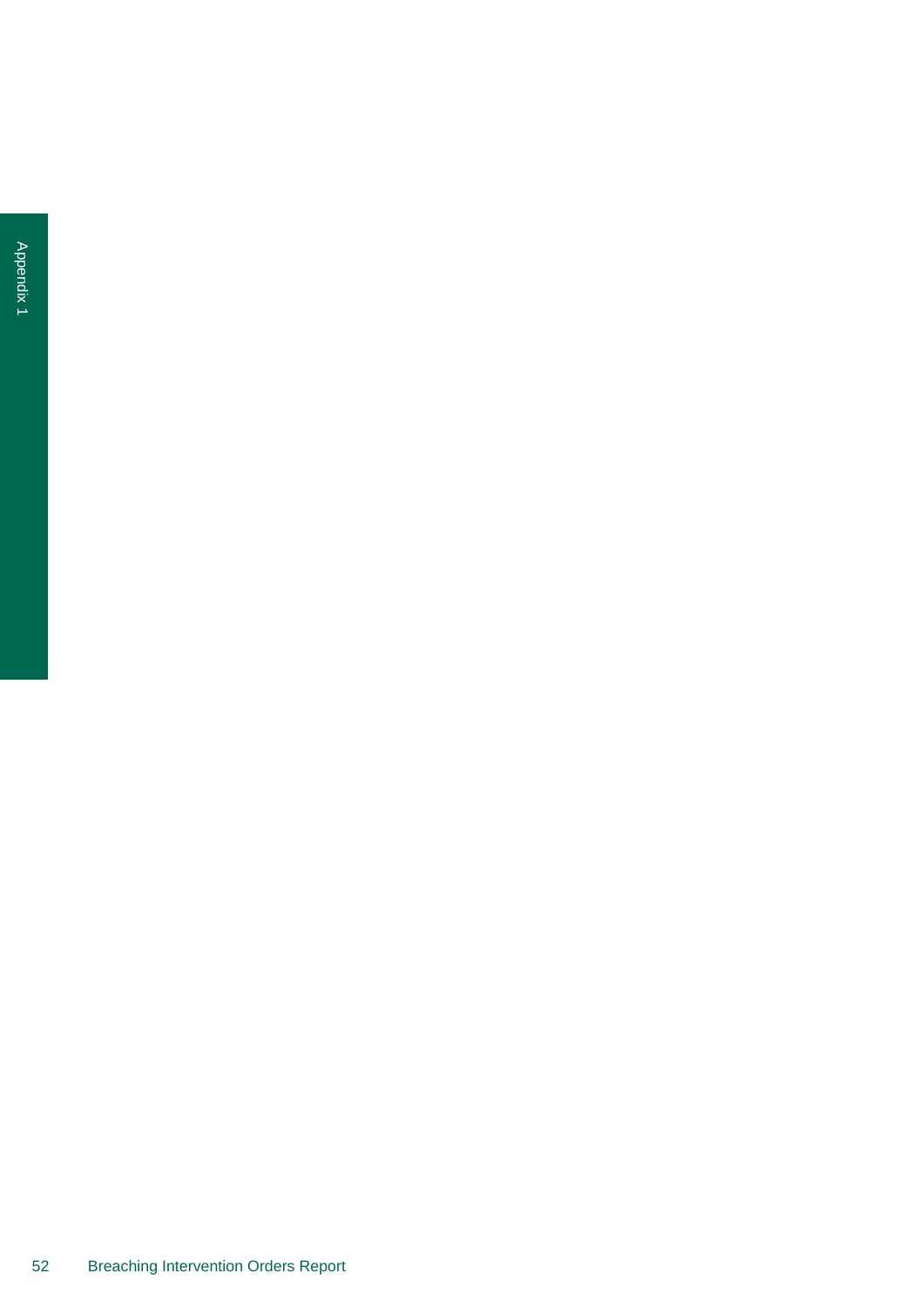## **Bibliography**

### Articles/Books/Reports

Ashworth, Andrew, *Sentencing and Criminal Justice* (4th ed, Cambridge University Press, 2005).

Babbel, Jessamy, 'Balancing the Act: Survivors of Family Violence, Intervention Orders and Victorian Magistrates' Courts' (2002) 2 *Domestic Violence and Incest Resource Centre Newsletter* 12.

Community Law Reform Committee [ACT], *Domestic Violence: Chapter 6: Penalties for Beach of DVOs* <http:// www.jcs.act.gov.au/eLibrary/lrc/r09/dov6.html#RTFToC14> at 16 May 2008.

D'Arcy, Marg, 'Stalking, Sexual Assault, Domestic Violence: What's in a Name?' (Paper presented at the 'Stalking: Criminal Justice Responses Conference convened by the Australian Institute of Criminology', Sydney, 7–8 December 2000).

Douglas, Heather 'Not a Crime Like Any Other: Sentencing Breaches of Domestic Violence' (2007) 31 *Criminal Law Journal* 220.

Fox, Richard and Freiberg, Arie, *Sentencing; State and Federal Law in Victoria* (2<sup>nd</sup> ed, 1999).

Fox, Richard, *Victorian Criminal Procedure: State and Federal Law* (Monash Law Book Co-Operative, 2005).

Freiberg, Arie, *Pathways to Justice: Sentencing Review 2002* (2002).

McMahon, Marilyn and Willis, John, 'Neighbours and Stalking Intervention Orders: Old Conflicts and New Remedies' (2002) 20(2) *Law In Context*, 95.

Magistrates' Court of Victoria, *Family Violence and Stalking Protocols* (revised ed, 2003).

Partnerships Against Domestic Violence, *Model Domestic Violence Laws: Report* (Attorney General's Department [Australia], 1999).

Pathé, Michele and Mullen, Paul, 'The Impact of Stalkers on Their Victims' (1997) 170 *British Journal of Psychiatry* 12.

Sentencing Advisory Council, *Maximum Penalties for Repeat Drink Driving* (2005).

Sentencing Advisory Council, *Review of Maximum Penalties for Preparatory Offences* (2006).

Sentencing Advisory Council, *High-Risk Offenders: Post-Sentence Supervision and Detention, Discussion and Options Paper* (2007).

Sentencing Advisory Panel [UK], *Breach of an Anti-Social Behaviour Order: Consultation Paper (2007)*.

Sentencing Guidelines Council [UK], *Breach of a Protective Order: Defi nitive Guideline* (2006).

Sentencing Task Force, Victoria, *Review of Statutory Maximum Penalties in Victoria: Report to the Attorney-General* (written by Richard Fox and Arie Freiberg for the Sentencing Task Force, Victoria) (1989).

State Government of Victoria, *A Fairer Victoria: Achievements So Far* (2008).

Victoria Legal Aid and Victoria Law Foundation, Applying for an Intervention Order (10<sup>th</sup> ed, 2006 updated June 2007).

Victoria Legal Aid and Victoria Law Foundation, *Responding to an Intervention Order* (10th ed, 2006 updated June 2007).

Victorian Law Reform Commission, *Review of Family Violence Laws: Report* (2006).

Victorian Sentencing Committee, *Sentencing: Report of the Victorian Sentencing Committee: Volume 1,* (1988).

Von Hirsch, Andrew, 'Commensurability and Crime Prevention: Evaluating Formal Sentencing Structures and Their Rationale' (1983) *Journal of Criminal Law and Criminology* 209, 211.

Von Hirsch, Andrew, *Censure and Sanctions* (Clarendon Press, 1993).